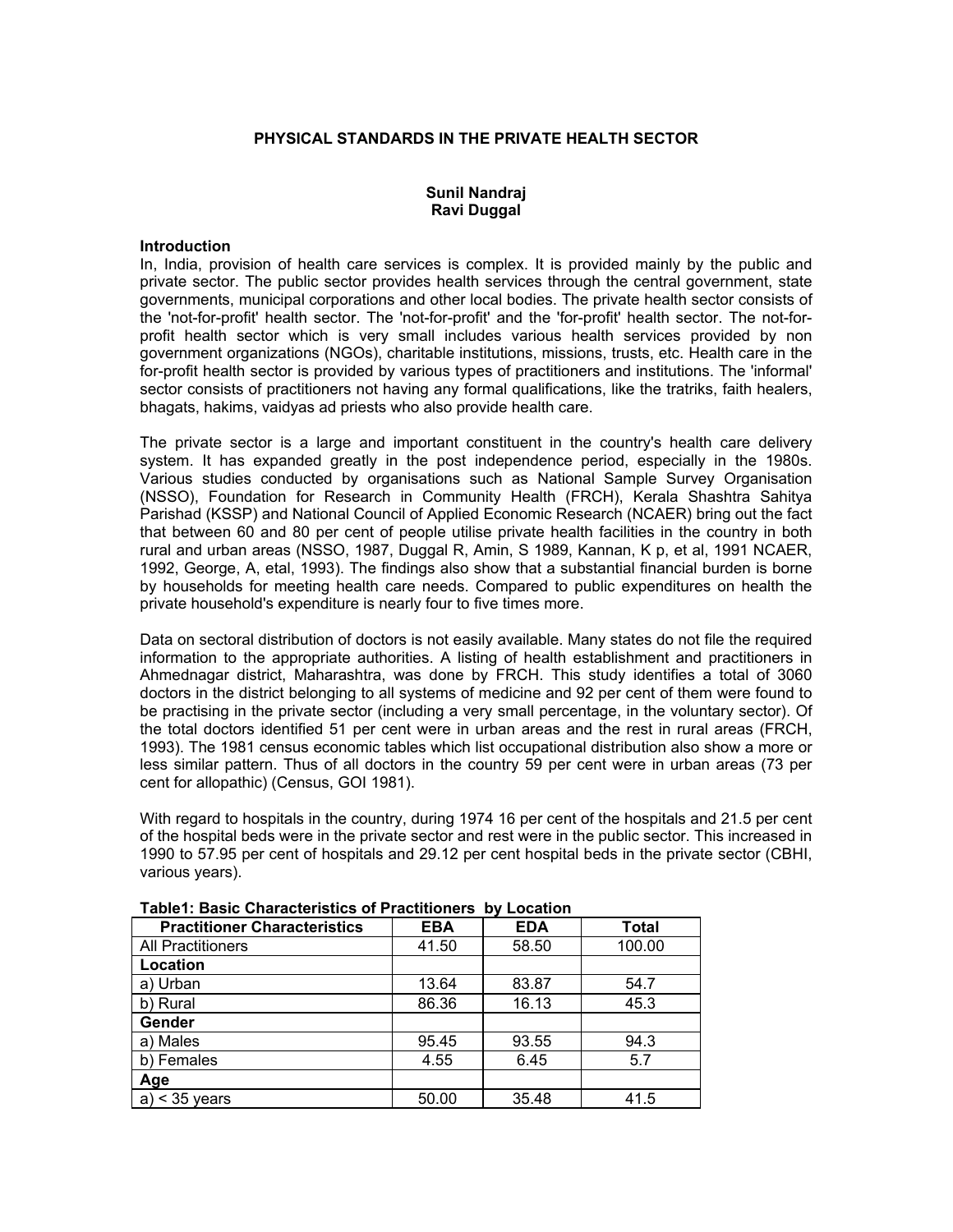| b) 35-45 years            | 36.36 | 35.48 | 35.9 |
|---------------------------|-------|-------|------|
| $c$ ) > 45 years          | 13.64 | 29.04 | 22.6 |
| # Mean Age (years)        | 36.00 | 39.00 | 37.7 |
| <b>Qualifications</b>     |       |       |      |
| a) Accredited Degree      | 54.55 | 90.32 | 75.5 |
| b) Unqualified            | 45.45 | 9.68  | 24.5 |
| <b>System Accredited</b>  |       |       |      |
| a) Allopathic             | 4.54  | 48.39 | 30.2 |
| b) Homeopathic            | 9.10  | 3.22  | 5.7  |
| c) Indian Systems         | 40.91 | 38.71 | 39.6 |
| d) Unqualified            | 45.45 | 9.68  | 24.5 |
| <b>Valid Registration</b> |       |       |      |
| a) Yes                    | 45.45 | 61.29 | 54.7 |
| b) No                     | 9.10  | 29.03 | 20.8 |
| c) Unqualified            | 45.45 | 9.68  | 24.5 |

*Note : EDA - Economically Developed Area; EBA - Economically Backward Area (Figures, except #,are in percentages, columns = 100)* 

## **Table 2: General Features of Practice**

| <b>Practice Characteristic</b>    | <b>EBA</b>     | <b>EDA</b> | <b>TOTAL</b> |
|-----------------------------------|----------------|------------|--------------|
| <b>Type of Practice</b>           |                |            |              |
| a)Allopathic                      | 86.36          | 74.19      | 79.24        |
| b)Allopathic + other              | 9.09           | 16.13      | 15.09        |
| c)Ayurveda                        | 4.55           | 6.45       | 3.77         |
| <b>Years of Practice</b>          |                |            |              |
| a) upto 5 years                   | 31.82          | 35.48      | 33.96        |
| $b)6 - 10$ years                  | 36.36          | 12.90      | 22.64        |
| c)11 - 20 years                   | 13.64          | 29.04      | 22.64        |
| $d$ > 20 years                    | 9.09           | 22.58      | 16.98        |
| # Mean year's                     | 8.45           | 12.00      | 10.50        |
| <b>Clinic ownership</b>           |                |            |              |
| a)Owned                           | 27.27          | 48.39      | 39.62        |
| b)Rented                          | 72.73          | 51.61      | 60.38        |
| <b>Multiple Practice</b>          |                |            |              |
| a)Single clinic                   | 68.18          | 70.97      | 69.81        |
| b)2 or more clinics               | 31.82          | 29.03      | 30.19        |
| <b>Indoor Care Facility (ICF)</b> |                |            |              |
| a)Yes                             | 50.00          | 22.58      | 33.96        |
| b)No                              | 50.00          | 67.74      | 60.38        |
| c)Other clinic                    |                | 9.68       | 5.66         |
| Number of Beds as % of (ICF)      |                |            |              |
| a)One                             | 63.64          | 28.57      | 50.00        |
| b)Two or more                     | 36.36          | 71.43      | 50.00        |
| (Sample actual number)            | (11)           | (7)        | (18)         |
| # Mean Days/week clinic open      | 6.50           | 6.29       | 6.38         |
| <b>Laboratory Services</b>        |                |            |              |
| a)Yes                             | $\blacksquare$ | 6.45       | 3.77         |
| b)No                              | 9.09           | 3.23       | 5.66         |
| c)Refers nearby locality          | 45.45          | 70.97      | 60.38        |
| d)Refers nearby town/village      | 40.91          | 16.13      | 26.42        |
| <b>Telephone Facility</b>         |                |            |              |
| a)Yes                             | 9.09           | 64.52      | 41.51        |
| b)No                              | 68.18          | 19.35      | 39.62        |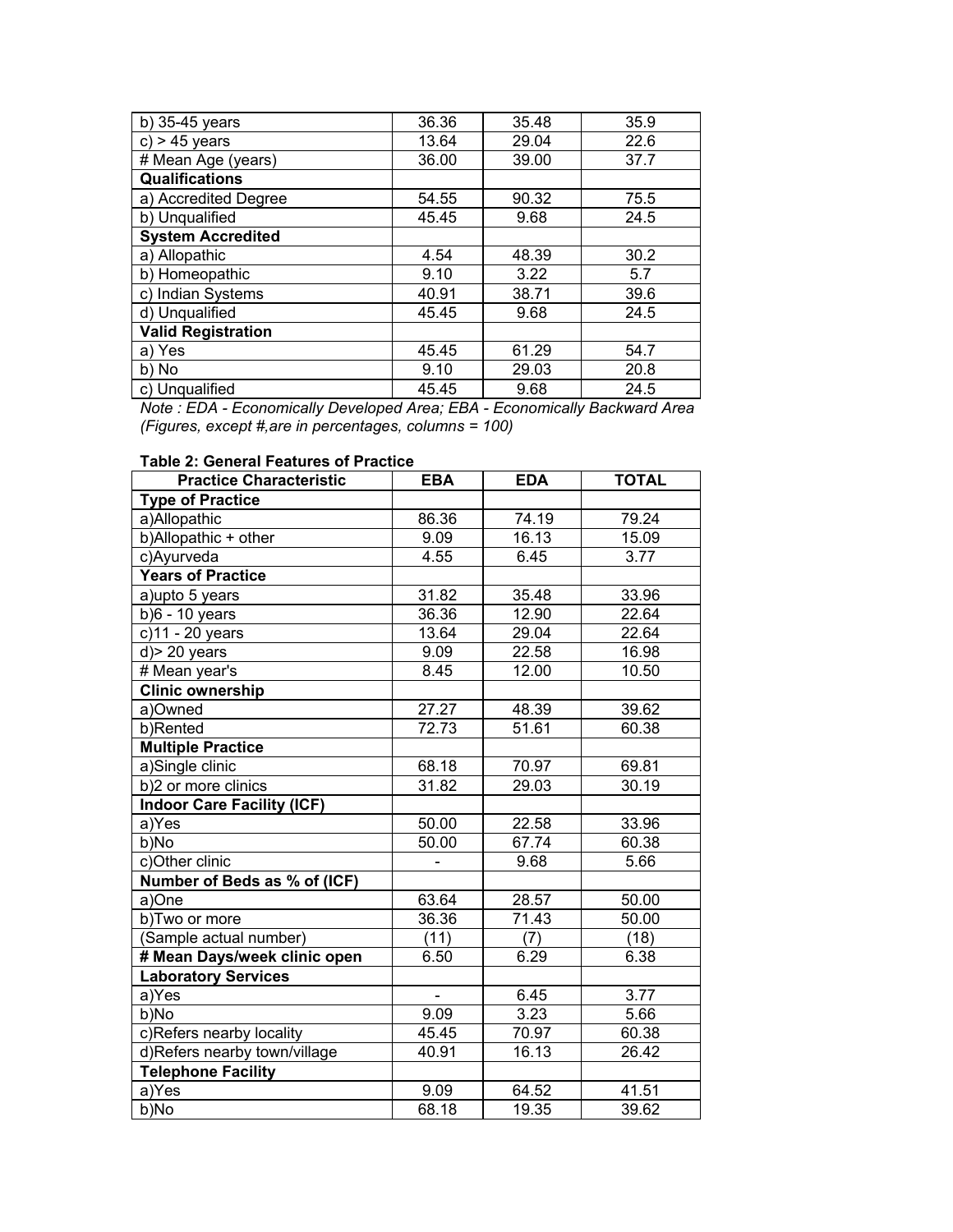| c)Care off                          | 22.73  | 16.13  | 18.87  |
|-------------------------------------|--------|--------|--------|
| <b>Practice Caseload</b>            |        |        |        |
| #Mean Hours per day                 | 12.09  | 8.77   | 10.11  |
| <b>Practice Characteristic</b>      |        |        |        |
| # Mean Cases per day                |        |        |        |
| -last day actuals                   | 22.18  | 18.55  | 20.05  |
| -during monsoon                     | 36.50  | 31.12  | 32.61  |
| # Mean Cases in last week           | 140.86 | 113.52 | 124.87 |
| # Mean cases in last month          | 493.89 | 342.17 | 399.39 |
| - old cases                         | 160.67 | 140.71 | 148.52 |
| - new cases                         | 333.22 | 201.46 | 250.87 |
| <b>Contact with Med. Reps</b>       |        |        |        |
| a)No contacts                       | 27.27  | 6.45   | 15.09  |
| $b$ < 5 per week                    | 45.46  | 51.61  | 49.06  |
| c)5 & more per week                 | 27.27  | 41.94  | 35.85  |
| <b>Maintaining Case Records</b>     |        |        |        |
| a)Yes                               | 40.91  | 35.48  | 37.74  |
| b)No                                | 59.09  | 64.52  | 62.26  |
| <b>Sample Size (actual numbers)</b> | 22     | 31     | 53     |

*Note : Where % totals don't equal 100 the balance are 'no - responses' (Figures, except #, are in Percentages, columns=100)* 

There are reasons to believe that the number of hospitals in the private sector is much larger than the available data suggests. Health Information of India 1992, shows that there were only 1,319 private and voluntary hospitals in Maharashtra. But the Bombay Municipal Corporation listed 907 private hospitals and nursing homes in Bombay city alone (excluding Thane), on the basis of its registration data which is also an underestimate. Another instance of under reporting of data is brought out by a survey undertaken by Andhra Pradesh Vaidya Vidhana Parishad, which found the existence of 2,802 private hospitals and 42,192 private hospital beds in Andhra Pradesh in 1993 as against only 266 private and voluntary hospitals and 11,103 private hospital beds according to official figures (Mahapatra P, 1993). The survey also showed that 67.60 per cent of the private hospitals were located in urban areas (which were state capital, divisional HQ, district HQ and taluka HQ). The bed population ration in private hospitals was 6.37 beds per 10,000 population as compared to public hospitals which was 5.12 per 10,000.

The expectation of the public for quality medical care is very high, especially of the middle classes. There is a growing pressure on health care providers and professionals to maintain and improve the quality of health care with emphasis on cost effectiveness. This is reflected in a concern accorded by policy makers, planners, administrators, doctor's researchers and consumers to the aspect of quality of care in the delivery of health care services.

### **Quality and Standards in Health Care**

There are different aspects and dimensions of quality. The Oxford English defines as a noun meaning 'degree of excellence'.

| Qualification       |                          |            |       |               |            |            |                          |                    |      |      |            |           |
|---------------------|--------------------------|------------|-------|---------------|------------|------------|--------------------------|--------------------|------|------|------------|-----------|
| Type of practice    | <b>Allopathy</b>         |            |       | Indian system |            | Homeopathy |                          | <b>Unqualified</b> |      |      |            |           |
|                     | EBA                      | <b>EDA</b> | Total | EBA           | <b>EDA</b> | Total      | EBA                      | EDA                | Tot. | EBA  | <b>EDA</b> | Total     |
| Allopathy           | 100                      | 93.3       | 93.8  | 88.9          | 50.0       | 66.7       | 50.0                     | 100.0              | 66.7 | 90.0 | 33.3       | 76.9      |
| Allopathy+other     | $\overline{\phantom{a}}$ | 6.7        | 6.2   | -             | 33.3       | 19.0       | 50.0                     |                    | 33.3 | 10.0 | 33.3       | 15.4      |
| Avurveda            |                          | -          |       | 11.1          | 16.7       | 14.3       | $\overline{\phantom{0}}$ |                    | -    | -    | -          |           |
| Cross-practice Rate | 0                        |            | 6     | 800           | 499        | 599        | 9900                     | 9900               | 9900 | NA   | <b>NA</b>  | <b>NA</b> |

**Table 3 : Practitioner Qualification vis-a-vis their Actual Practice**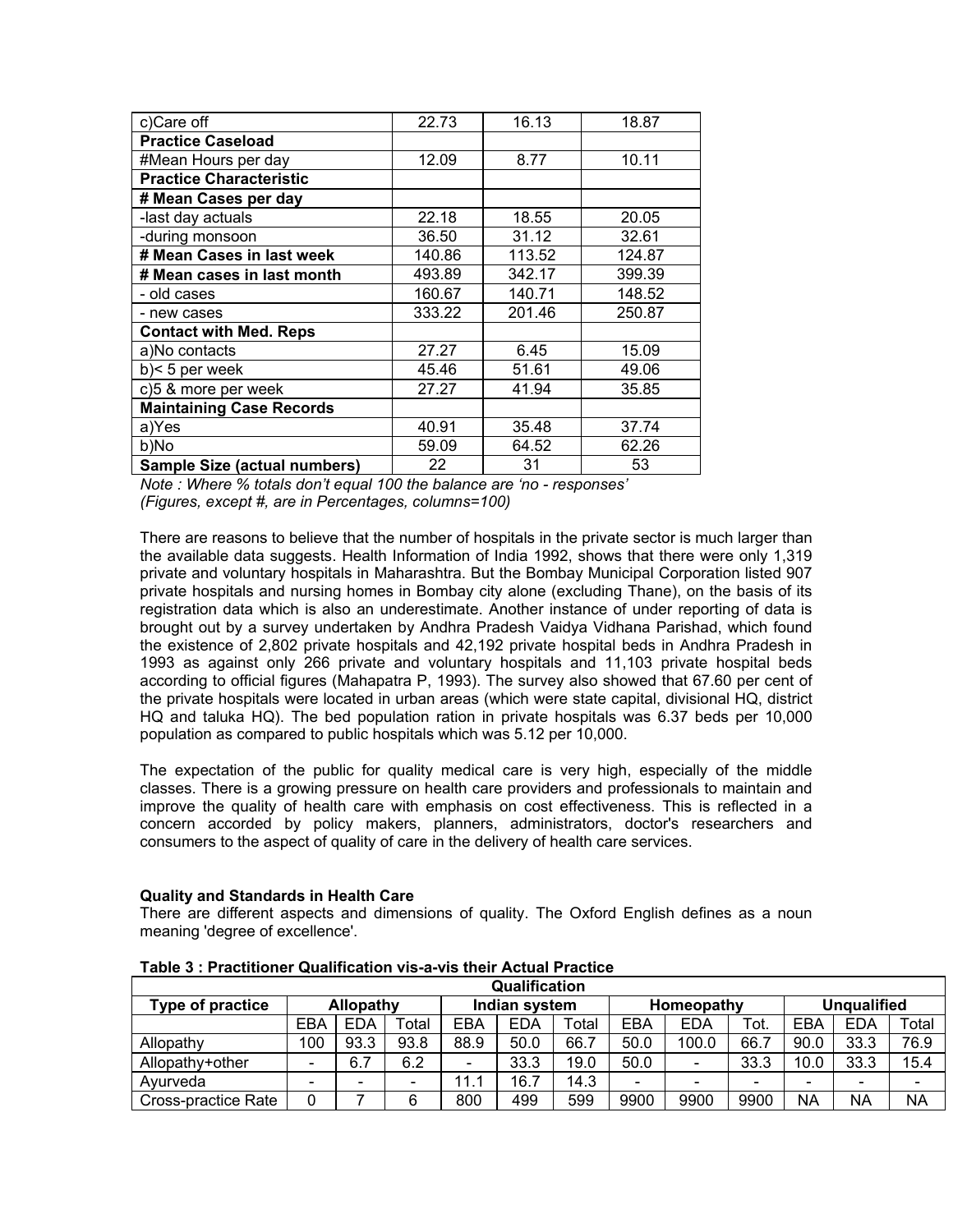| `onne<br>.<br>5dl.<br>ס∠וכ<br>--- | $\overline{\phantom{0}}$<br>. . |  | ъ.<br>. . |  | ۱۱. |  |
|-----------------------------------|---------------------------------|--|-----------|--|-----|--|
|                                   |                                 |  |           |  |     |  |

**Notes** : i) Where % totals don't equal 100 the balance are 'no - responses' ii) The cross-practice rate has been calculated by indexing qualification' = 100 and dividing it by the percent who actually practice their original system., multiplying this by 100 and from the product obtained subtracting 100. For example, for the ISM qualified in the EDA :[100 \* (100/16.7)]-100=499. In the case of homeopaths we have taken the denominator as 1. NA=Not Applicable.

(Figures are in percentages, columns = 100)

The Bureau of Indian Standards defines quality as 'the totality of features and characteristics of a product or service that bear on its ability to satisfy stated or implied needs'. They use the term quality with a qualifying adjective such as 'quality level' 'relative quality'. The quality revolution with its emphasis on total quality leadership, and total quality management has resulted in its usage even in human services. Concepts of quality of life (QOL) quality enhancement and quality assurance, total quality management, quality level are currently having a significant impact on human services like health and education.

In developed countries quality as an issue has been in the forefront for management of various types of institutions. Various systems and methodologies have been developed to study different dimensions of quality. These were developed first in the industrial setting and then later in the health care sector. The same trend is being followed in India.

Quality medical care involves methodology used to asses and ensure quality, development of guidelines regarding appropriate methods of quality assessment to improve care provided and increase overall access to health care of high quality. There are systems and processes for guaranteeing quality. The measures include reducing unnecessary admissions, assessing the appropriateness of average length of stay the number of consultations and the number of days spent in hospitals. The outcomes include such things as rate of avoidable deaths, preventing hospitals infection, avoiding surgeries an invasive procedures when not necessary, and reducing the instances of post operative complications and readmissions.

| <b>Features Observed</b>            | EBA | <b>EDA</b> | Total |
|-------------------------------------|-----|------------|-------|
| Noise Level (quietness)             | 27  | 29         | 28    |
| Condition of wall (good)            | 22  | 61         | 47    |
| Height of Ceiling (above 8 ft.)     | 59  | 81         | 72    |
| Ceiling Type (cemented)             | 18  | 45         | 34    |
| Condition of Ceiling (good/clean)   | 14  | 58         | 40    |
| Type of Floor (tiled)               | 77  | 90         | 85    |
| Condition of Floor (good/clean)     | 36  | 58         | 49    |
| Natural Light (sufficient)          | 68  | 58         | 62    |
| Artificial Lighting (sufficient)    | 23  | 65         | 47    |
| Ventilation (adequate)              | 9   | 28         | 19    |
| Seating for Patients (adequate)     | 18  | 81         | 55    |
| Water Availability (present)        | 14  | 32         | 25    |
| Display of Registration             | 5   | 81         | 13    |
| Environment (uncongested)           | 36  | 48         | 43    |
| Dustbin (present)                   | 18  | 23         | 21    |
| Examination Table (present)         | 95  | 84         | 89    |
| Condition of Ex. Table (good/clean) | 50  | 81         | 68    |
| Medicine Tray (present)             | 55  | 77         | 63    |
| Pharmacy (present)                  |     |            |       |
| Sample Size (actual numbers)        | 22  | 31         | 53    |

| Table 4: Some Observations of Condition of Clinics: Positive Features |
|-----------------------------------------------------------------------|
|-----------------------------------------------------------------------|

*Note: (figures are percent positive to total); EDA= Economically develop Areas;*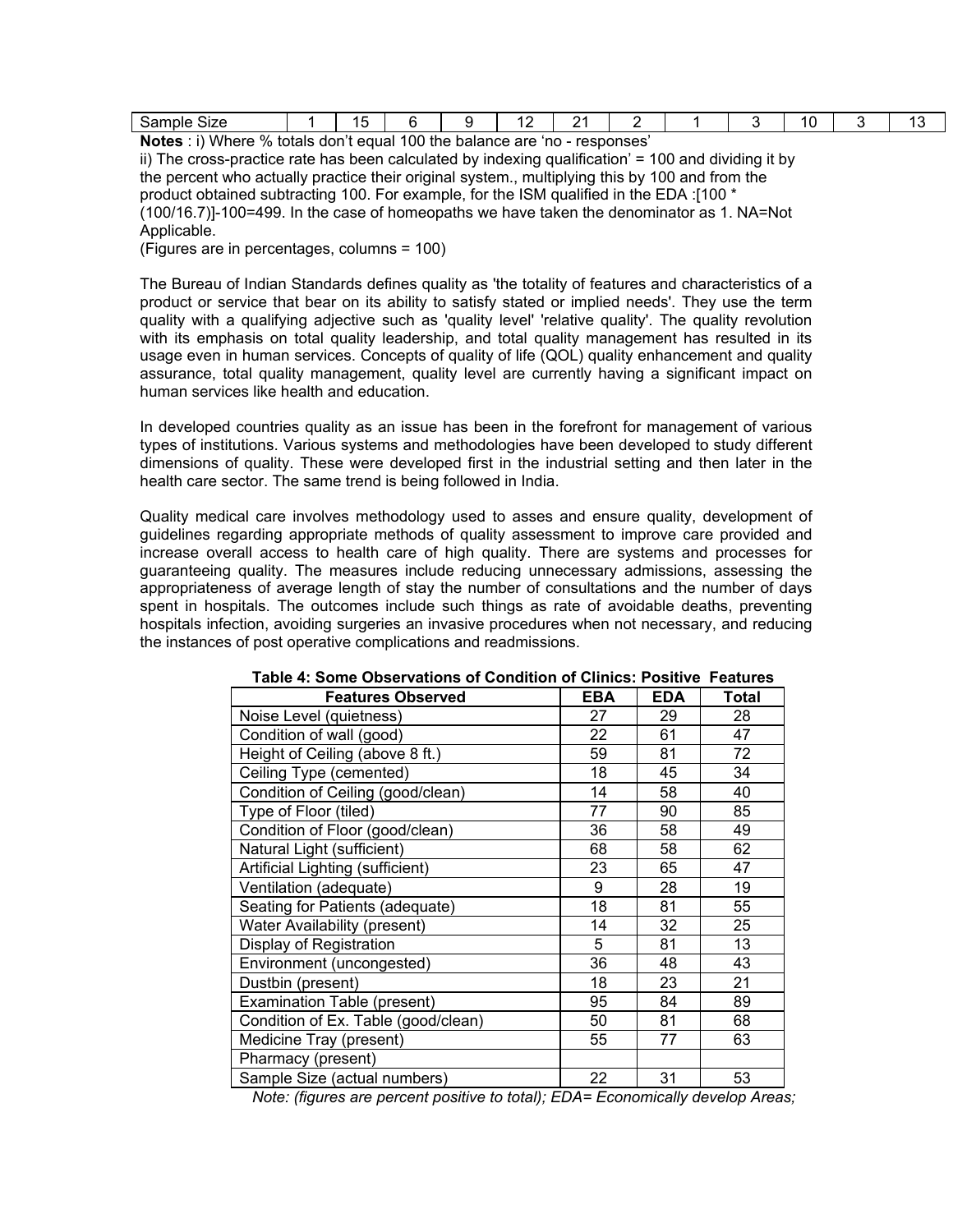## *(Figures are percent positive to total)*

Avedis Donabedian (1988), the guru of quality assurance, in his contribution to the assessment of health care lays emphasis not only on the technical domain (defined as knowledge, judgement and skill of providers) but also on the interpersonal. This consists of patient communication to the physician for purposes of both diagnosis and the determination of preference for treatment and physician communication to the patient for purpose of information on the nature and management of the illness.

| <b>Equipment</b>            | <b>EBA</b>                   | <b>EDA</b> |
|-----------------------------|------------------------------|------------|
| Gauze swabs                 | 9.1                          | 83.9       |
| Sterile pads                |                              | 71.0       |
| <b>Scissors</b>             | 54.5                         | 64.5       |
| Adult weighing machine      |                              | 12.9       |
| Children's weighing machine |                              | 3.2        |
| Kidney tray                 | 45.5                         | 61.63      |
| Antiseptic solution         | 13.6                         | 90.3       |
| Syringes                    | 81.8                         | 90.3       |
| <b>Needles</b>              | 81.8                         | 90.3       |
| Oxygen cylinder             | 4.5                          | 6.5        |
| X-ray viewers               | $\overline{\phantom{a}}$     | 19.4       |
| <b>Slides</b>               |                              | 6.5        |
| Test tube                   | 9.1                          | 45.2       |
| Spirit Lamp                 | 13.6                         | 38.7       |
| Hemoglobin test set         |                              | 6.5        |
| <b>Sterliser</b>            | 4.5                          | 3.2        |
| <b>Bowls</b>                | 22.7                         | 51.6       |
| <b>Bed sheets</b>           | 4.5                          |            |
| Towels and napkins          | 22.7                         | 54.8       |
| Revolving stools            | $\qquad \qquad \blacksquare$ | 12.9       |
| Ordinary stools             |                              | 51.6       |
| <b>Examination table</b>    | 9.1                          | 19.4       |
| Step stool                  | $\qquad \qquad \blacksquare$ | 9.7        |
| Screen stands or curtains   |                              | 3.2        |
| Refrigerator                |                              | 16.1       |
| Wash basin with tap         | $\qquad \qquad \blacksquare$ | 9.7        |
| Wall clocks                 |                              | 12.9       |

## **Table 4a: Equipment Found in GP Clinics**

### **Note:(Percentage existing)**

Explicit attention to the definition and measurement of quality of care on the part of the international health community can be attributed to he widespread dissemination of the writings of Bruce and here colleagues (1990) who have initiated activities to operationalise what had previously been though a rather elusive concept. Bruce has developed a conceptual framework, which defines quality of care for family planning and related reproductive services. The framework defines quality in terms of six elements and associated indicators. These are choice of method, provider-client information exchange, provider competence, interpersonal relations, mechanisms to encourage continuity and appropriate constellation of services.

The conceptual framework provided by Bruce on quality of care is rather narrowly defined. The framework does not include the health infrastructure. This dimension clearly cannot be ignored when evaluating services. Barbara Mensch (1990) mentions two parts to a comprehensive assessment of services. The first is a description of programs which are considered part of the infrastructure (i.e. equipment and facilities, staff and training, supervision, record-keeping, and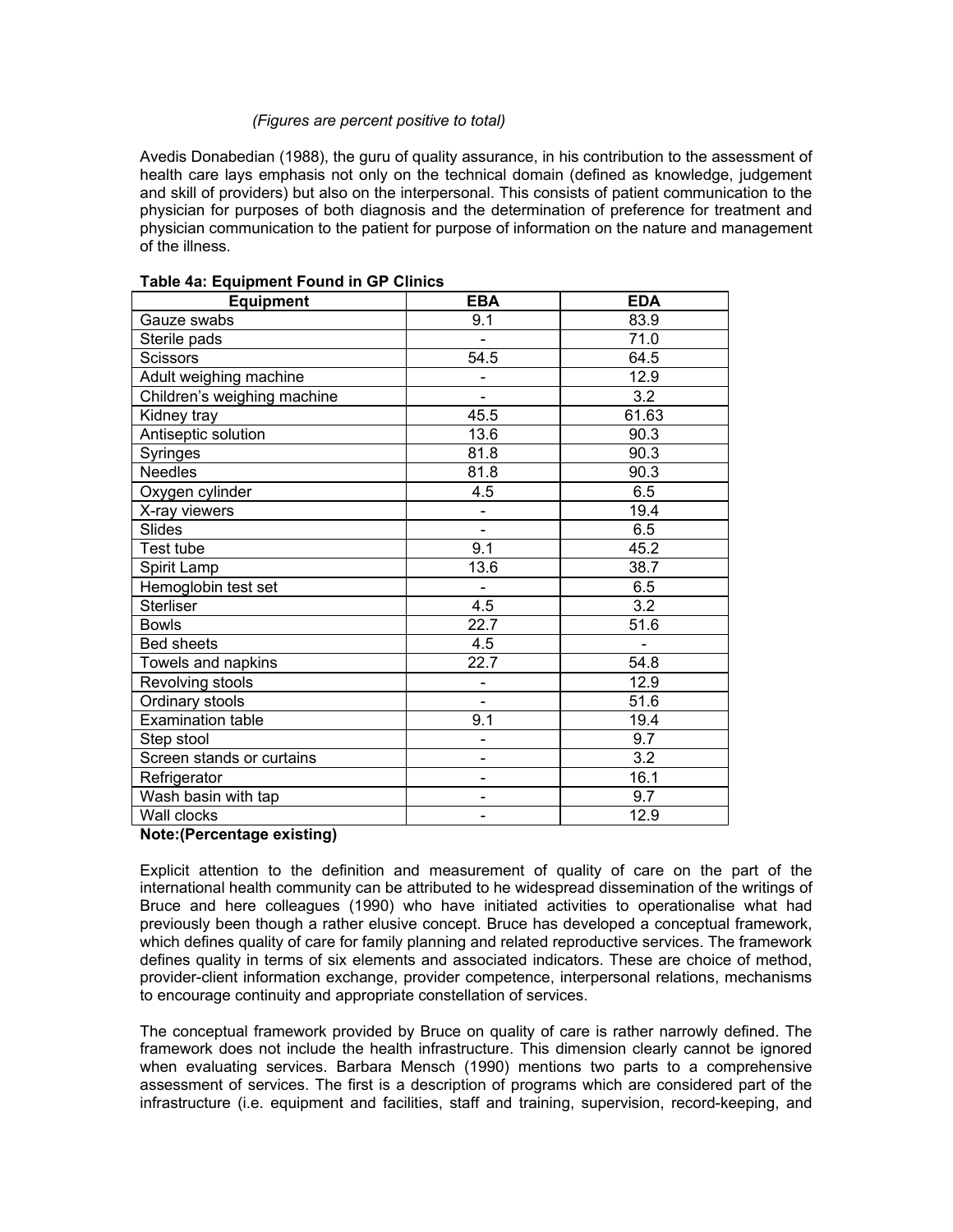supplies). If all of these are functioning, the necessary, although not sufficient, conditions for adequate services can be said to be in place. In other words, a facility might be clean, reasonably equipped, and staffed with trained standpoint. Similarly, a family planning clinic might have a decent contraceptive logistics system with an adequate range of supplies, but not provide balance information or a full range of methods. The existence of a large supply of any one method may simply indicate that the particular method is rarely offered.

Inevitably, emphasis on quality of care leads us t discussion of standards. Standards assist us in defining the meaning of quality as it relates to health care delivery. The first step in improving quality of care is an articulation of standards that are needed for the provision of care. The key concepts for the definition of standards are firstly it notes that standards are a degree of excellence, secondly it suggests that standards serve as a basis of comparison, thirdly that standards are a minimum with which a community may be reasonably content and finally that it is recongnised as a model for imitation.

| <b>Equipment</b>        | <b>EBA</b> | <b>EDA</b> |
|-------------------------|------------|------------|
| Stethoscope             | 86.4       | 90.3       |
| <b>BP</b> Instrument    | 81.8       | 93.5       |
| Thermometer             | 36.4       | 48.4       |
| <b>Tongue Depressor</b> | 31.8       | 58.1       |
| Scalpel                 | 13.6       | 12.9       |
| Speculum ENT            |            | 22.6       |
| Valselum                | 4.5        | 9.7        |
| Reflective mirror       | 4.5        | 3.2        |
| Artery forceps          |            | 29.0       |
| Auroscope               |            | 6.5        |
| Dressing material       | 86.4       | 83.9       |
| Knee hammer             |            | 12.9       |
| Sutures and ligatures   | 9.1        | 58.1       |

#### **Table 4b: Type of Equipment**

### **Note:(Percentage existing)**

Standards are classified broadly as written or explicit standards, written or implicit standards and unwritten or implicit standards. Explicit standards are defined as specific for care implicit standards are defined as usual and customary in practice. Implicit standards can also be written such as a general checklist of items. Ideally standards should be written and explicit as these allow both the data collection process and the assessment of care to be based on clearly delineated agreed upon bench marks rather than relying on the discretion of assessors (Frooks and Rachlis 1990). Donabedian (1988) states that standards may be direct towards structure, process or outcome. Structure standards apply to the things such as human, financial and physical resources. Process standards apply to activities that constitute care, service refer to the end results of care, clinical as well as non-clinical.

In 1985 the deliberation of a WHO expert committee resulted in a report entitled The Hospital and Health for All. This report highlighted the need for suitable infrastructure for the hospital and for the organisation of resources across various levels of service. It further suggested a need for an appropriate management system to be in place, that hospitals determine their scope of service with reference to a community based information system. The committee recommended that WHO develop indicators of performance a well as methods ad materials related to facility planning and maintenance for hospitals. In 1990 a WHO study group at Geneva brought out a report which recommended to WHO to continue to develop guidelines on essential procedures, technologies and standards for first referral hospital functions. It further recommended that national and international non-government organisations should improve the existing standards of management. The report went into the specific of elements of standards such as information system, referral systems, human resources, continuos monitoring and evaluation of performance,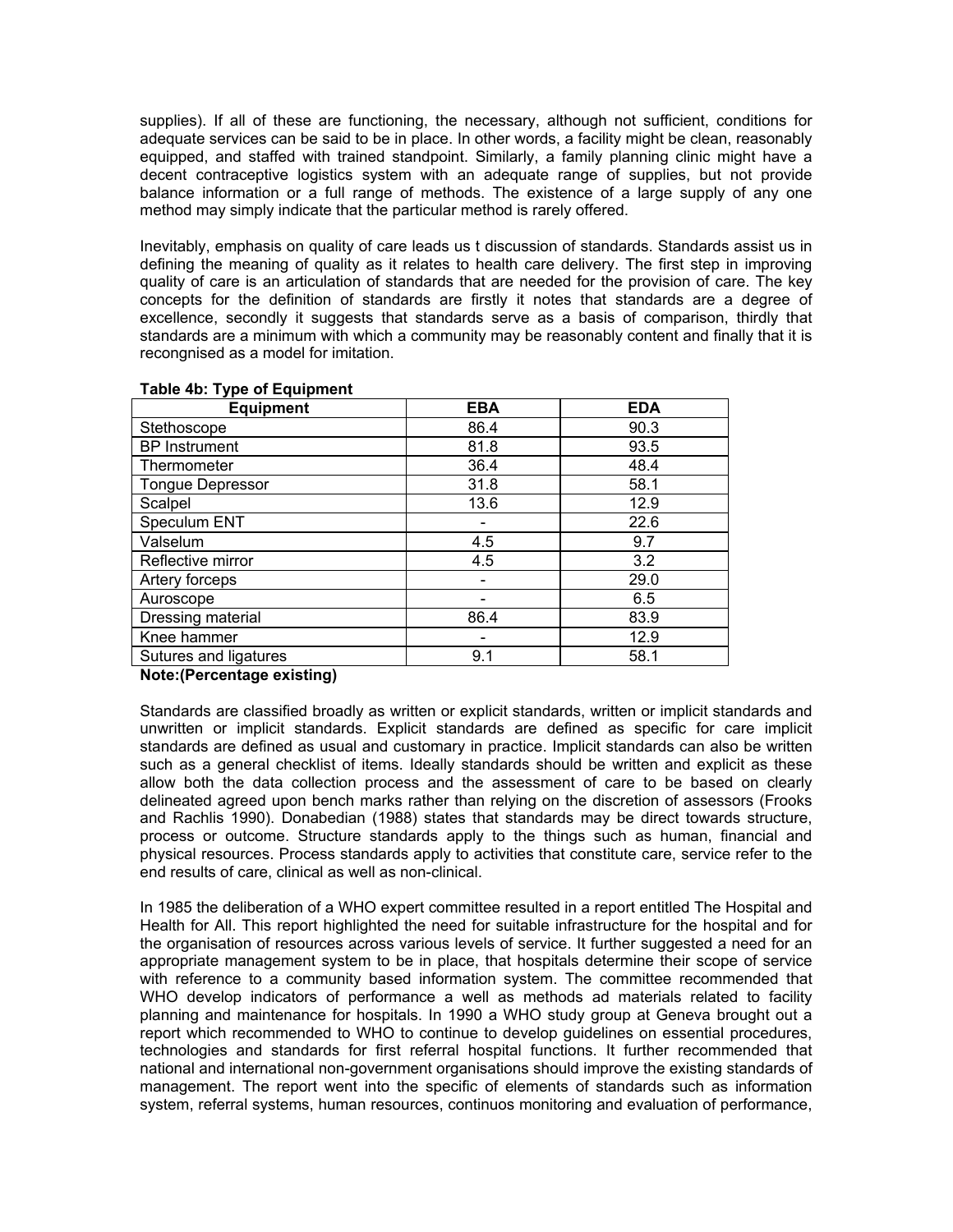quality of care and effectiveness and efficiency as well as its physical structure and equipment (WHO, 1990)

#### **Table 5: Hospital Profile**

|                                   | EBA               | EDA              | <b>Total</b>      |
|-----------------------------------|-------------------|------------------|-------------------|
| <b>All Institutions</b>           | 36.70             | 63.30            | 100               |
| Location                          |                   |                  |                   |
| a) Urban                          | 55.6              | 90.3             | 77.6              |
| b) Rural                          | 44.4              | 9.7              | 22.4              |
| <b>Year of establishment</b>      |                   |                  |                   |
| a) 1968 to 1978                   | 11.1              | 12.9             | 12.2              |
| b) 1980 to 1990                   | 50.0              | 41.9             | 44.9              |
| c) 1991 to 1995                   | 38.9              | 45.2             | 42.9              |
| Ownership                         |                   |                  |                   |
| a) Individual prop                | 100               | 60.0             | 91.8              |
| b) Partnership                    | $\mathbf{r}$      | 9.7              | 6.1               |
| c) Any other                      |                   | 100              | 2.0               |
| <b>Ownership of premises</b>      |                   |                  |                   |
| a) Owned                          | 61.1              | 83.9             | 75.5              |
| b) Rented                         | 33.2              | 16.1             | $\overline{22.4}$ |
| c) Long term lease                | 5.6               | $\blacksquare$   | 2.05              |
| <b>Functioning</b>                |                   |                  |                   |
| a) Only self patients             | $\overline{1}00$  | 77.4             | 85.7              |
| b) Open NH                        |                   | 22.6             | 14.3              |
| Doctor-Owner                      | 100               | 100              | 100               |
| Administrator                     |                   |                  |                   |
| <b>Qualification of doc-owner</b> |                   |                  |                   |
| a) Allopathy                      | 61.1              | 77.4             | 71.4              |
| b) Ayurveda                       | $\overline{22.2}$ | 12.9             | 16.3              |
| c) Homeopathy                     | 11.1              | 9.7              | 10.2              |
| d) LMP/LSM                        | 5.6               | $\blacksquare$   | 2.0               |
| Sex of owner                      |                   |                  |                   |
| a) Male                           | 88.9              | 93.5             | 91.8              |
| b) Female                         | 11.1              | 6.5              | 8.2               |
| Age of owner                      |                   |                  |                   |
| $a) < 35$ yr.                     | 50.0              | 35.5             | 40.8              |
| b) $35 - 45$ yr.                  | 16.7              | 41.9             | 32.7              |
| $c) > 45$ yr.                     | 33.3              | 22.6             | 26.5              |
| # Average age in years            | 39.11             | 39.12            | 39.12             |
| <b>Number of Beds</b>             |                   |                  |                   |
| a) 3 to 5                         | 44.4              | 12.9             | 24.5              |
| b) 6 to 15                        | 50.0              | 64.5             | 59.2              |
| c) 16 to 25                       | 5.6               | 19.4             | 14.3              |
| d) above 25                       |                   | $\overline{3.2}$ | 2.0               |
| #Average number of beds           | 7.55              | 12.29            | 10.55             |
| # Total Hospitals                 | 18                | 31               | 49                |

*(Figures are percentages with column=100, except those marked #)* 

Many countries recognise the need for standards for hospitals. Some countries have established national standards and are continuously improving them, some of them have established national programs to monitor the compliance of individual hospitals and other types of health care facilities with national standards. Scrutiny of hospital based services is required on the grounds that a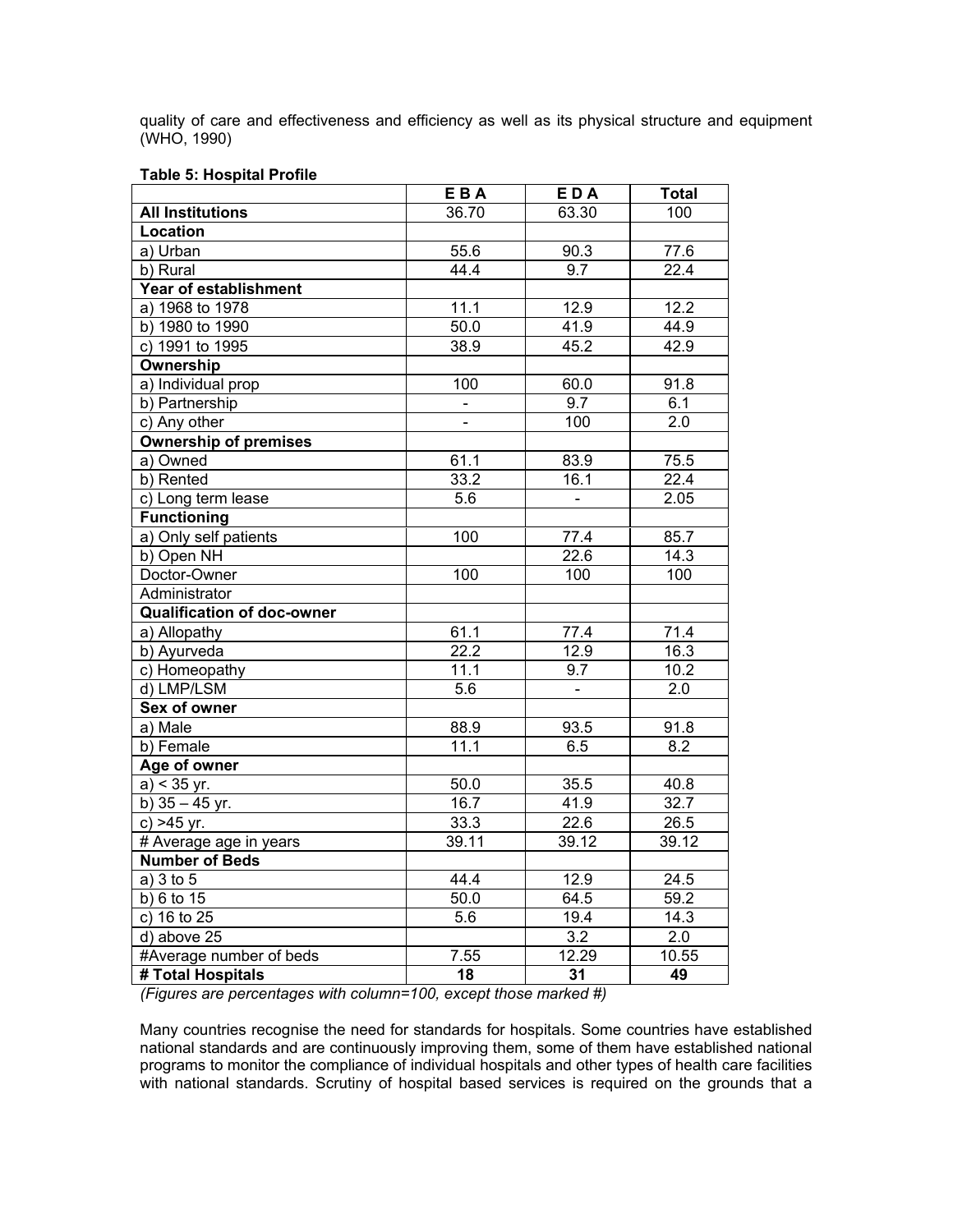sound organisation is necessary for the delivery of high quality clinical care and a high quality of services for the user.

There are various levels of standards. There are minimum standards, which generally represent a level of acceptability. Minimum standards area must to meet. Beyond the minimum there are desirable or optimal standards. A hospital while meeting a minimum standards should seek to achieve a desired or optimum standard. Minimum standard should be achievable by all, optimal standards on the other hand represent a degree of excellence. If good quality service involves 'conformity to specified requirements' we have to ask whose requirements and whose standards are to be met. Standards have to be developed and maintained. This is done based on collective judgments. This includes both the organisation and management standards, standards for clinical/professional practice. Governments have an important role of establishing standards for the delivery of health care services.

In 1984 a regional committee of the WHO adopted 38 targets for attainment if health for all by the year 2000. Target 31 is specially on quality, and reads " by 1990 all members states should have built effective mechanisms for ensuring quality of patient care within their health care systems". The target book included establishing methods and procedures for systematically monitoring the quality of care given to patients, by making assessment and regulation a permanent component of health professional regular activities, and by providing all health personnel with training in quality assurance. It also emphasized the need foe clear country policies on quality assurance. Such policies should state which procedures were to be assessed, how ht assessment should be organised, how health providers, politicians and consumers should co-ordinate their efforts, and what the practical consequences of quality assessment would be. Policies would have tot be formulated to ensure the involvement and cooperation of provider groups, researchers, public health authorities and consumers. No member state claimed to have established a comprehensive programme for quality assurance. Three countries had incorporated into law the requirement to include quality assurance (WHO 1990).

|                                       | Number of OPD cases and Indoor admissions |            |        |  |  |  |
|---------------------------------------|-------------------------------------------|------------|--------|--|--|--|
|                                       | <b>EBA</b>                                | <b>EDA</b> | Total  |  |  |  |
| Out patient department (OPD)          |                                           |            |        |  |  |  |
| Average cases treated                 |                                           |            |        |  |  |  |
| Last day (number)                     | 34.72                                     | 43.29      | 40.14  |  |  |  |
| Last week (number)                    | 161.06                                    | 199.03     | 185.58 |  |  |  |
| Indoor admissions                     |                                           |            |        |  |  |  |
| Admissions last week (number)         | 11.06                                     | 12.06      | 11.68  |  |  |  |
| Admissions last month (number)        | 44.35                                     | 40.85      | 42.20  |  |  |  |
| Length of stay (last month) (days)    | 6.90                                      | 16.38      | 13.32  |  |  |  |
| Occupancy rate (last month) (percent) | 54.68                                     | 48.98      | 50.81  |  |  |  |

### **Table 6: Care Provided**

In recent times there is an increase interest not only in formulation of standards but also in the process of measurement of compliance with them. This is generally to as accreditation. Accreditation is a process wherein standards are set and compliance with them is measured. CE Lewis gives a useful working definition of accreditation as professional and national recognition reserved for facilities that provide high quality health care. This means that the particular health care facility has voluntarily sought to be measured against high professional standards and is in substantial compliance with them (Lewis 1984). In many countries accreditation systems are in place for the monitoring of standards in hospitals. The countries with the most firmly established accreditation systems are the US, Canada and Australia. In the US there were three clear phases in the evolution of the accreditation process: the era of minimal standards 1917-1965, the era of optimal achievable standards 1966-1987, and the era of performance evaluation and beyond from 1988 (Brooks 1990).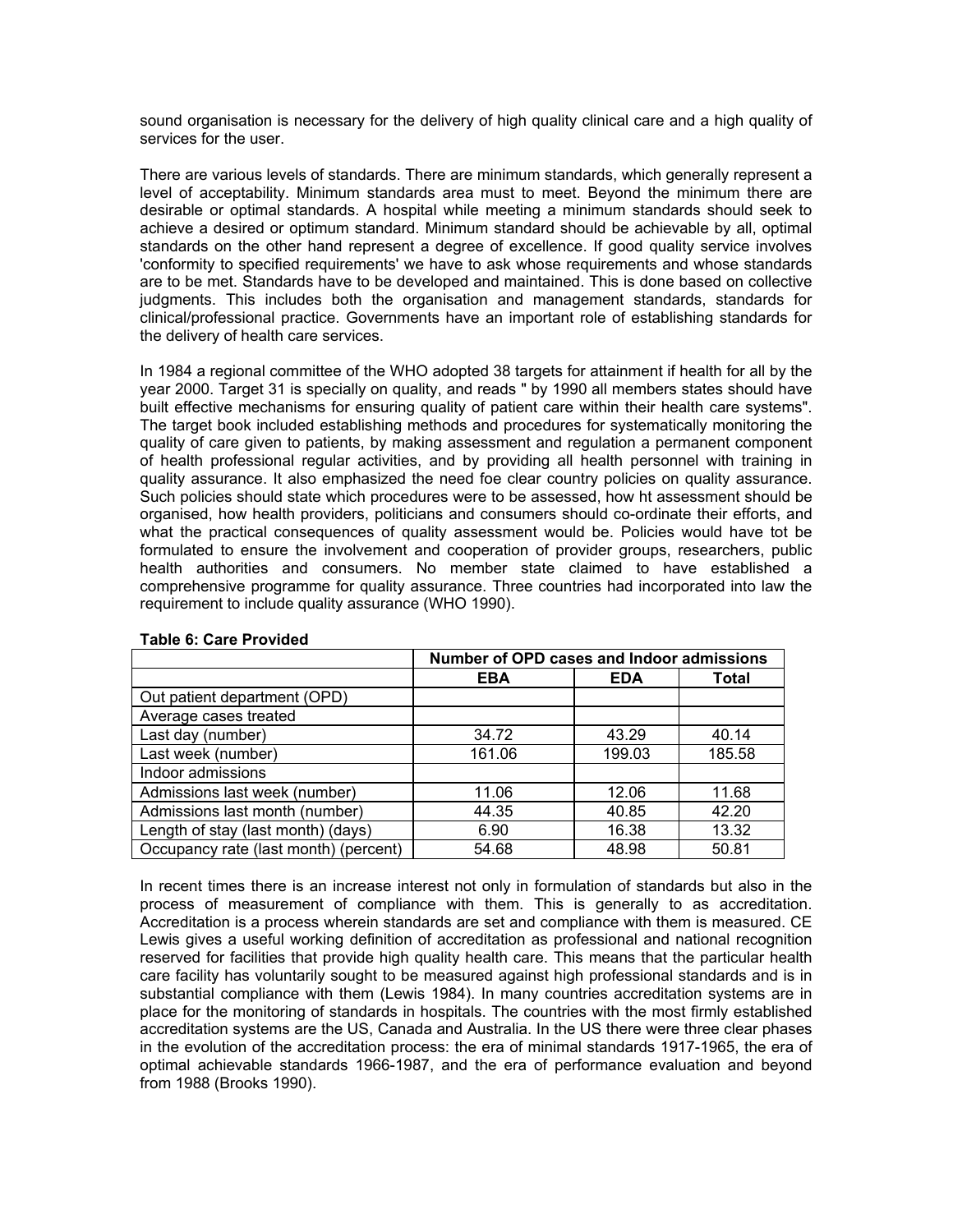In developing countries the issue of quality assumes a different dimensions, that of accessibility and availability of health services. In India the access to service is very limited and until the present the government's attention was focused on the expansion of services, namely opening of primary health centres and sub-centres for the rural population. This expansion was carried on without giving emphasis to the quality aspect. This resulted in the government primarily concerned with meeting targets of infrastructure and humanpower. This is especially true of family planning services. The expansion of the family planning infrastructure in rural areas which the country has undertaken in the last few years will become effective only if corresponding improvement in the quality of service takes place. Perceiving quality to be luxury in resource poor settings, international donors, national policy makers and local providers have directed their attention to expansion of services ignoring for the most part the nature of these services. Not surprisingly then researchers investigating the health sector in developing countries rarely focus explicitly on the assessment of existing services (Barbara 1990)

#### **Table 7: Staffing**

|                             | <b>EBA</b> | <b>EDA</b> | <b>Total</b> |
|-----------------------------|------------|------------|--------------|
| Q Docs full time (allop)    | 14         | 32         | 46           |
| Q Docs full time (oth. sys) | 13         | 10         | 23           |
| VC (Total)                  | 38         | 52         | 90           |
| Q Nurses                    | 0          | 3          | 3            |
| Q Technicians               | 2          | 6          | 8            |
| Sweepers                    | 11         | 29         | 40           |
| Ward attendants             | 3          | 15         | 18           |
| Receptionists               | 1          | 8          | 9            |
| <b>Others</b>               | 19         | 17         | 36           |
| <b>Unqualified</b>          |            |            |              |
| <b>Nurses</b>               | 15         | 71         | 85           |
| Pharmacists                 | 11         | 17         | 28           |
| Technicians                 |            | 2          | 2            |

There have been very few studies of institutional based health care services and practitioners and even fewer on the private providers of health care. The application of the concept of quality is relatively new to the field of health. In the overall scenario no significant impression has been made on the issue of quality with regards to the country's health care services. Nevertheless in a short period a number of studies have been undertaken on the aspect of quality.

Only recently there have been studies conducted on the aspect of quality. A search of the studies conducted in Indian post-1985 using the key word 'quality' identified 30 studies. This was due to the fact that quality as a term has been used rather loosely to mean many things. The various studies on quality were baseline and evaluation studies, which looked at specific components of service delivery and programmes. Majority of the studies restricted themselves to the family welfare programme. These studies were too narrow and focussed in their approach. The studies mainly dealt with the client perception of quality, utilisation, acceptance, role of demand and supply factors. These studies have shown several shortcomings in the programme operations. There were a few major studies which focused primarily on the aspect of quality To mention few, the ICMR conducted a study evaluating the adequacy of facilities, humanpower and quality of family welfare services offered by 398 primary health centres, selected across 18 states and 1 union territory (ICMR 1991). Another comparative study undertaken by the Operations Research Group in three states examined functioning of PHS/SC, its coverage, quality of service ad main bottlenecks, perceptions of people about functioning of PHC/SC and reasons for not utilising it (Khan and Tamang 1987). Recently the states on the quality of family welfare services. The study examined the perspection of clients and providers on quality of family planning services provided and the relationship between perception of quality and utilisation of service (Verman Roy and Saxena 1994).

### **Table 8: Qualifications of Doctors and Place of Practice**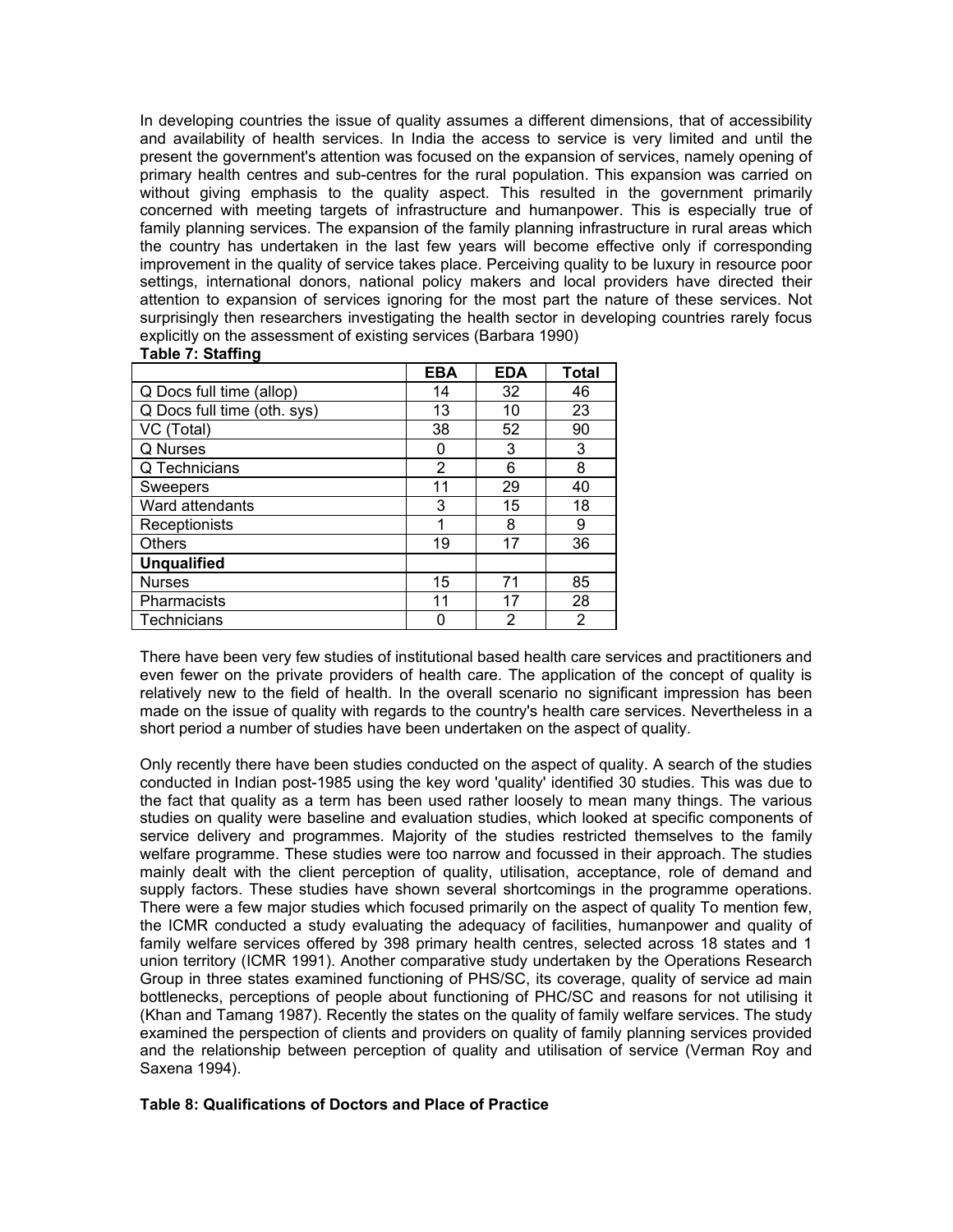| <b>Doctors Practice</b>      | <b>EBA</b> | <b>EDA</b> | <b>Total</b> |
|------------------------------|------------|------------|--------------|
| <b>Residence</b>             |            |            |              |
| a) Same premises             | 83         | 71         | 75           |
| b) does not reside           | 16         | 29         | 25           |
| Doc-owners operating alone   |            |            |              |
| a) MBBS                      | 6          | 10         | 8            |
| b) Specialists               | 6          | 29         | 21           |
| c) Other Systems of Medicine | 28         |            | 10           |
| Doc-owners with visiting     |            |            |              |
| consultants                  |            |            |              |
| a) MBBS                      | 50         | 6          | 22           |
| b) Specialists               |            | 32         | 21           |
| c) Other Systems of Medicine | 10         | 23         | 18           |
| # Total Hospitals            | 18         | 31         | 49           |

*(Figures are percentages with column = 100 except those marked #)* 

There have been very few studies conducted on the private health sector in India. Two studies on knowledge and awareness among doctors regarding treatment of tuberculosis and leprosy were conducted in Bombay. It was found that for treating tuberculosis patients, 100 private doctors prescribed 80 different regimens, most of which were inappropriate and expensive (uplekar, Shepard 1991). In the study with regard to leprosy, it was found that there was a gross lack of knowledge and awareness among private doctors about leprosy and about the National Leprosy Control Programme (Uplekar, Cash 1991). Another study examined the use of irrational medicines and injections by the doctors in the private health sector. Out of a total of 633 prescriptions analyse from 27 private clinics it was found that 28.9 per cent were of irrational drug combinations, 9.6 per cent were for hazardous drugs, 45.7 per cent were unnecessary drugs and 26.5 per cent were unnecessary injections (Phadke et al 1995). Another study conducted by H Vishwanathan and J E Rhode on diarrhoea brought out sharply that 62 per cent of 'doctors' identified by local respondents had no formal medical qualifications (Vishwanathan and Rhode 1990). The presence of these 'doctors' is prominent especially in the remote rural areas of the country. A study conducted in Madhya Pradesh showed that of all those treated in a private facility, 52.4 per cent of the illness episodes in rural areas were treated by licentiates/RMPs and in contrast in urban areas 17.83 per cent were treated by such practitioners (George et al, 1993). The Medico Friend Circle conducted a public survey to understand patient's experiences, views an perceptions on the private health care system. The findings bring out various aspects of the private practitioners functioning in terms of waiting period, treatment provided, reasonability of charges among others (Medico Fried Circle 1990).

| <b>Types of cases treated</b>       | <b>EBA</b> | <b>EDA</b> | Total |
|-------------------------------------|------------|------------|-------|
| <b>Obstretics and Gynecological</b> |            | 13         | 14    |
| Medical                             | 22         | 19         | 20    |
| Surgical                            |            | 26         | 16    |
| <b>Gynecological and Medical</b>    | 22         | 16         | 19    |
| <b>Surgical and Medical</b>         |            | 10         |       |
| <b>Gynecological and Surgical</b>   |            |            |       |
| All types of cases                  | 22         | 16         | 19    |
| # Total Hospitals                   | 18         | 31         | 49    |

### **Table 9: Services Provided**

 *Note:(Figures,except #, are in Percentages, columns = 100)* 

With regards to hospital-based studies with specific reference to quality, Mahapatra and Berman conducted two studies based on secondary data of 108 secondary level public hospitals in Andhra Pradesh. The first study looked at the utilization and productivity, the second study dealt with the performance service-mix ratios (Mahapatra, Berman 1990 and 1992). Nandraj conducted a study of 24 randomly selected private hospitals and nursing homes in Bombay City. It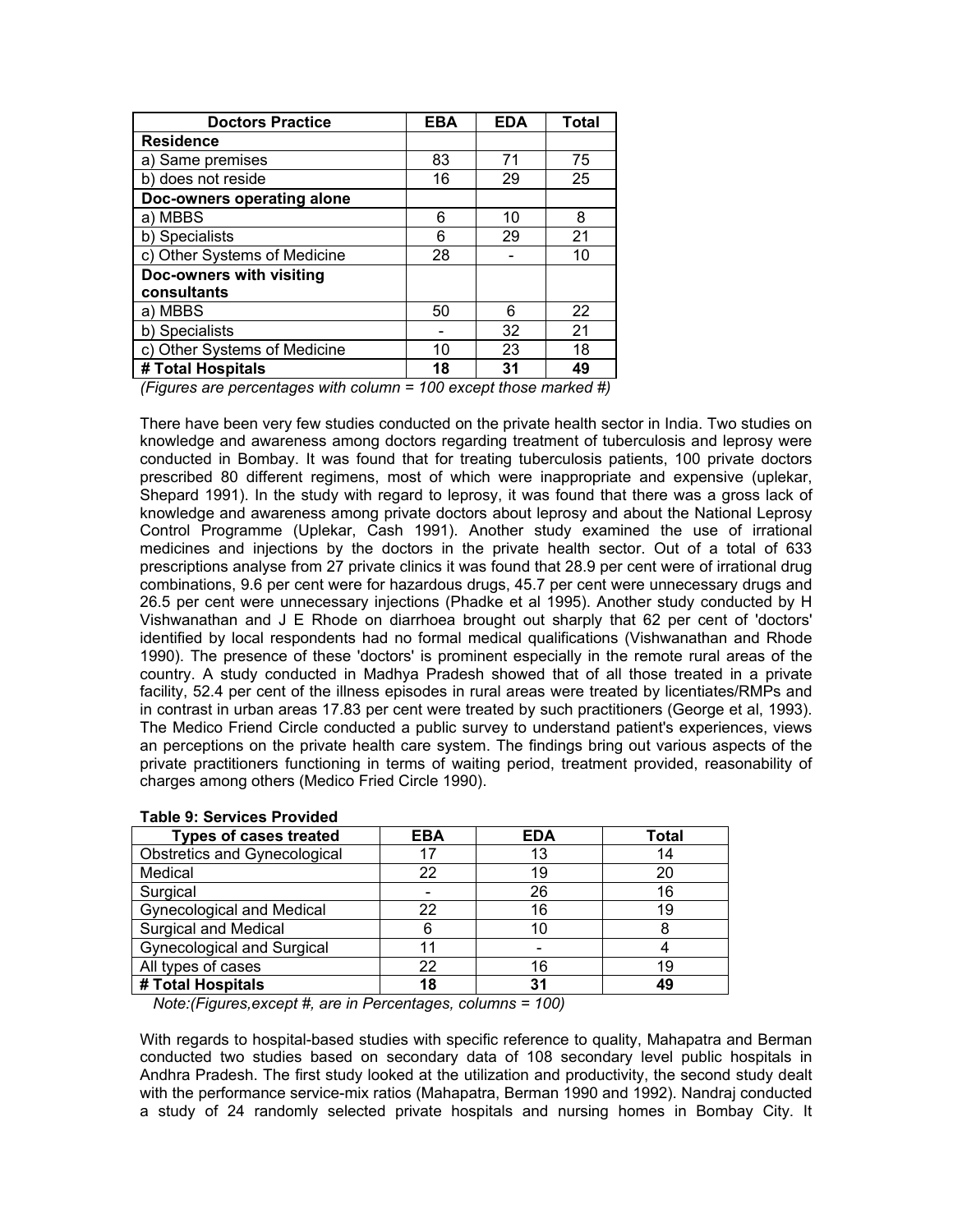documents their poor condition and an absolute lack of concern for any minimum standard (Nandraj 1994).

|                                          | <b>EBA</b>      | <b>EDA</b>      | <b>TOTAL</b>            |
|------------------------------------------|-----------------|-----------------|-------------------------|
| <b>Pathology Lab Present</b>             | 11              | 23              | 18                      |
| Referral for path. Exams                 |                 |                 |                         |
| a) Same village/town                     | 61              | $\overline{24}$ | $\overline{35}$         |
| b) Different village/town                | 16              |                 | 3                       |
| <b>Blood Bank Present</b>                | 0               | $\mathbf 0$     | $\overline{0}$          |
| <b>Referral for blood</b>                |                 |                 |                         |
| a) Pvt. Blood bank                       | 11              | 26              | 20                      |
| b) Cottage Hospital (Karad)              | 0               | 10              | 6                       |
| c) Pvt. Teaching hospital (Karad)        | 67              | $\overline{32}$ | 45                      |
| d) Refer the case elsewhere              | 22              | 13              | 16                      |
| <b>Emergency cases</b>                   |                 |                 |                         |
| a) Treat the cases                       | $\blacksquare$  | 3               | $\overline{2}$          |
| b) Preliminary treat. given & refereed   | 11              | 16              | 14                      |
| c) Refer directly                        | 56              | 19              | 33                      |
| d) Do not admit                          | 6               | 6               | 6                       |
| <b>Place refereed</b>                    |                 |                 |                         |
| a) Refer to Pvt. Hosp                    | 61              | 32              | 45                      |
| b) Refer to specialists                  | $\overline{6}$  | $\overline{3}$  | $\overline{4}$          |
| <b>Treat for minor accidents cases</b>   |                 |                 |                         |
| a) Treat the case                        | 33              | 68              | 55                      |
| b) Preliminary treatment & refereed      | $\overline{17}$ | $\overline{6}$  | 10                      |
| c) Refer to private hosp.                | 11              | $\overline{3}$  | 6                       |
| d) Refer to public hosp.                 | 11              | $\Box$          | $\overline{\mathbf{4}}$ |
| e) Do not admit.                         | $\overline{28}$ | $\overline{23}$ | $\overline{25}$         |
| <b>Treat for road accident cases</b>     |                 |                 |                         |
| Treat the case<br>a)                     | 6               | 26              | 18                      |
| b) Preliminary treatment                 | 28              | 16              | 20                      |
| c) Refer to Pvt. hosp.                   | 11              | 13              | 12                      |
| d) Refer to Public                       | 6               | $6\phantom{1}$  | 6                       |
| e) Do not admit                          | $\overline{28}$ | 39              | $\overline{34}$         |
| <b>Treat for domestic accident cases</b> |                 |                 |                         |
| a) Treat the case                        | 11              | 48              | 35                      |
| b) Give preliminary treatment            | $\overline{11}$ | $6\phantom{1}6$ | 8                       |
| c) Refer to Private hospital             | 28              | $6\phantom{1}6$ | 14                      |
| d) Refer to public hospital              | $\mathbf{r}$    | 6               | 4                       |
| e) Do not admit                          | 50              | $\overline{32}$ | 38                      |
| # Total                                  | 18              | 31              | 49                      |

**Table 10: Examinations, Emergency and Accidents** 

*Note : Where % totals don't equal 100 the balance are 'No - responses' (Figures are percentages except #, column = 100)* 

Presently, as mentioned earlier in India there are no standards or guidelines being enforced for the running of private hospitals and nursing homes. For the running of government hospitals there are basic requirements and guidelines laid down. Various government and non-government bodies have attempted and evolved standards for minimum requirements in hospitals and nursing homes. The various government bodies which have some standards for private hospitals are the Municipal Corporation of Bombay, Delhi development Authority and Karnataka Government. The standards incorporated in the legislation's do not cover various aspects of the hospital functioning are very limited in scope of monitoring private hospitals functioning are very limited in scope of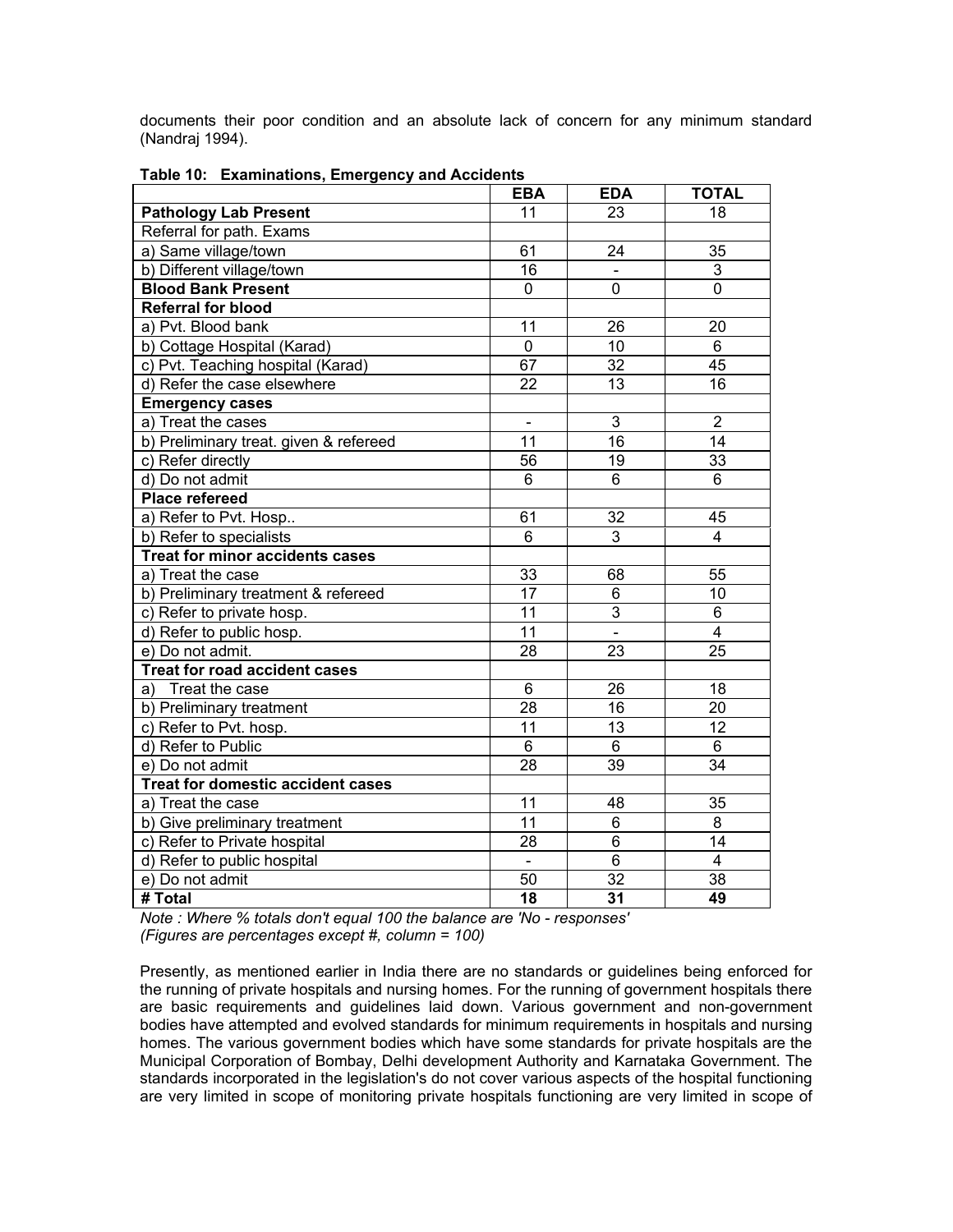monitoring private hospitals. In most of the places these are not being have laid down standards for hospitals ranging from 30 to 250 beds. The standards, which are laid down, are applicable to both private and public sectors. National Institute of Health and Family Welfare (NIHFW) has laid down standards but largely for 50 and more than 50 bedded hospitals and that too only for equipment. Most of the standards laid down by BIS, NIHFW etc. are meant for relatively larger hospitals located in major urban areas. In Maharashtra the government hospitals have to follow the Hospital Administration Manual for the running for the hospitals. Andhra Pradesh Viidya Vidhana Parishad has laid down standards for secondary level hospital in the government sector, which come sunder it. One of the objectives of the present study was to document and review various guidelines available in the government, NGO and private sectors for the minimum physical standards necessary for provision of health care of various kinds.

|                    | <b>Major OT</b> | <b>Minor OT</b> | Labour | <b>Sterilsation Room</b> |
|--------------------|-----------------|-----------------|--------|--------------------------|
|                    |                 |                 | room   |                          |
| OB/GYN             | 5               |                 |        |                          |
| Medical            |                 |                 |        |                          |
| Surgical           |                 |                 |        |                          |
| OB/Gyn & Medical   |                 |                 |        |                          |
| Surgical & Medical |                 |                 |        |                          |
| OB/Gyn & Surgical  |                 |                 |        |                          |
| All care           |                 |                 |        |                          |
| # Total            | 36              |                 |        | 20                       |

|  | Table 11: Services Provided by Facilities |
|--|-------------------------------------------|
|  |                                           |

*(Figures are percentages except #, column = 100)* 

In the present study we selected two talukas of Statara district in Maharashtra, one economically develop and one economically backward and in them a sample of general practitioners and nursing homes/hospitals to explore their existing status and how they fit into a framework of minimum standards for provision of health care. The framework of minimum standards fore quality care have been evolved on the basis of existing information discussed as per the findings and its critique at a workshop organised by CEHAT to facilitate the placement of findings of the present study.

In developed countries quality as been in the forefront for management of various types of institutions. Various systems and methodologies have been developed to study different dimensions of quality. These were developed foremost in the industrial setting and then later in the health care delivery systems. The same trend follows in India. Industrial units took up the issue of quality and began developing quality standards in their production, sales, operations, and management systems, among others. The entry of multinationals, the opening of the Indian economy and the increased purchasing-power and consciousness in the middle class consumer have been some of the factors which have raised quality awareness. 'Quality' is the new buzz word with International Standards Organisations (ISO) certifications being chased by an increasing number of organisations. As regards health care services as yet no significant impression has been made on the issue of quality in this country.

| Operation theatre present   | 73 |
|-----------------------------|----|
| Area adequate               | 11 |
| Labour room present         | 16 |
| Condition of the walls      |    |
| Good/clean                  | 36 |
| Dirty and Bad               | 64 |
| Height below 8 feet         |    |
| Above 8 ft                  | 98 |
| <b>Condition of Ceiling</b> |    |

|  | Table 12: Operation/Theatre Labour Room |  |
|--|-----------------------------------------|--|
|  |                                         |  |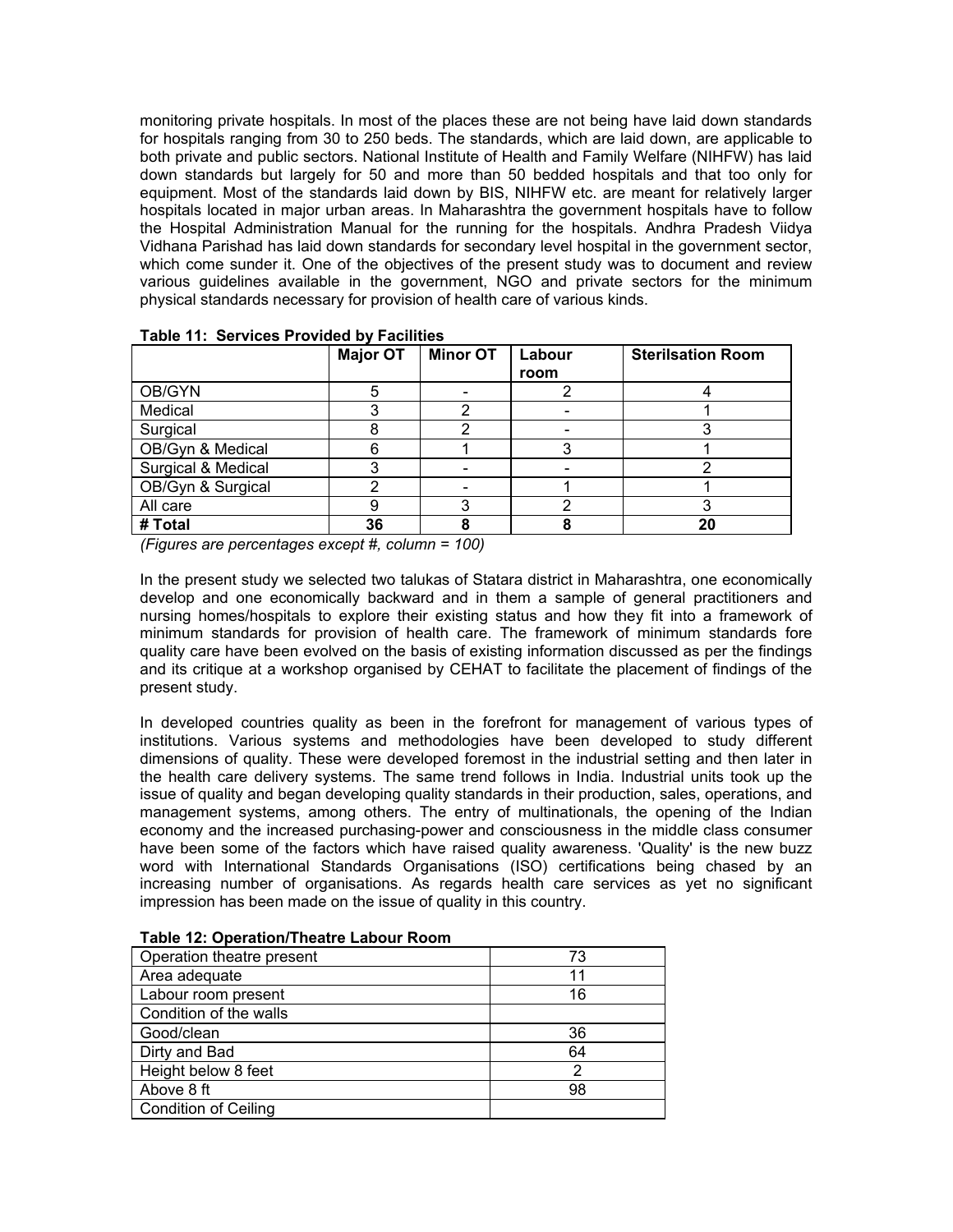| Clean                           | 51 |
|---------------------------------|----|
| Bad/Dirty/Leaking/Paint peeling | 49 |
| Condition of Floor              |    |
| Clean                           | 54 |
| Dirty/dusty/Cracked/Uneven      | 46 |
| Lights                          |    |
| Sufficient                      | 55 |
| <b>Not Sufficient</b>           | 45 |
| Operation table present         | 71 |
| Lithotomy present               | 37 |
| Placement of equipment          |    |
| Organized                       | 43 |
| Unorganized                     | 57 |
| Trolley for instruments present | 49 |
| Shadowless lamp present         | 39 |
| Wash basin with long handle tap |    |
| Present                         | 35 |

*Note: (Figures are percentages, except #, Column=100)* 

For the present study we had to evolve a study design and use different methodologies for collecting methodologies for collecting the required information. Thus was due to the limited amount of information and the secretive nature of the functioning of the private health sector in the country Studies on public health services are relatively easier to conduct since the data is available, though often its accuracy is questionable. The present study is exploratory in nature and mainly an enquiry into the existing nature and physical infrastructure available with the practitioners and hospitals operating in the domain of private health care.

Maharashtra is considered one of the more developed states in India. The average per capita income in the state was Rs. 3,168 during 1982-83 to 1984-85, tanking second only to Punjab. Though majority of the population is engaged in agriculture, it is one of the industrially more developed states in the country. A word of caution about Maharashtra being a more developed state in India - if the Bombay-Thane -Pune belt is excluded the state income may even fall below the average income for the country as a wholly. Thus the state is characterized by uneven development among its various regions. This pattern of development gets reflected within the districts (George and Nandraj 1993). Using the CMIE scores for districts we categorised them into developed, average, and underdeveloped. Shortlisting all the average districts and fitting other criteria like logistics, resources, short time frame, and the nature of the study we selected Satara district randomly from a final list of six districts.

| <b>Equipment and Instruments</b> | <b>Total</b> |
|----------------------------------|--------------|
| <b>B.P</b> Instruments           | 98           |
| Larangyscope Adult               | 63           |
| Larangyscope Child               | 53           |
| Refrigerator                     | 39           |
| <b>ECG</b> monitor               | 10           |
| <b>Sterliser</b>                 | 65           |
| Stretcher                        | 51           |
| #Total                           | 49           |

*(Figures are percentages except #, column=100)* 

### **Table 14: Equipment and Instruments In OB/Gyn Hospitals**

| <b>Equipment and Instruments</b> | ⊺otal |
|----------------------------------|-------|
| Suction machine                  |       |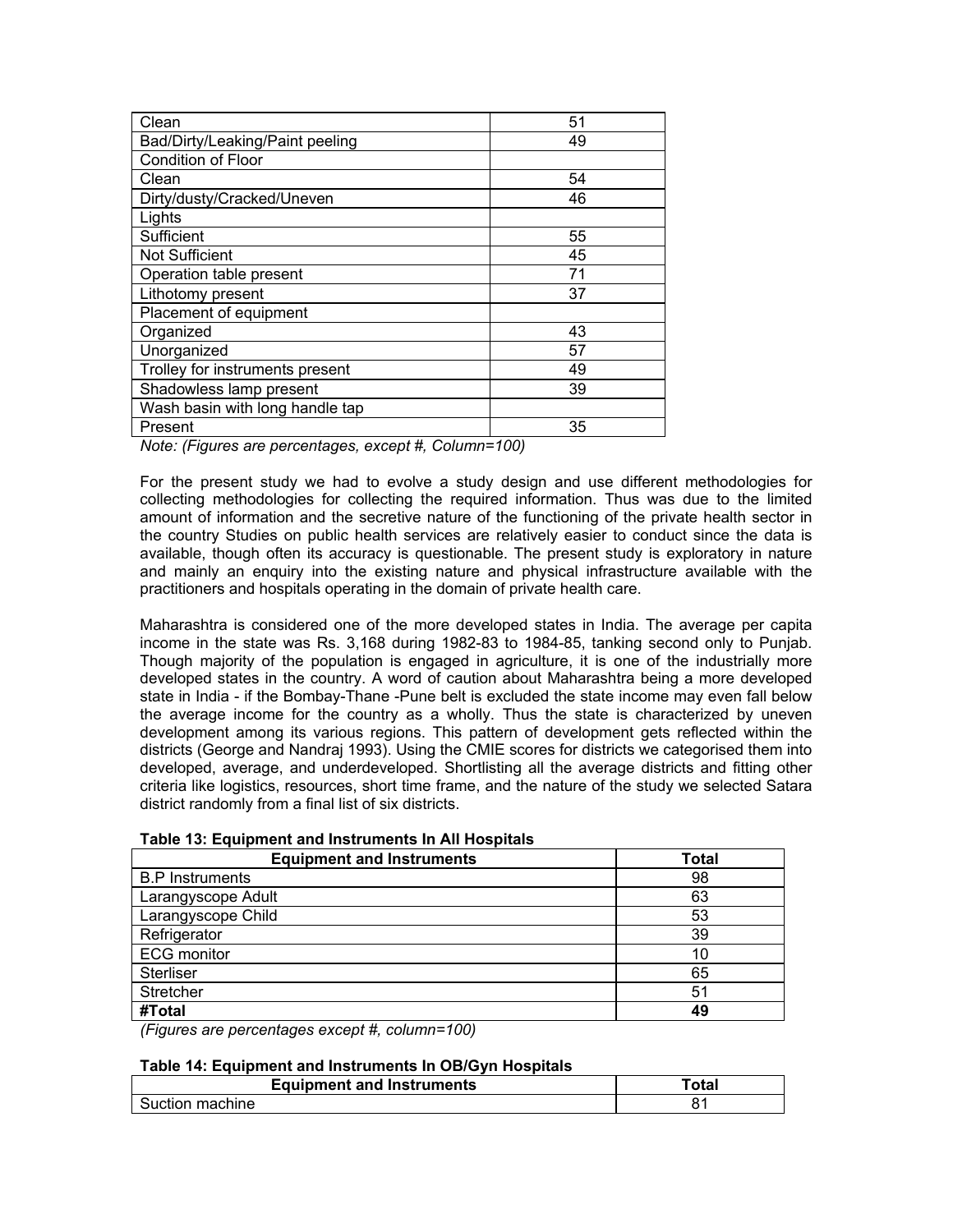| Oxygen cylinder with valves     | 52 |
|---------------------------------|----|
| OB forceps                      | 81 |
| Labour table with U-Cut Lithomy | 74 |
| <b>Baby Weighing Machine</b>    | 74 |
| M.T.P Sets                      | 59 |
| #Total                          | 27 |

*(Figures are percentages except #, column=100)* 

The districts of Satara reflects a trend like in many of the districts in the country where some of the regions are developed and some underdeveloped. There are around 4356 co-operative societies of all sorts in the district, a large number of them being connected an dependent on the sugar industry which is controlled by politicians; 16.13 per cent of the irrigated land is used for sugarcane, oil-seeds, and cotton cultivation. From among the 11 tehsils in satara district, Karad being a developed tehsil and Patan underdeveloped. This was on the basis of broad socioeconomic indicators.

As this was an exploratory study we used a combination of methodologies. Firstly from the sources such as District Statistical handbook, District Gazetter, Census documents, offices of the district health officer and the block development officer, documents of the various medical councils and associations, etc we collected basis information on the district. There was paucity of information on private health facilities with the government bodies, including the DHO's office. No compilation of their number, size, care provided, facilities available was available in the district. There was no information on the number of doctors practising in the district. Registration of the hospitals in the district was not being done in spite of the fact that in Maharashtra under the Bombay Nursing Home Registration Act (BNHRA) of 1948 it is mandatory to register with the local body.

The team had to make use of various handbooks, and membership lists compiled by different local associations of doctors, chemists and medical representatives. These were available for the tehsil of Karad and Patan town. These were deficient in many respects since some of them had only names of their members, some had restricted it to the system of practice, others had names of only those who had paid the subscription. There was inadequate information on the doctors practising in the Indian systems of medicine.

From the lists provided by the various local associations and the Medial council List, the lists were cross-checked and in addition key informants such as drug stores, senior doctors, government health officials, etc were contacted for updating the list. After this exercise a final list was complied of the practitioners an institutions in the two selected tehsils of the district. Care was taken to include practitioners from different systems of medicine and specialties. The names of those persons practising without any qualifications were collected through informal discussion with key informants it the village such as shopkeepers, PHC doctors, private qualified doctors, local voluntary organisations etc. Our attempt was to cover around 50 practitioners and 50 hospitals and nursing homes from both the tehsils. This was considered a fairly sufficient sample to understand the functioning and examine the physical standards available in them.

| <b>Equipment and Instruments</b> | <b>Total</b> |
|----------------------------------|--------------|
| Shadowless Lamp                  | 65           |
| Oxygen Cylinder with Valves      | 56           |
| Lahem Table                      | 26           |
| Electro cautrey unit             | 39           |
| Ventilator                       | 13           |
| Defribilator                     | 9            |
| X-ray viewers                    | 57           |
| X-ray machines                   | 39           |

**Table 15: Select Equipment and Instruments For Surgical Hospitals**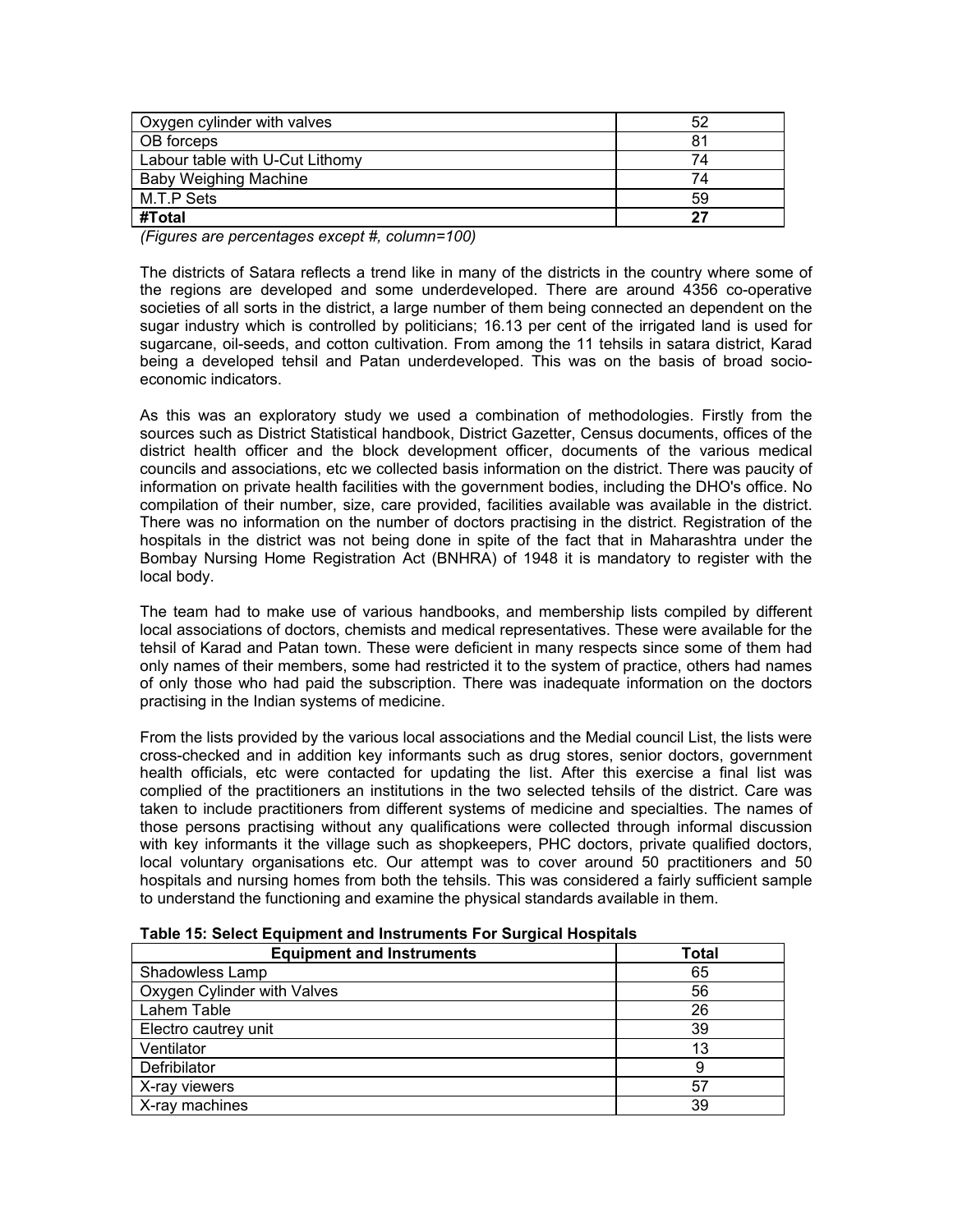| Autoclave        | a<br>J.  |
|------------------|----------|
| Boyles apparatus |          |
| #Total           | n.<br>ΔU |

*(Figures are percentages except #, column=100)* 

The final sample consisted of 50\3 practitioners and 49 hospitals. In Patan tehsil 18 hospitals and 22 practitioners were covered under the sample. In Karad which was the developed tehsil 31 practitioners and 31 hospitals and nursing homes were covered. The selected sample in the two tehsils was roughly proportionate to the actual number as found in our compilation. The sample with regard to practitioners consisted of those qualified and also those not qualified and from various systems of medicine, to whatever extent possible in the same proportion as in the population, and different regions in the tehsil. It was done in order to capture the variations in size and spread across various socio-economic divisions within the tehsil.

The sample for both the tehsils was from the tehsil headquarters, the villages where the hospitals were located and one PHC village and its subcentre(SC) village and a remote village in each tehsil. Care was taken to interview those doctors practising in remote villages which had no public health facility. In the rural sample care was taken to select GP's from the PHC village, SC village and a remote village of the particular SC village. This gave us a diverse sample. An effort was also to interview doctors during bazar day in the village bazar. (The terms hospitals and nursing homes have been used to synonymously and henceforth will be mentioned in the text as hospitals.

The data collection was undertaken during January, February and March 1995. As this was during the winter season the doctors were relatively, free since the morbidity load according to them is fairly low during this season. The tools of data collection consisted of a structured interview schedule along with an observation schedule and checklist for equipment.

Contrary to our expectations the response of the doctors practising and of hospital owners was quite positive. Initially there was some apprehension like some were under the impression we were from the income department, many of them were exposed to a research study for the first time an did not know how to react, a few were openly hostile and did not give the information etc. But this was mainly in Karad taluka. The positive side was that many doctors especially in smaller towns and the persons who feared and were worried were those practising without any qualification. In one instance the respondent who did not have proper qualification informed his brother who was a sub-inspector in the Bombay police to make inquiries about us.

A one-day workshop was held on 'Minimum Physical Standards for Private, Hospitals and Nursing Homes' in Bombay for researchers, government officials, doctors from the public and private hospitals from urban and rural areas. A consultant was appointed to evolve minimum standards for the hospitals taking into consideration various aspects of functioning. A background document 'Proposed Minimum Standards for Private Hospital and Nursing Homes: Upto 30 bedded unit providing Medical/surgical/Maternity care was discussed in the workshop. Various valuable suggestions and comments where emerged have been incorporated in the final document. The document evolved was an independent excersise from the field-based study. While efforts were made to collect substantial information from the field based study ad compare it with the standards evolved, it was not possible to examine all the aspects of the standards evolved due to the nature of the study. (Eg Information was collected on the source of supply of water and its storage but we did not collect information on the amount available per day).

There were various problems faced by the researchers during he conduct of the study. The most important was that of inadequacy of data on the size, functioning and nature of the private health sector. This was compounded by the fact that there few studies available on private health facilities and the few studies that were available dealt with only the urban setting. This becomes more frustrating when neither the government nor medical associations/council have any kind of information on this sector. The second problem related to the size of the institutions, which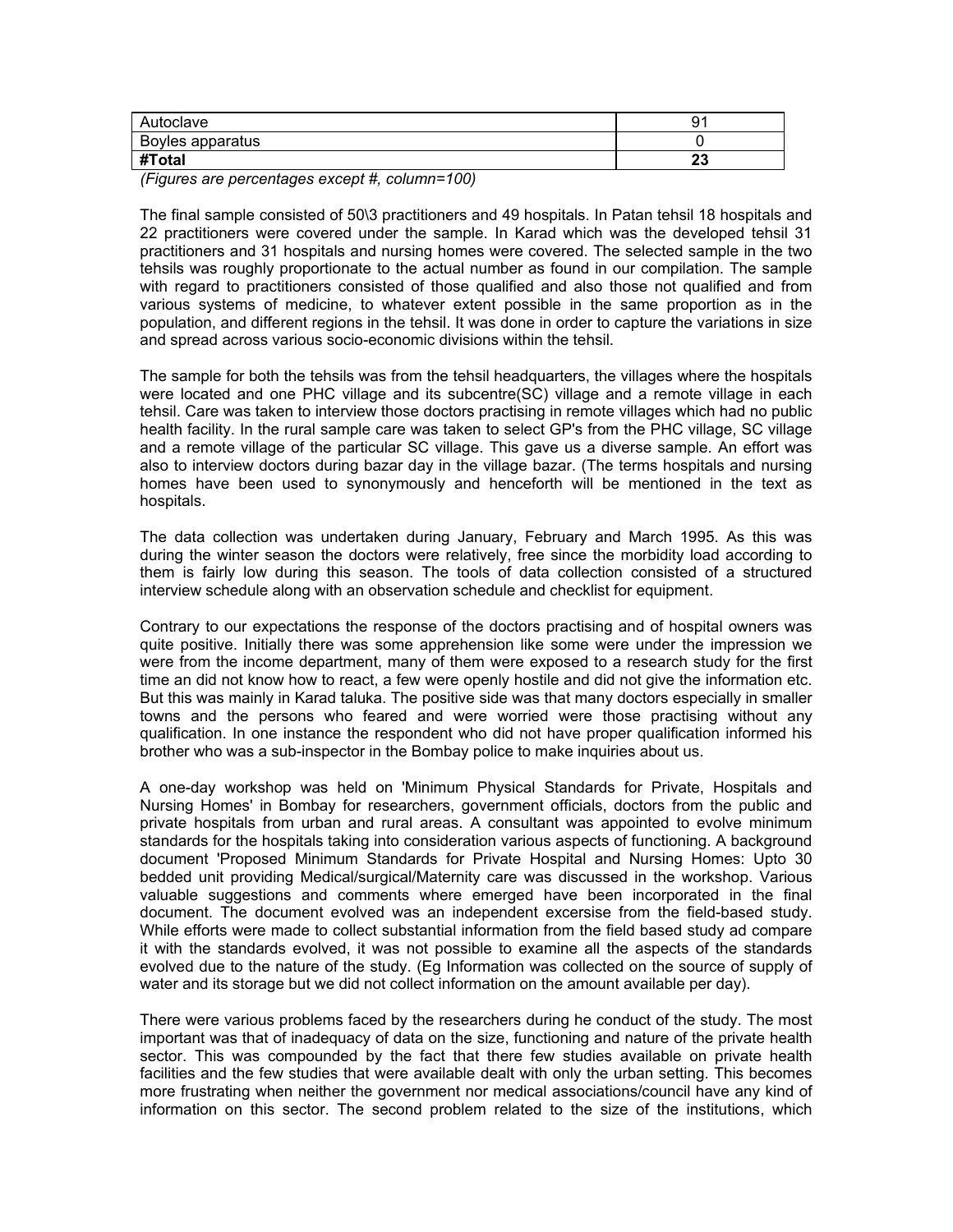ranged from the three beds to 500 bedded hospitals. This made the task of categorising different aspects related to physical standards between two extremes difficult for analysis. It was difficult to study such a wide variation in the present study. The third problem was in terms of defining the various units under study and their various functions. Practitioners in the district ranged from the road side quick fix operator to the super specialists. In between we had persons claiming to be doctors and practising. Further there were those qualified in a formal system and those trained by tradition. A related problem was with reference to defining qualitative terms for the observation schedule. We have come to the conclusion that the observations are subjective since we did not standardize various definitions such as clean, adequate proper etc.

Another problem was with the instruments and their numbers. We went into details of certain instruments such as scissors, scalpel sets, gauze, kidney trays. In some of the bigger hospitals they would laugh at us for asking such questions, since many of them were having it by the dozens but on the other hand smaller setups would not have them in sufficient quantities. Another problem was that all the researchers involved in the data collection were from the social science background. It was difficult for ht researchers to grasp especially when clinical terms were used and with the names of, drugs, instruments and equipment. We feel that a study of this kind should have a person with a medical background. Two other major limitations of the study was that it covered only aspects of physical standards (which included staffing) and that it was not possible to check records of the hospitals in most cases.

#### **Private General Practice: Nature and Status**

Provision of routine medical care for a wide range of diseases and symptoms is mostly in the private sector. While government health centres exist across the length and breadth of the country they have failed to provide the masses with the basic health care which the latter expect. The scope of this document does not permit a detailed analysis as to why the government health care has failed. It will suffice to say that a fairly large investment by the public sector in health care is begin wasted due to improper planning., financing and organisation of the health care delivery system- the national public sector health expenditure today is Rs. 10,00 crore per year being spent on 4800 hospitals, 11,110 dispensaries, 23,000 PHCs, 140,000 subcentres and various preventive and promotive programs, including family planning. The state employs 125,000 doctors and also runs 108 medical colleges. But the services provided by the state do not meet the expectations of people and as a consequence the latter are forced to use private health care whatever be its quality and/or effectiveness.

Private medical practice flourishes almost every where. The range if providers are also varied, from the herbal and witch doctor to the modern unqualified or quasi-qualified 'quack', and to the qualified practitioners of different systems of medicine, many of whom also indulge in quackery. There is no firm data available on the entire range of practitioners. Even the medical councils of the various systems of medicine have failed to maintain a complete register of active practitioners. The census is another source but the latest available census data for occupations is of r1981. Hence estimates from various studies or indirect extrapolations are the only methods for fixing a proximate size of medical practitioners.

Our estimate based on indirect extrapolation using the assumption that all doctors (compiled from lists of the various medical councils) minus government doctors is equal to the private sector. Today there are about 11,25,000 practitioners registered with various medical councils in the country and of these 125,000 are in government service (including those in administration, central health services, defense, railways, state insurance, etc). This leaves 10,00,000 doctors of various systems of medicine floating in the private sector an done can safely assume that atleast 80 per cent of them (800,000) are economically active and about 80 per cent (640,000) of the latter are working as individual practitioners. Apart from this there are as many unqualified practitioners as estimated by the UNICEF/SRI-IMRB study in Uttar Pradesh, and if we accept this estimate then the total medical practitioners active becomes about 13,00,000, that is one such practitioner per 750 population (Hema and Rhode 1994). Another study in Ahmednagar district showed that the district had 3060 active medical practitioners (FRCH 1993). Ahmednagar being an economically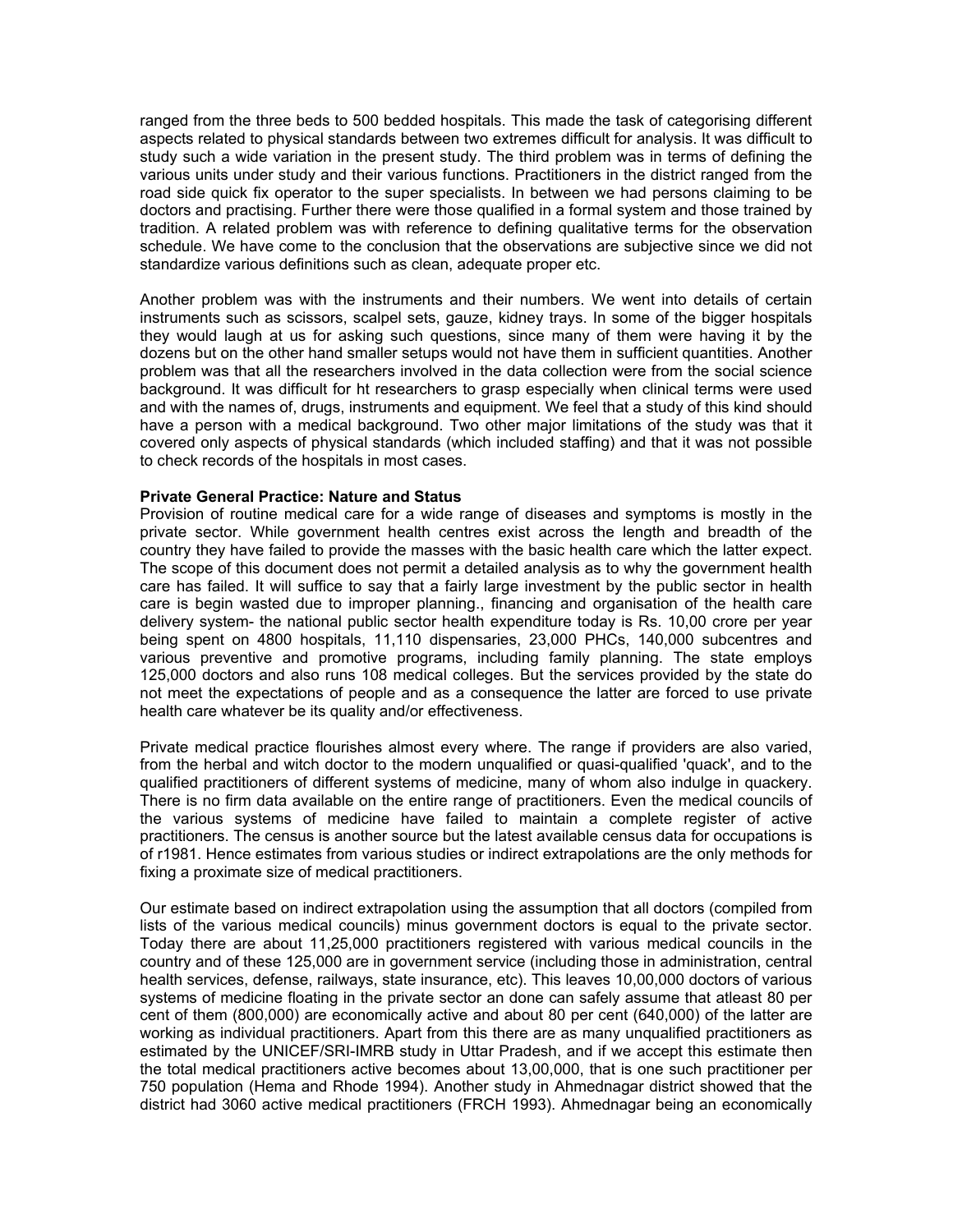average developed district, if we multiply this figure by 452 districts we get approximate figure of 13.8 lakh practitioners for the country as a whole which is quite similar tot he earlier estimate. The latest census figures were not available, and in Satara district we were unable to do a complete listing of medical practitioners because of the limited objectives of the present study and the constraint of time and resources. Apart from his no other information about the size of the health sector is available. This problem of poor availability of information, especially about he private health sector calls for intervention to make the various medical councils and the local bodies more accountable and to improve their recording and information systems.

Unlike the estimate which was possible in the Ahmednagar study mentioned earlier the limited scope of the present study did not allow the time nor had there sources to throw our nets wider to collect information on the size of the private health sector. The objectives of the study are limited to the existing status and nature of the practice and how it conforms to accepted minimal standards or quality of care. In Satara district from the two sample units, one a developed taluka and another a backward taluka, 31 and 22 medical practitioners were selected, respectively, to explore the nature of general practice.

### **Profile of Medical Practitioners**

The number if medical practitioners in the EDA is expected to be much larger than those in the EBA since medical practitioners tend to concentrate in developed markets and our sample reflects that. The same is true for the urban/rural distribution in the two areas, though this may be closer to the actual proportion. The EBA is almost wholly rural except for the taluka headquarters which we have classified as an urban area. The EDA has well-developed urban centres and thus even has a private teaching hospital, making for a much large concentration of medical practitioners in urban centres. Urban concentration of health care providers is a well known fact - 59 per cent of the country's practitioners as per 1981 census (73 per cent allopathic) are located in cities, and especially metropolitan ones (Census 1981). For instance, of all allopathic medical graduates in Maharashtra 60 per cent are located in Bombay city which has only 11 per cent of the states population (see table 1).

This selective concentration of health care providers then becomes a major concern to be addressed to, especially since the health care marker is supply induced and when people fall ill they are wholly vulnerable and forced to succumb to the dictates of such a market. The consequence of this is that access to health care provides gets restricted to those living in urban and developed pockets and the vast majority of the rural and EBA populace have to make do with quacks or travel to the EDAs for satisfying their health care needs. In fact, studies have shown that those living in EBAs spend about as much on health care as those in EDAs (Duggal Amin 1989; George et al 1993). And hence relocation can become economically viable for qualified private practitioners. Thus the state and the local bodies must intervene to restrict the number of practitioners from setting up practice in EDAs. This calls for some locational policy, which can establish a relative socio-geographic equity.

The gender and age distribution show a very male concentration in both the areas and as one would expect a larger proportion of women practitioners are located in the EDA. Macro data also show that the proportion of women practitioners are located in the EDA. Macro data also show that the proportion of women doctors is abysmally low. For instance the 1981 census reveals that women constitute only 10.8 per cent of all doctors ( 4 per cent in rural areas). This overwhelming male dominance of the medical profession has had its adverse impact on health care of women, especially of care specific to women. Further the women who become doctors also tend to locate themselves in the larger urban centres.

As regards age distribution of the active doctors, the mean age of the sample is 37.75 years and 42 per cent of them are below 35 years. The mean age if the EDA practitioner is higher and this is perhaps indicative of the push factor in EDAs as a consequence of over concentration which is forcing new practitioners to move gradually into EBAs (half of EBA practitioners are below 35 years) in larger numbers. If this is happening it is a welcome trend and a policy to encourage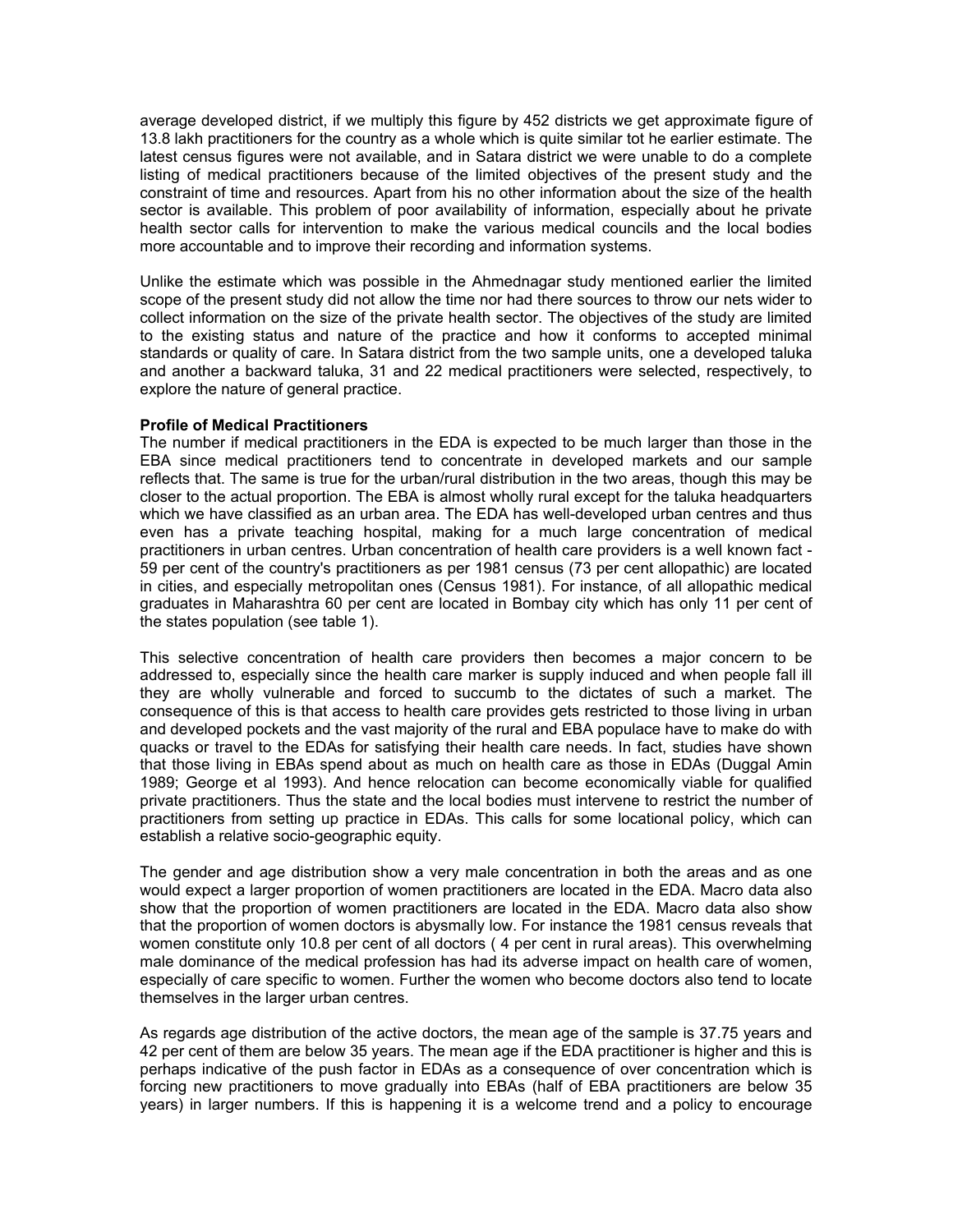youngsters to move into underserved areas and conversely a policy to discourage new entrants into the profession from setting up shop in overserved areas would be helpful the local governments have an important role to play here.

When we launched on this study the first question which confronts us was how t determine who was a qualified practitioner. After much debate and conclusion we decided to 'qualify' those practitioners who had obtained a degree or diploma from a recongnised university or statutory board of allopathy, homeopathy, ayurveda, unani and dissha. All others who did not fit the above definition have been regarded as unqualified and this includes these called group of registered medical practitioners (RMPs), unless of course the latter had an actual registration with a recognised board or council (some very old practitioners in Maharashtra, for instance do have such a registration).

Thus in our sample we have 'recognised' two categories, one called 'accredited degree or diploma' and the other called 'unqualified'. We would like to note here that by labeling this group as unqualified we are in no way commenting on their abilities and skills in providing care. Our perception being coloured by modern science we have only made categories to facilitate our anlayses.

In our sample of practitioners we see that one-fourth of them are unqualified and the difference between the EDA and EBA on this count is very large. The EBA has unqualified practitioners nearly five times that of EDA. This reflects not only the fact that the unqualified are largely located in EBAs but also that EBAs have weak markets (low purchasing power) and probably no concern at all for regulation. The EDAs with large concentration of practitioners are also well developed markets and some unwritten regulatory mechanisms operate due to forces of demand and supply but as is well known these forces vis-à-vis the health sector are very weak because health care has always been a supply induced market.

Of all the qualified practitioners in the total sample 40 per cent are allopaths 52.5 per cent from Indian systems and only 7.5 per cent from homeopathy. Between the EDA and EBA again a vast difference as per the pattern discussed above prevails. Thus in the EDA of all qualified 53.6 per cent are allopaths and 42.9 per cent from Indian systems, and in the EBA conversely only 8.3 per cent are all allopaths (over six times less than EDA) and a whopping 75 per cent from Indian systems.

Further, we see that those qualified in modern medicine tend to locate in EDAs and in our sample the EDA has six times more allopaths than the EBAs. The Indian system practitioners which is the largest group of practitioners in the country, as also in our sample, is more or less equality distributed in the EBA and EDA. The 1981 census also indicates a similar pattern - the allopaths in urban areas (EDA) are three times more than in the rural areas (EBA), and the Indian system doctors distribution is more or less similar, 55 per cent in rural areas and 45 per cent in urban areas (if we exclude government doctors from the census data then the similarity with our sample becomes very close) (census 1981). The findings of the Ahmednagar study also support the findings in Satara district. IN Ahmednagar 77 per cent of allopaths were in EDAs and 23 per cent in EBAs and for Indian systems the percentage distribution was 68 and 32, respectively (FRCH 1993). And in our sample of all the allopaths 94 per cent were in EDAs and of all Indian systems 43 per cent were in EBAs.

The diversity and complexity discussed above becomes a serious concern in the context of the fact that an overwhelming majority of them, including unqualified, are practitisng allopathy. Thus, a major question which needs to be addressed is how do we view practitioners of different systems of medicine, how should they be distributed in the population ad what type if care should each group be allowed to administer. While recognising the advantages that each system may have, overall it is generally accepted that modern medicine deserves the priority it commands today and hence it should become the basis system of medicine (until another system establishes its 'superiority') and hence medical education must produce a single stream of basic doctors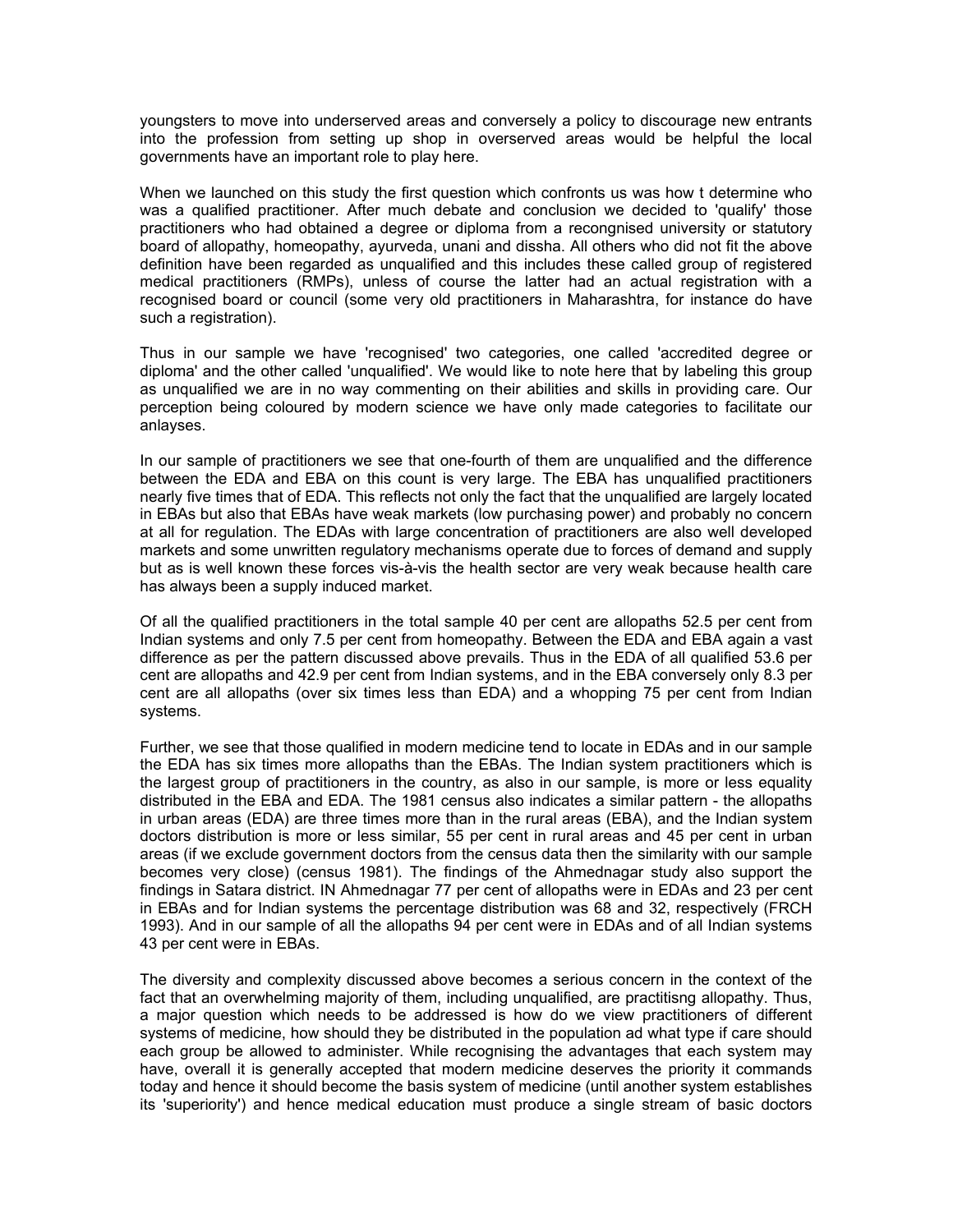trained in modern medicine and those who wish to acquire knowledge and skills of other systems should have the necessary facilities to pursue those as electives or specialisations. We strongly feel that this is an important issue of concern for policy makers. If some steps in the direction suggested are not undertaken with due seriousness then the existing system hierarchies (with allopathy as dominant and homeopathy and ayurveda qualifications serving as a legitimacy to practice modern medicine or as alternate to allopathy for the patient when the latter fails to cure) will continue and quality care or care with basic minimum standards will never be achieved.

Related to having an accredited qualification is the question of registration with the appropriate authority and renewing the registration periodically. Legally speaking registration gives the qualified practitioner the right to practice medicine and it is the duty of the concerned authority to assure the consumers of such health care that no practitioner without appropriate registration is treating patients. For instance, the Maharashtra Medical Council registers all doctors qualified in allopathy and permits them to set up medical practice in the state. Similarly each state or region has such a council. The Indian systems and homeopathy also have their respective councils and give registrations for practising the relevant system of health care. The registrations given are not permanent and are usually for five years and it is responsibility of every practitioner to renew their registration at the appropriate time failing which the council can prevent the practitioner from practising. It is well known that the various medical councils have been lax and negligent and have not been performing their statutory duties. As a consequence the medical practitioners have also become lax and a large number of them are practising today not only without proper registration but also without the requisite qualifications. All this then becomes a threat to the patient who is thrown at the mercy of 'doctors' who may not have the necessary skill and practice with half baked knowledge. Thus, even something for which there is a law and an authority to administer it, it is being neglected. It is the responsibility for the State to see that its own constituted authorities are carrying on with their responsibilities effectively.

In our study sample we found that only 55 per cent of the practitioners had the appropriate registration and even from among all the qualified practitioners only 72.5 per cent were registered. Between the EDA and EBA the former had 61 per cent of practitioners registered and the latter 45 per cent and from those qualified the percentages for the two areas were 68 and 83, respectively. Of course, as mentioned earlier the EBA has nearly five times more unqualified practitioners than the ED. All this clearly demonstrates both the laxity of the concerned authorities and the unconcern of the medical profession for proper standards and quality care for treatment of patients. The health care administration needs to pull up its bootstraps on the one hand and the concerned medical professionals must take a lead to put their own house in order on the other hand.

When people fall ill the first line of contact is usually the neighborhood general practitioner (GP) or some government facility like a dispensary or primary health center or hospital. That the GP is the most sought atter health care provider has been confirmed now by a number of studies, and this ranges from 60 per cent to 85 per cent of all non-hospital care which patients seek (NSSo 1987); Duggal, Amin 1989; Kannan, 1991; NCAER 1992; George et al 1993). But we have already seen above that many GPs are there is the market place, and more so in the EBAs where the majority of the population resides, who may be more a risk than help to patients seeking care (see Table 2).

While modern medicine has simplified treatment of most illnesses and symptoms to a few drugs (even making many of us self-prescribes) its commercialization has brought in more problems than the benefits it has created. The pharmaceutical industry and the medical equipment industry have both caused much harm to the character of the medical profession. Their marketing practices have lured a large majority of medical professionals 9 and not the unqualified quacks alone) to increasingly resort to unnecessary and irrational prescriptions of drugs, the overuse of diagnostic tests, especially the modern ones like CAT Scan, ultrasound, ECG, etc and uncalled for references to specialists and supers specialists (for all of which a well organised kickback system operated - the givers and beneficiaries calling it commission!). these issues, while the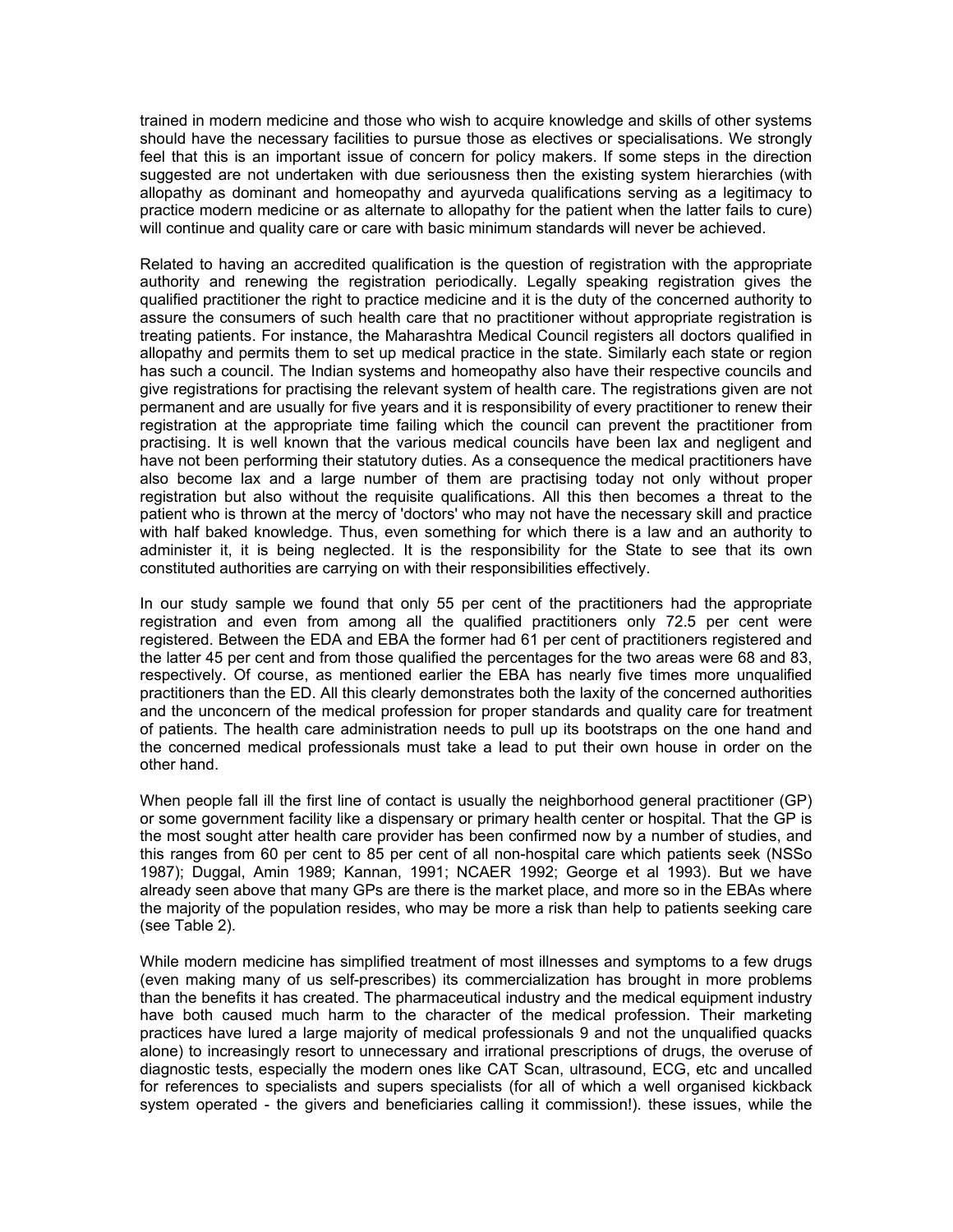they fall within the context of standards and quality of care, are extremely difficult to study and hence only anecdotal information is available. However, through indirect methods some amount of information may be derived as was done in one study in Satara district of drug supply and use. This study lends credence to the anecdotal evidences we so fare had about unnecessary and irrational drug prescription and use. We conclude that there is a very high proportion of use of unnecessary, irrational, hazardous drugs and unnecessary injections, especially in the private sector, to the extent that 69 per cent of expenditure on prescriptions is a waste (Phadke et al, 1995). In the present study such an exercise has not been possible because has not been possible because we have focused largely on the supply side and not looked at usage.

In the preceding section we discussed the qualifications of the practitioners and even mentioned that the non-allopathic and unqualified are in reality largely practising modern medicine even when they are not trained for it. This fact is clearly borne out amongst the samples practitioners where we see that as many as 79 per cent are practising only allopathy as against 30 per cent of the doctors in the sample who are qualified allopaths. If we add to this those practising allopathy along with their own system in which they are trained then the total of those actually practising allopathy becomes 94 per cent. The trend in both the EDA and EBA is similar with the EBA having a slightly larger proportion of those who practice allopathy alone - in the context of the fact that it has only 4.5 per cent qualified allopaths amongst its practitioners the difference assumes added significance.

When we cross-tabulate the actual practice data with the practitioners actual qualification we see that almost all the allopaths practice only allopathy, only 14 per cent of the ayurveds practice solely their own system, none of the homeopaths practised their own system independent of allopathy and 77 per cent of the unqualified are practising purely allopathy. The patterns in the EDA and EBA are similar. A prosy cross-practice rate reveals that the qualified allopaths have an insignificant volume of crosspractice as against the ISM and homoeopath practitioner. As suggested in the preceding section something needs to be done at the policy level about this crosspractice and the large presence of unqualified practitioners. Action has to begin from reorienting medical education to create a basic doctor in rational modern medicine and strengthening regulation and control of medical practice by getting the regulatory bodies to become active and committed to the cause of quality and standards of health care.

The mean number of years of practice in the overall sample is 10.5 years. There is a significant difference between the EDA and EBA with the former having practitioners with a greater number of years of experience as compared to the latter. While the EBA has 68 per cent practitioners with 10 or less years of practice the EDA has 64 per cent of its practitioners who have worked for over ten years. In the sample 60 per cent of the practitioners are working in rented clinics. In the case of EBA practitioners 73 per cent have rented clinics in comparison to 52 per cent in EDA. Further, in both the areas about 30 per cent of the practitioners run clinics in more than one place. (For those having multiple clinics all data pertains to the clinic in which the practitioner was interviewed). One-third of the practitioners had indoor care facilities and in the EBA this facility was ther in one-half of the clinics. The difference I understandable because the EBA is less likely to have nursing homes and hospitals and hence individual practitioners do maintain some provision for day-care (usually saline drips) or for observation of a serious patient. In the EDA this is not necessary because of easy access to hospitals and nursing homes. Of all those who have indoor facilities half of them have one bed and the other half two or more beds. The EBA has more of the former and the EDA more of the latter. As regards laboratory services very few doctors in either area have them and they usually refer to the nearest one available. In the EDA a large majority of the doctors have their own telephone connection whereas in the EBA very few do. A large majority of the clinics are open six days of the week, however the EBA has many clinics open for all seven days of the week, and the average number of hours the clinic is open everyday is 10.11 hours with a large difference between the (EDA about 9 hours) an the EBA (12 hours) (in fact two practitioners from the EBA stated that their clinic runs for 24 hours!) The differences due to location are as expected and reflects the nature of supply of services in the two areas, clearly establishing that the supply is related to potential of making profits. Thus, the EBA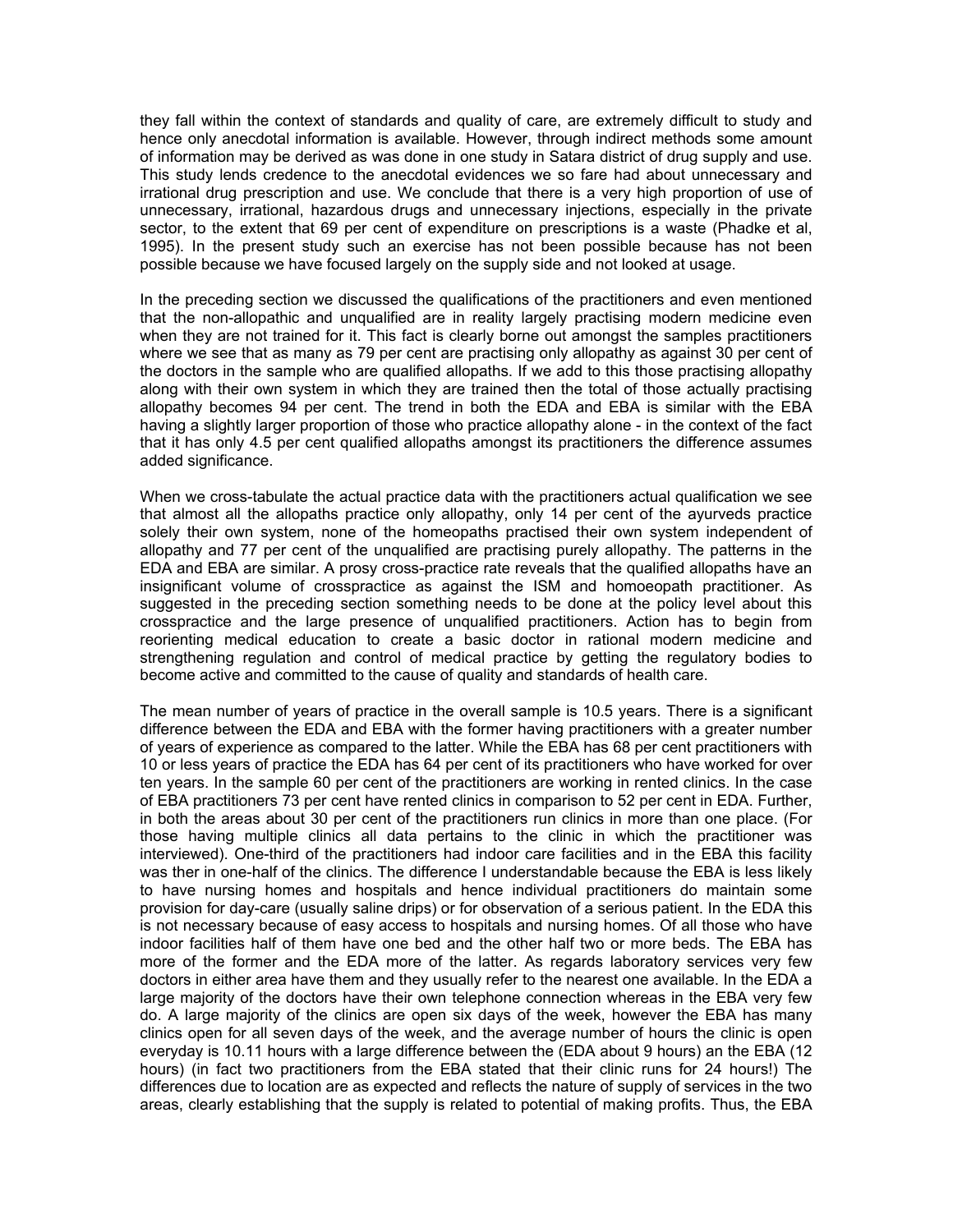does not have laboratory services because a minimum volume of such cases perhaps does not exist or more properly cannot be induced in the EBA market whose purchasing capacities are much more limited to make such an investment in the EBA viable.

The number of cases or patients seeking care from practitioners has been recorded in a number of different ways so that it can give us some methodological insight. Thus, we first recorded the number of cases treated on the preceding day, then questioned about cases (incidence) and old cases continuing from the earlier month into the last month (the latter two together constituting from the monthly caseload), and the number of cases treated per day during the monsoon months. Since case records are not maintained properly by most practitioners the figures most often are those reported by the practitioner him/herself. Therefore, recall plays its role. Our assessment is that the preceding days figures and previous weeks figures are the most accurate and the others are approximate. Wherever possible monthly figures were checked against records available at the clinics and our judgment is that the monthly figures are quite accurate, though an underestimate. Of course, the most appropriate would have been to sit through the entire work-day of the practitioner and record the actual attendance, but this has not been possible due to the limited time and resources on our hands.

The data on workload show that practitioners are seeing 20 patients per day, 125 patients per week and 400 cases per month. During the monsoon months they estimate that their work load increases by 63 per cent of a daily average load of 32 patients. The difference between the EDA and EBA is substantial. The EBA practitioner is treating on an average more patients than the EDA practitioner. This is perhaps due to the fact that EDA has a greater concentration practitioners as against the EBA. This then allays the apprehension of doctors that patients are not available in the backwards and rural areas THE EBAs and rural areas have as much as demand for health care as the EDAs and hence there is much sense in implementing a policy of location restriction in overserved areas and locational encouragement in underserved areas through, for instance, fiscal and tax related measures Further, the question of a lack of purchasing power, which is very valid, can also be overcome by involving the qualified practitioners into a state sponsored universal health care system which assures them a clientele and income through a system of family practice. For the latter to be successful a statute backed locational policy for setting up medical practice becomes essential. Along with this regulation, standards and quality care are necessary features.

Visits by medical representatives (MRs) to clinics and other health care establishments is an important feature of the health sector economy. MRs from pharmaceutical companies are the lifeline of the drug industry on the one hand and a source of information or misinformation for the practitioners on the other hand. The network of MRs is so well entrenched that even in the EBA as many as 73 per cent of practitioners are visited by them. As is expected the EDA based practitioners are subjected to more frequent contacts by the MRs because of the medical market and especially the drug maker being concentrated in urban and developed areas. With the irrational and unnecessary drug prescriptions being very high, and the role of the pharmaceutical industry in perpetuating this calls for a mechanism for rational continuing medical education for medical practitioners on the other hand.

Another disturbing features of medical practice is the lack of maintaining case records by the practitioners. Only 38 per cent of the practitioners had some resemblance of a record but even these were not case records in the true sense. The records were usually just what medicines they administered and the charges to be paid by the patient and it was mostly the latter so that they could keep track of which patient owed them what most of these were maintained in dairies or notebooks. This is again an important area of policy concern and practitioners must be legally made liable for maintaining a proper record of patients diagnosis, treatment given, prescriptions, charges levied, etc. Proper records are a must both form the perspective of ht patient as a right to information as well as for the doctors own protection to evaluate his/her interventions especially when there are charges of negligence and malpractice against him/her.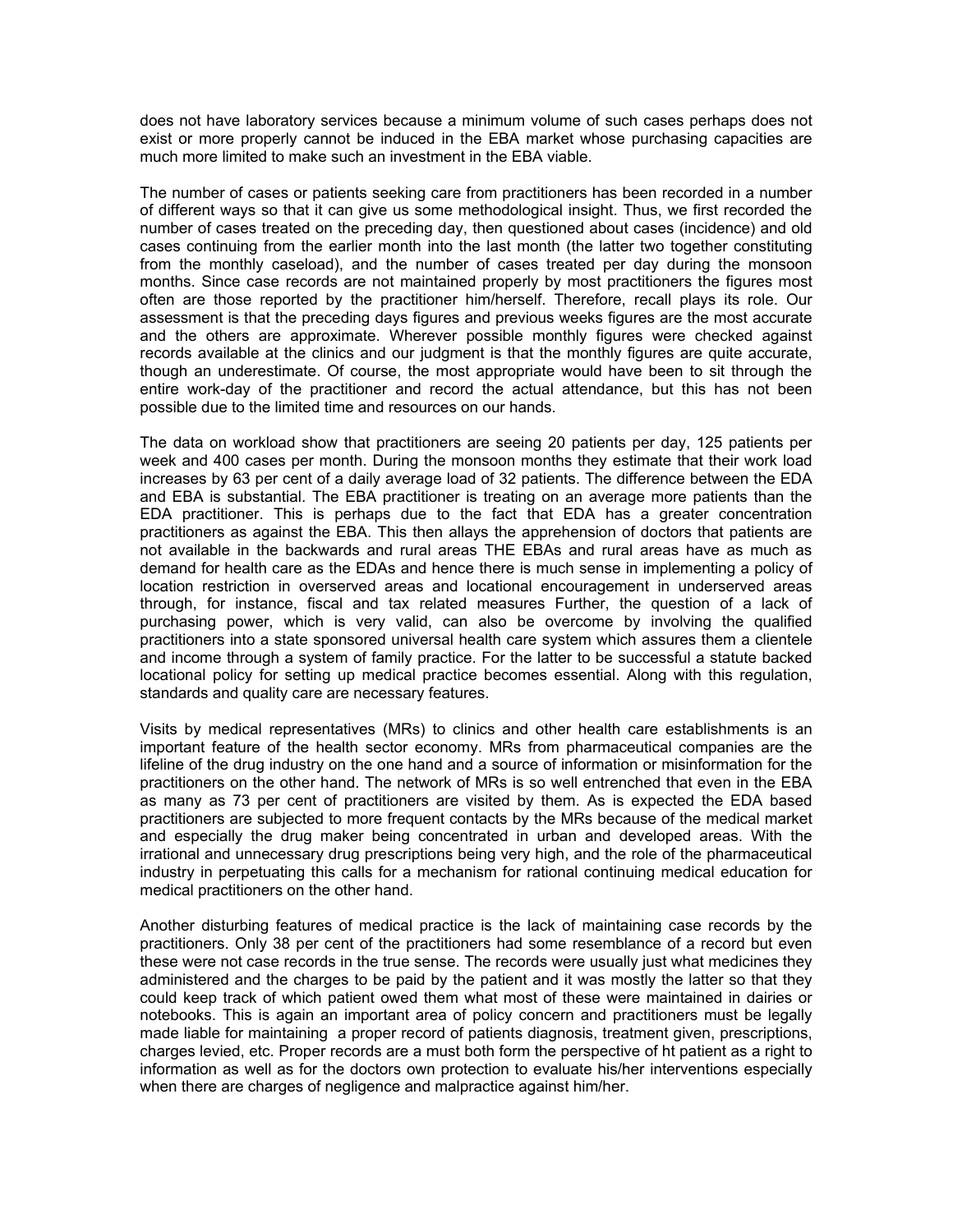While carrying out he field study the investigators were provided with as observation checklist to record qualitative aspect of the clinic. The listing in Table 3 gives the percentage of clinics which 'scored' positive on the feature observed. For instance noise level refers to clinics which were not noisy or condition of floor refers to clean and well kept and type of floor means tiled or display of registration means 'Yes' or pharmacy means it exists as a separate entity etc. The findings are self-explanatory and show that overall conditions are not very conducive and that the EDA clinics are little better off in some of the features. To improve these general conditions the role of a regulatory authority becomes manifest.

There is an urgent need to have provisions as to where, how, what features etc. a clinic must have in the interest of good medical practice and that of the patients.

Like the observation checklist we had a checklist for equipment and instruments. This list was develop in consultation with a number of medical practitioners in Bombay. While this list may not be complete it may also have some items which sound frivolous to ask ands enlist. Nevertheless, this list may be assumed to be a proxy minimum requirement that any Gp clinic must meet. The results are evident in Table 4. Again one sees that certain crucial requirements are lacking and the difference between the EDA and EBA in some cases is sharp. Overall the existing situation is quite bad - things like sterlisers, thermometers, examination table, weighing machine, bed sheets, towels and napkins, wash basin, etc, are grossly lacking. Again a need to formulate a minimum list of equipment which a general practice clinic must have in the interest of good medical practice becomes. Clinics without the agree upon basic minimum must not be granted permission to be set up.

### **Hospitals**

Care in institutions like hospitals could be for the purposes of examination, diagnose of diseases, curing, surgical interventions, recuperating, maternity and related purposes, among other. One can broadly classify these institutions on the basis of their (I) bed strength, (ii) locations, (iii) ownership and (iv) services and facilities provided. Institutions range from those having five beds or below to corporate hospitals having more than 500 beds, which are set up by corporate bodies as business ventures. In addition to these are companies who have their hospitals to provide medical care to their employees. Lastly there are hospitals which are run by NGOs and private charitable trusts.

There is under-estimation of data and the quality of data available from official sources is unreliable. There are reasons to believe that the number of hospitals in the private sector is much larger than what the available data suggests. Health Information of India 1992, claims that there were only 1,319 private and voluntary hospitals in Maharashtra, and the Directory of Hospitals brought out by the ministry of health listed 1,174 hospitals in Maharashtra (CBHI, 1992). But the Bombay Municipal Corporation listed 907 private hospitals in Bombay City alone (excluding Thane), on the basis of its registration data which again is an underestimate. Another instance of under reporting of data is brought out by a survey undertaken by Andhra Pradesh Vaidya Vidhana Parishad, which found the existence of 2,802 private hospitals and 42,192 private hospital beds in Andhra Pradesh in 1993 (Mahapatra P 1993). According to data available with GOI as on January 1 1991, however Andhra Pradesh only 266 private and voluntary hospitals and 11,103 private hospitals beds level of the total number of health establishments. The data available is of the same quality as available at he state and national level. The Directory of Hospitals, 1988 lists only 47 hospitals and 1728 beds in Ahmednagar district (CBHI 1988). A listing of hospitals in the district in 1992 found that there were 274 institutions having indoor facilities. Out of them 18 were government run, 224 from the private sector and 12 from the voluntary sector (FRCH 1993). Primary health centre were not included in the listing. Data for hospitals from official sources is very scanty and unreliable. Many states do not file the required information and the data that is provided is incomplete. Due to inadequate and unreliable nature of data, planning for the health system becomes inaccurate and faulty.

### **Location**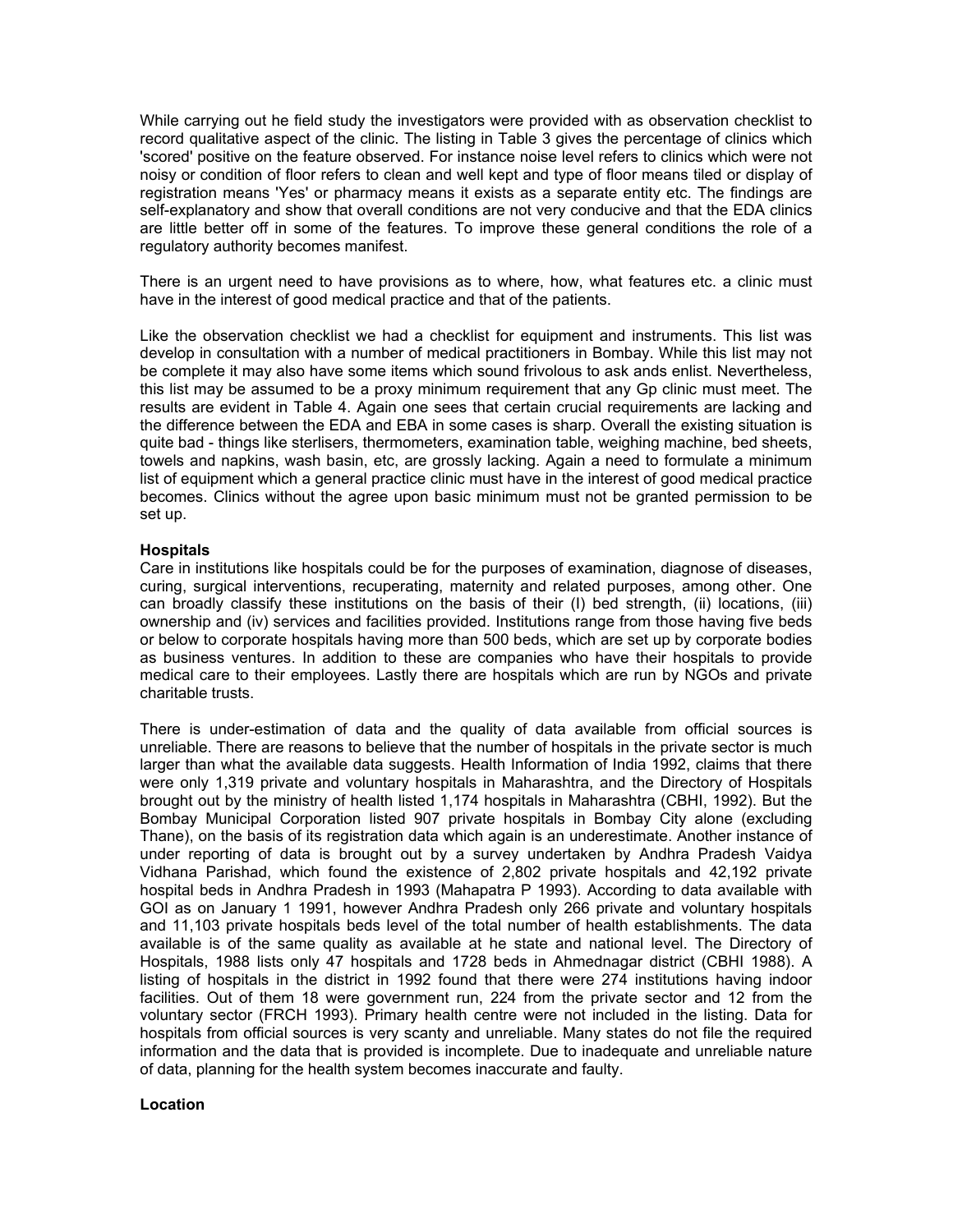There were 49 hospitals involved it the study sample. From the EDA 31 hospitals were selected and 18 hospitals from the EBA. As expected nearly three fourths of the institutions were located in the urban areas, which consisted of the two tehsil head quarters and one other town. Majority of them were from the EDA area namely Karad. This was due to the fact that geographically the town of Karad is well connected with other surrounding districts and tehsils, located on the national highway and boasts of a private teaching hospitals. In the EBA more than 50 per cent of the hospitals were located in urban area of the developed taluka. This is reinforced by other studies, which looked at he location of private hospitals. A listing of institutions in Ahmednagar found that out of the 274 institutions 201 were located in urban areas and 71 were in rural areas of the district (FRCH 1993). Another study conducted in Andhra Pradesh found that the highest concentration of hospitals homes were in the towns and cities of the advanced districts. Even in the backward districts they were restricted to major towns. The private sector functions in areas where there is a paying capacity. The growth of the private sector in health care is directly related to the level of economic development. This link is logical because it is economically developed areas which not only provide the market for these services but also the surplus to invest in commercial enterprises (Baru R 1993).

The majority of the hospitals were established during the post 1980s and these were in the urban areas of he developed district. Between 1968 to 1978 there were 12.2 per cent hospitals established, between 1980 to 1990, 44.9 per cent hospitals were established and 42.9 per cent hospitals between 1991 to 1995. More than eighty percent of the hospitals in the sample were established in the 1980s and 1990s period. During this period the private sector increases its presence and this growth took place at a rapid pace. In the Ahmednagar study too it was found that out of 75 hospitals in the sample 51 percent of them were established between 1983 to 1991 (FRCH 1993). The growth of private hospitals can be noticed at the National level also. In India, during 1974, 16 per cent of the hospitals and 21.5 per cent of the hospital beds were in the private sector and rest were in the public sector. This proportion increased in 1992 to 57.42 per cent of the hospitals and 32.22 per cent hospital beds in the private sector (CBHI, various years). This clearly bears out that the private sector increased its presence and became more dominant in the last tow decades even in the hospitals sector.

The findings with regard to the type of management revealed that 92 per cent of them were individual proprietorship, 6 per cent were tun on partnership basis, one was on a cooperative basis by doctors. All the partnership run hospitals were in the EDA. Three-fourths of the hospitals in the sample were operating from premises, which was owned by themselves. The doctor was the administrator/sole incharge of the institution for all the hospitals I the sample. The Ahmednagar study found that out of 75 hospitals 93 per cent of them were individual proprietorship and 4 per cent were run on partnership basis. With regards to ownership of premises 81 per cent of the premises were owned by the doctor running it and in only 19 per cent it was on a rental basis (FRCH 1993). The findings on the type of management and ownership of premises clearly brings out the fact that many of the medical practitioners are progress towards building their own hospitals. The phenomena of individual proprietorship of the hospitals by the doctors has been due to the increasing number of doctors passing out from the medical colleges and the fast returns on the investment in the health field. There is an increasing tendency to start self-owned hospitals.

More than 90 per cent of the doctors running the hospitals were males. There were only four female doctors in the sample running the hospitals independently. In most cases the team found that it was the husband and wife team running the hospitals. The phenomena of husband and wife running the hospital is quite unique. Discussions with the medical fraternity and a glance at he matrimonial advertisements reinforce the fact that it he medical profession spouses look out for the partners with a hospital in mind, therefore the specialization of the spouse become an important factor. This requires a more detailed sociological study.

Further examination revealed that in 85.7 per cent of the hospitals patients were admitted only by the doctor-owner and only in 14.3 per cent of the hospitals other doctors could admit their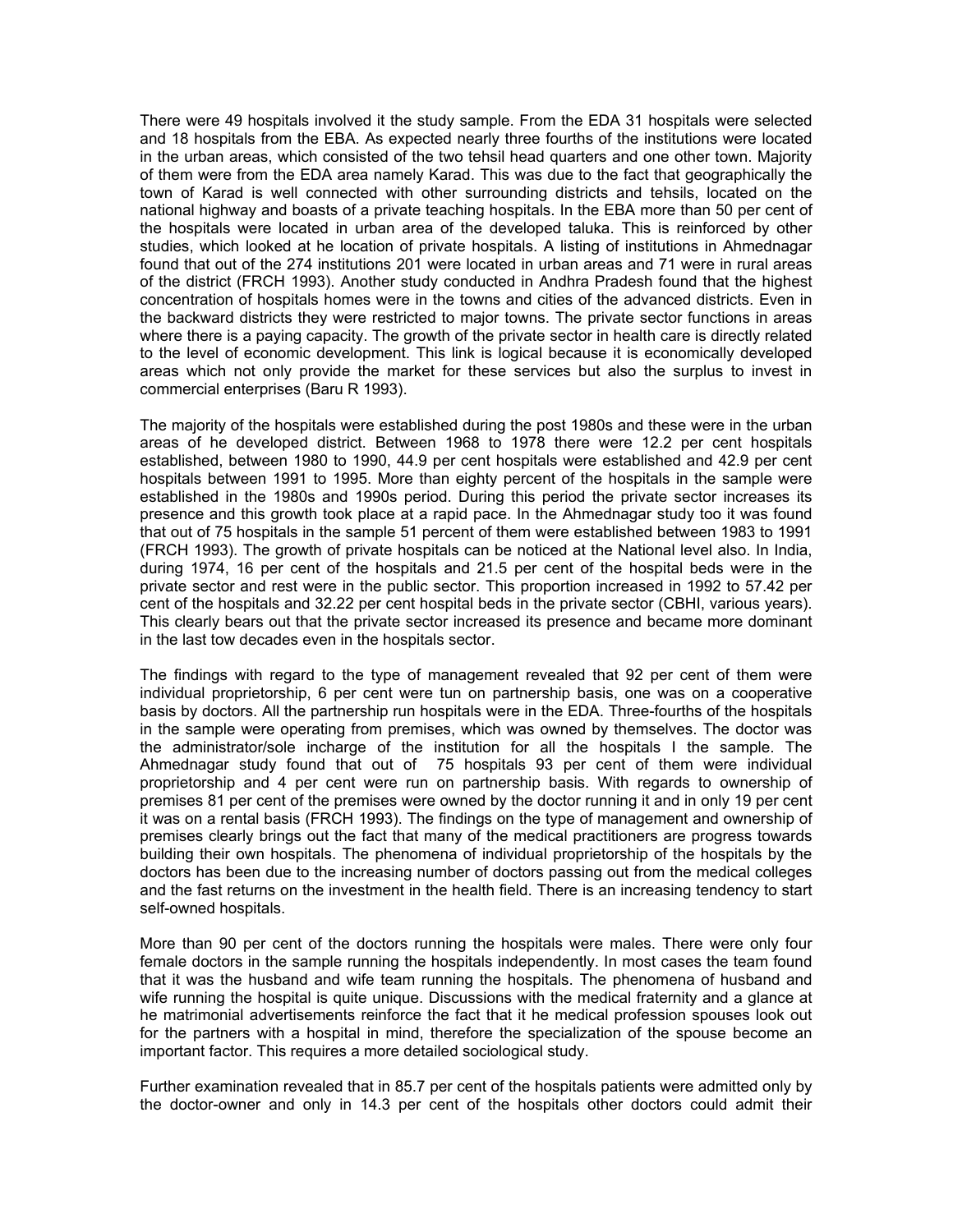patients. This was more so in the EDA, whereas in the EBA all of them were admitting only their own patients. The findings on the type of management, ownership for the premises and admission of patients, clearly brings out the fact that many of the medical practitioners progress towards building their own hospitals.

With regards to the qualification of doctor/owner it was found that 71.4 per cent of them were qualified in the allopathy system of medicine. Out of them 10 were MBBA. 10 were specialists with MD or MS and five were MBBS wit some diploma. Out of the 10 specialists nine were located in the EDA of the district. This shows that the doctors with specialization prefer to set up hospitals in a developed area. There were 16.3 per cent and 10.2 per cent of the doctors who were trained in ayurveda and homeopathy systems of medicine respectively. Those qualified in other systems of medicine were located in the EBA of the district. All the hospitals owned by doctors from other systems I the sample were also providing care in the allopathy system. This is of serious concern, as these doctors qualified in homeopathy and Indian systems of medicine are not trained in allopathy. This has taken place since there are no monitoring mechanism or a regulatory authority operating in the country.

None of he hospitals were being registered by local authorities or nay authority for that matter. In Maharashtra hospitals are legally required to register with the local governing authority under the Bombay Nursing Home Registration Act (1949). The act is applicable to the whole of Maharashtra, however it is not being implemented. Many of the local bodies did not have enough information regarding the Act and the bye-laws were yet to be formulated in some. Except for Delhi, Bombay ad Karnataka none of the states have any rules, laws, regulations or even data for private hospitals and nursing homes. In Delhi there is the Delhi Nursing Home Registration Act (DNHRA). 1953. In the above states the various act are not being implemented for various reasons. In most of the states in India there are no regulations for private hospitals and nursing homes. Despite having one of the largest private health sectors in the world, providing 70 per cent of care in India, the fat that it should function practically unregulated is a matter of grave concern.

The average number of beds was 11 beds per hospitals in the study sample. In the EDA the average was 12 beds as compared to 8 beds in the EGA. More than fifty percent of the hospitals had a bed strength in the range of 6 to 15 beds. Nearly a quarter of the hospitals in the sample had a bed strength between three to five beds, most of them were located in the EBA. It was generally found that the majority of the hospitals located in the EBA had bed strength of less than 15 beds. In the studies conducted in Bombay and Ahmednagar it was found that the average bed size of a private hospital/nursing home was 10 (FRCH 1993; Nandraj 1994). This raises issues of efficiency and effectively of running smaller hospitals.

All the hospitals in the study had OPDs. This was either for a new cases, consultancy or for follow-up of the indoor treatment provided earlier. The average number of OPD cases was collected for the previous day, last week and last month. On an average a hospital was attended to 40.14 OPD cases per day and 185.58 cases in a week. The OPD attendance was higher in the EDA by about 2 per cent. Data collected for the month could not be compared with actual records and hence there were substantial problems in reporting by the respondent because of the long recall period and hence the data is not usable. The higher attendance of OPD cases in the EDA is because people prefer to come to the developed/urban area in case of major ailments as specialists are available mostly in the EDA and also due to referrals by practitioners and institutions from the rural areas. (see table 6).

Admissions for indoor patients on an average in a hospital for the last week worked out to 11 and for the last month 42 patients. The average length of stay of patients in the hospitals was about 13 days for patients under care during the month. The number of days in EBA. This could be because the investment in the EDA for setting up a hospital is higher and therefore to maximize returns the hospitals would be keeping the patient for longer period of time. This could also be that for major ailments, illnesses, surgeries, etc people prefer to for to hospitals located in the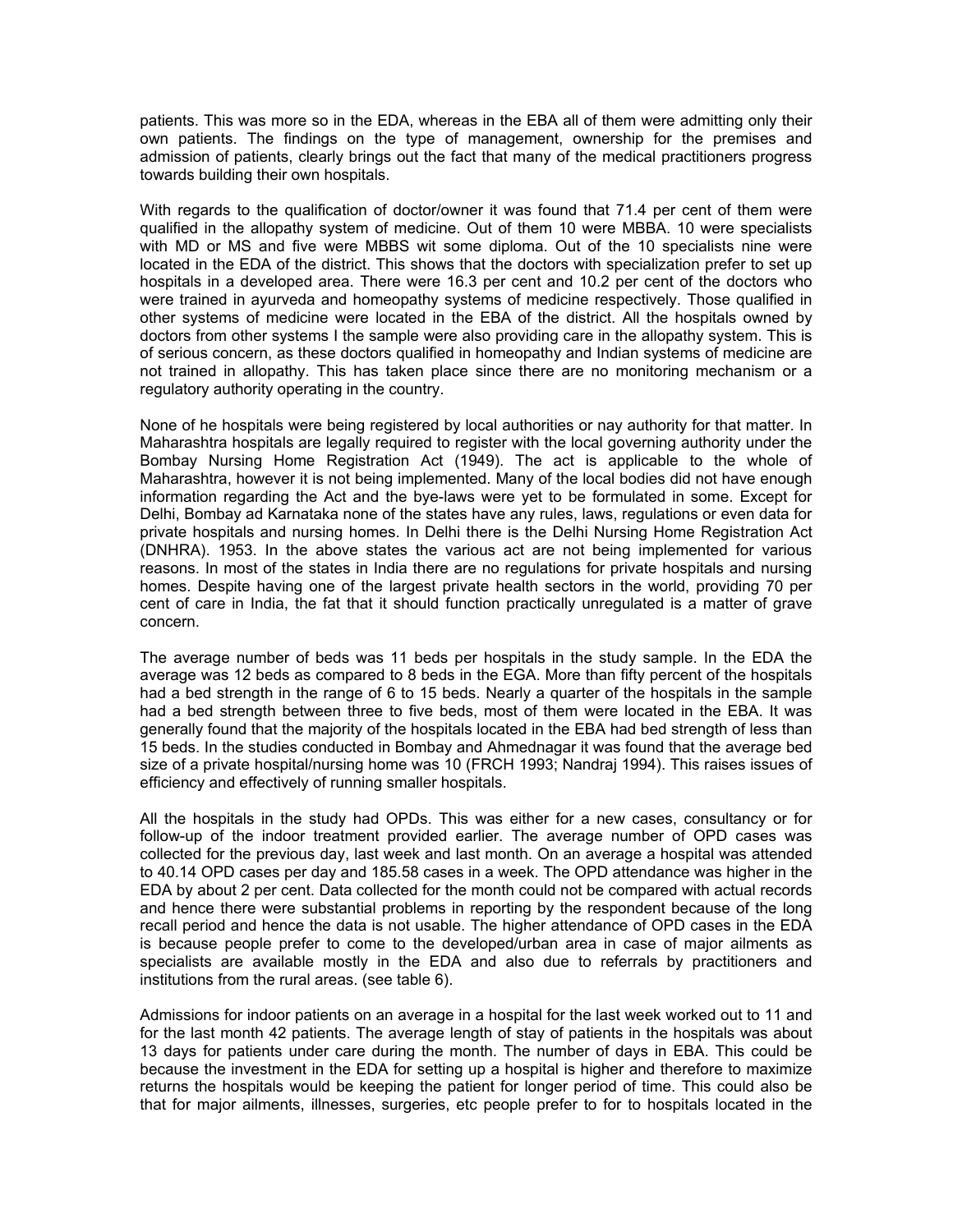urban centres in the developed areas which have specialists and other supportive structures such as blood bank, laboratories and diagnostic facilities. The other reasons are that many patients come from the periphery to the developed areas for treatment. The occupancy rate for the month was on an average 51 per cent of the beds available in the sample hospitals.

There are diverse categories of personnel who run the hospitals. They could be broadly classified as those with qualification and those without any formal qualification. The personnel could be further classified based on the role they perform. The personnel could be further classified based on the role they perform. There are doctors, nurses, paramedics, pharmacist, various types of technicians to handle the equipment and conduct various tests and the other supportive staff like ward boys, ayahas, receptionist, typist, security personnel etc. The availability of human power in the hospitals is of prime importance. Data regarding the staffing pattern was collected with regards to the various categories of personnel employed their number and their qualification. Data on visiting consultants was also collected. The full time staff generally consisted of medical and paramedical workers. They were doctors, nurses, technicians, wardboys/ayahbais, receptionists and others. These are the staff mainly running the hospitals and those whoa re employed in the institutions (See Tables 7 and 8)

Information on the place of residence of the doctor was collected. It was fund that out of 49 hospitals 38 of the owner doctors resided in the same premises and of those not residing in the same premises nine stayed at a walking distance of five to 10 minutes from the hospital. There were a total of 69 full time doctors in the hospitals of the sample. 46 were qualified in modern medicine and 23 were from other systems of medicine. More than 60 per cent of them in the EDA. Out of a total of 23 doctors trained in other systems 57 per cent were in the EBA.

Out of a total of 49 hospitals 39 per cent of them were being run by the doctor-owner without any assistance from other doctors or visiting consultants; of these only half had any specialist qualifications and one-forth of them (all from the EBA) did not have a qualification in modern medicine. An issue if grave concern is that as many as 29 per cent of the hospitals were run by doctors trained/qualified in the other systems of medicine and were providing care using allopathic cures. The BNHRA (1949) clearly mentions that the hospital should be under the management of a qualified medical practitioner or a qualified nurse. It was generally found that MBBS doctors prefer to practice with the aid of either a full time doctor or a visiting consultant. In Bombay it was found that out of 24 hospitals and nursing homes only 1 hospital had employed a post graduate doctor, whereas 10 of them had doctors trained in other systems. Few hospitals had provision for the doctors to be present round the clock. Majority of the nursing homes utilized the services of visiting consultants (Nandraj 1994).

The majority of the consultants were anesthetists, followed by surgeons and those trained in general medicine. The services of the visiting consultants were mainly utilized by the those performing surgeries. In the EBA the visiting consultants would visit the hospital on a particular date. Usually the planned operations were performed on that day. Most of the hospitals that utilized visiting consultants were located in the EDA. In some hospitals the consultants were called when required and in some they were visit on a regular basis.

Qualified nurses were in short supply. There were only three qualified nurses in the entire sample. Most of them were employing unqualified nurses. They were usually women with some formal education trained by the doctors themselves. Many doctors claimed that the nurses trained by them were also assisting them in the OT. Informal discussions with them also revealed that they were performing other tasks in the hospitals such as sweeping, dispensing of drugs etc.. Their hours of work was very long and working conditions miserable, w it h poor remuneration. The BNHRA(1949) states that a maternity home should have on their staff a qualified mid-wife. In the study in Bombay it was found with regard to qualified nurses only seven had employed them that too only one nurse each. Most of them had employed unqualified nurses who were either trained by the doctor or had receive training for about three to six months from various private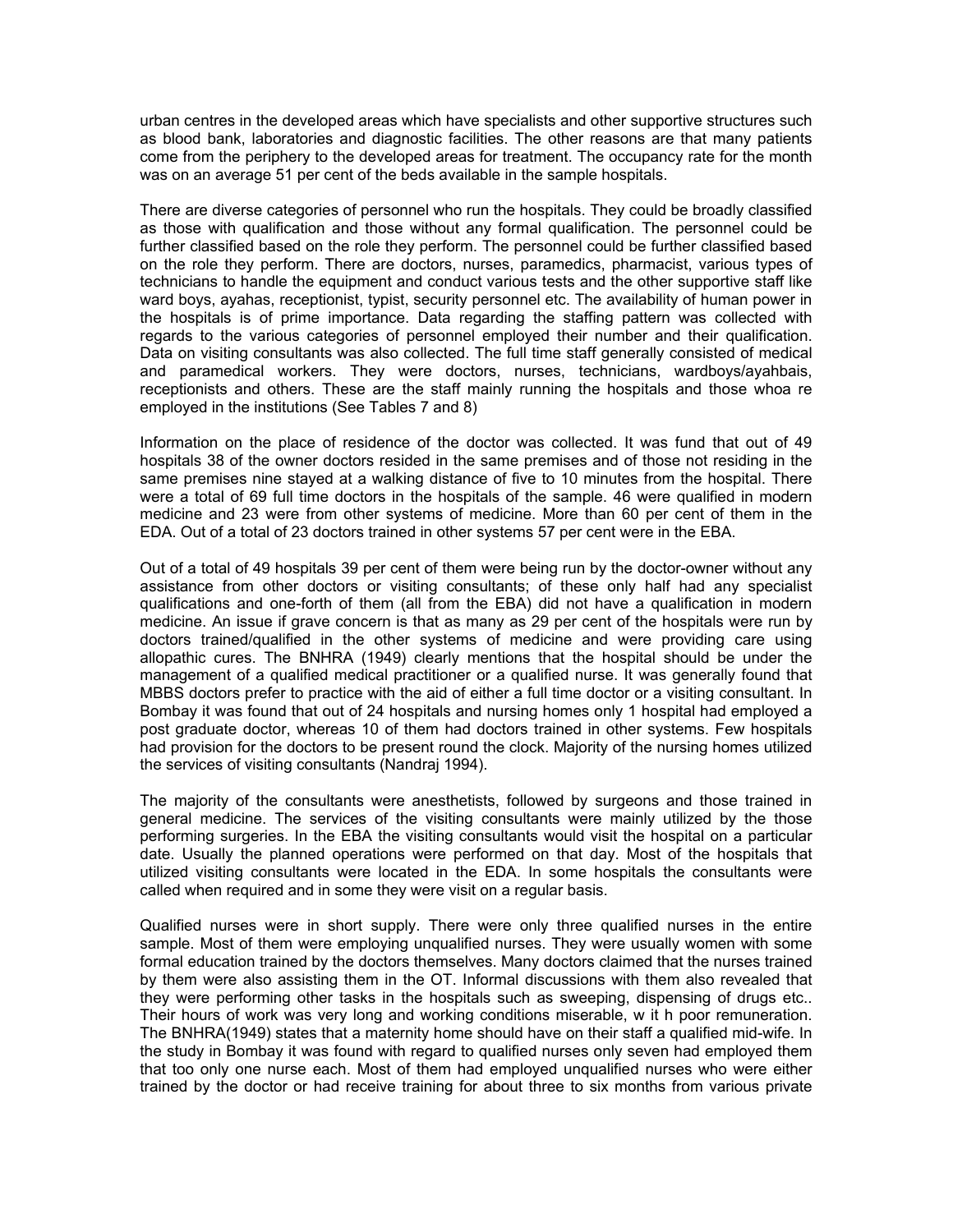training institutes which have also sprung up to meet the needs of private hospitals (Nandraj 1994).

Other staff present in the hospitals were technicians, ward attendants, sweepers and a category of personnel who performed all the jobs (OT etc.) in the hospital. Thus generally we see that employment of qualified staff is an issue of serious concern in private hospitals. It was generally found that the availability of staff was in adequate and many of those employed were not properly qualified. May hospitals functioned with doctors trained in other systems of medicine who administer allopathy treatment in these hospitals.

There have been very few studies conducted on the services and facilities provided by private hospitals. Data and information with regard to the functioning of private sector is not forthcoming. Figures regarding cases treated, diagnosis, type of treatment provided, amount charged etc. are not easily obtainable from private hospitals (See Table 9).

Hospitals providing care could be of a general nature providing basic care or interventions or may be restricted to certain specialties. They could be classified as medical, surgical, obstetrics and gynecological, pediatric, orthopaedic, ophthalmic, etc, or a combination of them. The services could include maternity, medical termination of pregnancy (MTP), baby care, intensive care services (ICU), surgery, day care and other types of services. The responses with regard to the services provided by the hospitals for indoor admissions were open ended under the broad categories of medical, surgical and ob/gynaecology (maternity). This gave a broad spectrum of type of cases admitted in the hospitals. One of the hospitals were providing care in certain specialties such as orthopaedics. Ob/gyn were single largest service provided in the sample hospitals with 55 per cent of hospitals providing the service. It was provided exclusively by 14 per cent of the hospitals. The main services consisted of care for normal delivery, cesarean, hysterectomy, abortion, MTP, DNC, infertility, STD, etc. The major services being provided was medical care. The cases treated were mostly for illness such as tuberculosis, malaria, gastroenteritis, typhoid, diarrhea, dysentery, jaundice, asthma and various kinds of fevers such as rheumatic fever, enteric fever, etc. Medical services were being provided exclusively in 20 per cent of the hospitals. In 18 per cent and 8 per cent it was being provided alongwith ob/gynaecology and surgical services respectively. Hospitals providing exclusive surgical services comprised 16 per cent of thew sample, all of them located in the EDA.

### **Minimum Standards**

In this section the findings of ht study are compared in the context of the standards develop for private hospitals having a bed strength of upto 30 beds. As mentioned earlier in the review of literature private hospitals in the country function without any regulation or adhering to standards. Standards are not prescribed nor are being enforced either through legislation, bye-laws or professional organizations/associations.

One of the major objectives of the study was to evolve standards for the smaller private hospitals functioning in small towns and rural areas. A medical doctor, well-aquainted with hospital administration was consulted to evolved standards for private hospitals having a bed strength upto 30 beds. A document on the physical standards for private hospital was prepared. This was based on existing material, visits to private hospitals, discussion with owners of hospitals and other doctors. These standards covered minimum requirements for running a hospital in terms of services offered, space, humanpower, facilities available with regard to equipment and instruments. They were evolved keeping in mind both scientific principle as well as patients minimum comfort.

For the smooth functioning of the hospital certain basic requirements are needed. The environment and infrastructure related factor and mainly those connected with the physical structures of the unit, its location, size, condtion, etc. It also includes communication facilities such as phone, ambulance for the transport of patients, continuous power and water supply et. The facility related factors are operation theatre, labour room, sterilization room, equipment and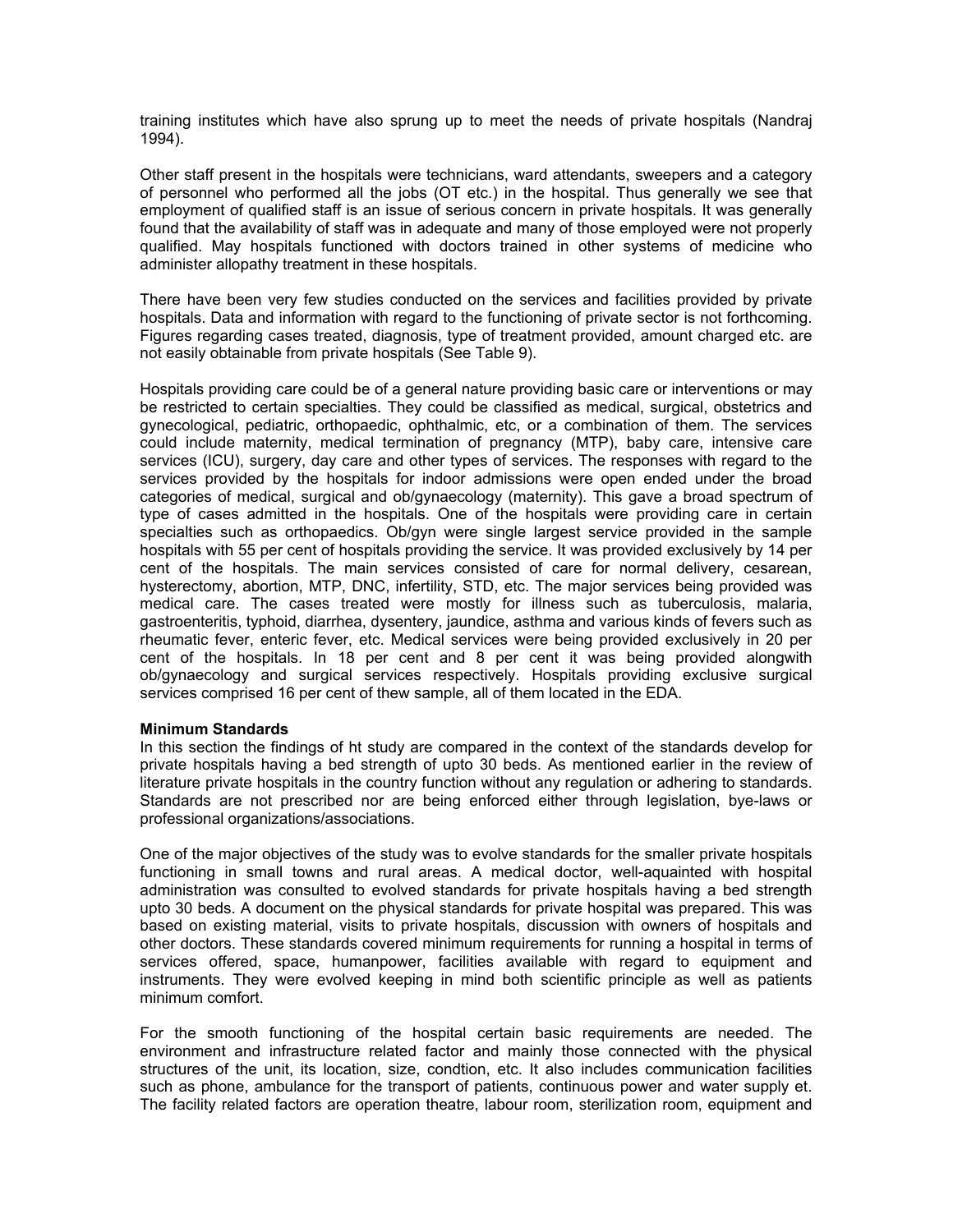instruments. In this section the findings have been presented under the following broad heads: Functional programme; humanpower available; facilities available and space requirements and equipment and instruments.

#### **Functional Programme**

As per the physical standards would for hospitals certain basic facilities need to be provided by the hospitals irrespective of the services being provided.

*Emergency Care:* The standards clearly mention that every hospital should be in a position to provide first aid to stabilise a victim's condition for transportation to a higher or appropriate service in case of emergency. The hospitals should provide emergency services for cases such as road, minor, domestic accidents and those involving medico legal victims. In the field bases study we found that private hospitals were unwilling to treat emergency cases and those involving accident cases. Only 2 per cent of the hospitals were treating emergency cases. In 14 per cent hospitals preliminary treatment was given and the cases were referred elsewhere. IN 33 per cent hospitals the cases were not admitted at all but referred directly. In the EBA majority of the hospitals do not admit the patients. With regard to accidents cases majority of them treat only accidents, which are of a minor nature. They do not admit cases involving road and domestic accidents. The doctors like to play it sage and not get involved in legal cases. This is in clear violation of the ethics of the doctors and amounts to negligence on the part of the doctor. They do not want to even provide first aid and refer the patient to bigger institution. Most of them complain that it is because of the various formalities and procedures involved.

**Pathology:** There should be provisions in hospitals or nearby location for minimum pathological tests to be performed on site or at a nearby facility. Of all hospitals only 18 per cent had facilities for pathological examination. These were mainly located in the EDA and they did routine tests such as blood, urine and stools. Most of the hospitals were referring the patients to the private laboratories in the same village or town. In another district we found that persons from the laboratory would come and collect the samples from the hospitals and bring back the results. This practice was not found in Satara district (FRCH 1993). Hospitals located in the rural areas of EBA were referring them to laboratories located in another village or town.

During data collection we found that many of the pathology laboratories functioning in small towns or bigger villages had unqualified persons to conduct the tests. Many of them conducting the tests were no qualified to carry out the tests recommended. In rural area it would be quite appropriate for the hospitals to have facilities for conducting certain basic tests, otherwise proper treatment in such cases could be delayed. It would also save the patient unnecessary transport to an urban areas. The referrals for examination mainly for diagnostic tests has had an unhealthy nexus. There is a system of cut system operating. In Bombay, Pune, Nasik the laboratory/diagnostic centre gives a cut of the charges to the doctor referring the patient. We were not able to collect information on this aspect in our study, as the data was not forthcoming. In Karad informal discussions with the doctors revealed that sonography was being conducted rampantly. At one end in rural areas there are no facilities to conclude simple tests in the hospital sand at the other end we find unnecessary investigation and examinations being conduct ore out of economic reasons.

Blood transfusion facilities should be available within half to one hour for hospitals providing maternity and surgical services. None of the hospitals had facilities of a blood bank. Blood banks were located in Karad and Satara towns of the district. In Karad it was available in the private teaching hospital and the cottage hospital run by the zilla parishad. Majority of the hospitals informed the patient to make their own arrangement in procuring blood for either surgery or transfusion. This is major problem, which the patients face as in case of a planned surgery or transfusion the patient has to run around to procure blood. In case of emergency the problem is worse especially in the rural areas.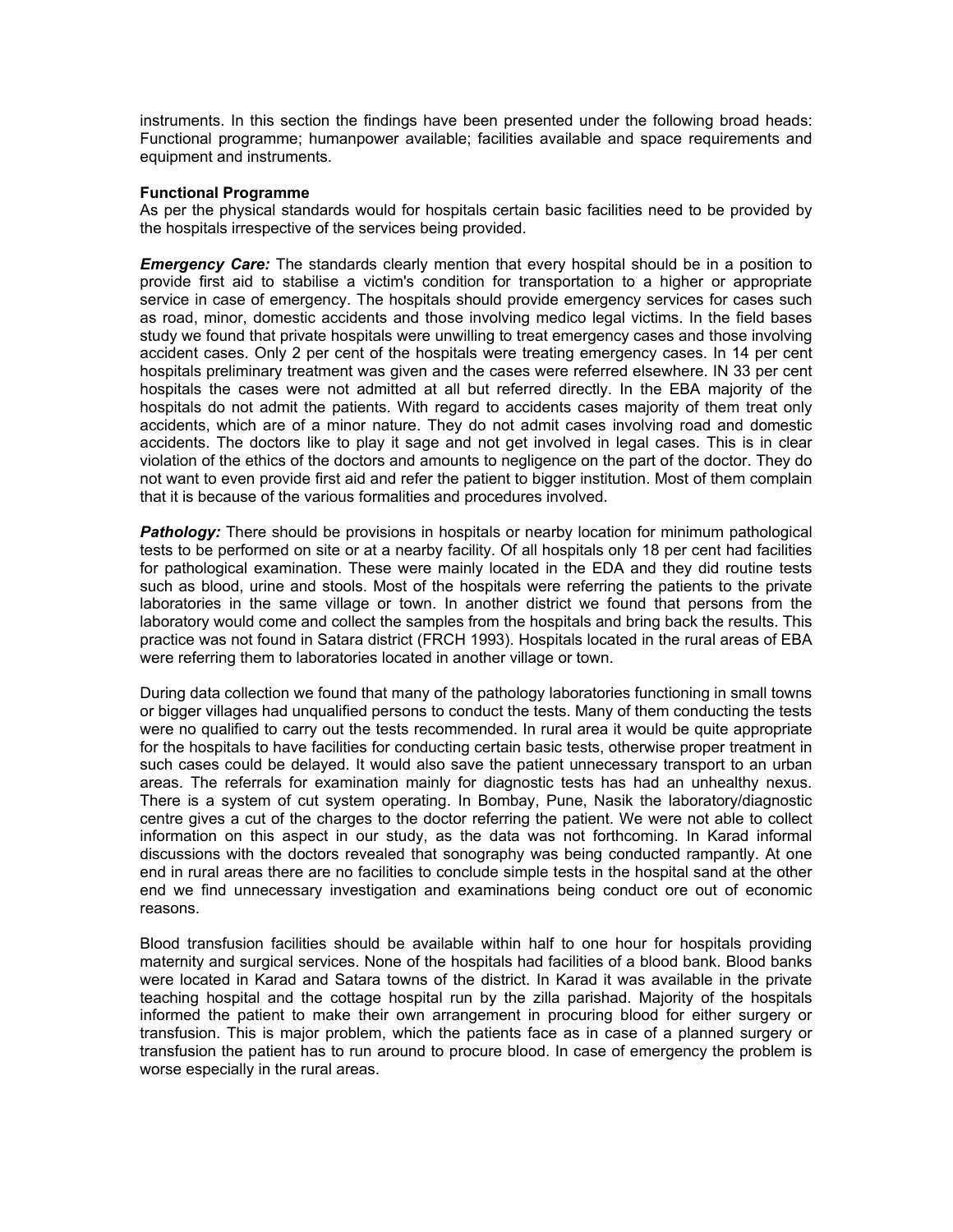**Power Supply:** For the running of a hospital the availability of power supply is of utmost importance. Those of non-availability of continuos power supply a generator should be available. With regard to continuous power supply it was found that only in a quarter of the hospitals power was available without any interruption. Only 24 per cent of the hospitals in the sample had of a generator. The non-availability of continuous power supply to the hospital is of concern as in certain situations it could mean life and death for a patient. The patient is put to a grave risk if power fails.

*Water:* The majority of he hospitals were getting water which was supplied by the municipal/grampanchyat authority and were having storage facility either underground or in an overhead tank.

*Communication:* Three fourths of all hospital had facilities of a telephone but in the EBA only 50 per cent of them did so. A quarter of the hospitals in the sample were depending on a care-off number which was either in a nearby shop or situated close to the hospital. Hospitals which did not have the facility if a telephone were mainly located in the rural areas of the EBA. The nonavailability of a telephone for the functioning of hospitals is of serious concern as in case of an emergency the communication between the doctor and the supportive services and with patients is not present.

None of the hospitals had an ambulance available. Many of the doctors expresses surprise at this question as it was assumed by them that transportation of the patients was their own responsibility. It should be the responsibility of the hospital to provide proper transportation facilities to the patients especially when they are referred by the hospitals. In the EBA most of the patients were transported in a passenger jeep for those who could afford. IT became more difficult for patients from rural areas and in case of emergencies. In the EDA, private ambulances were available. It is possible for some of the smaller hospitals to come together and have one which could be used by all of them. This would be more beneficial in the areas due to the transpiration facilities being poor. Communication and transport facilities should be a prerequisite foe the functioning of a hospital as the time for providing any intervention is often critical.

**Fire fighting:** Fire fighting equipment was available only in 22 per cent of the hospital, all of them were located in the EDA.

#### **Humanpower**

As seen earlier the availability of staff for the running of hospitals was grossly inadequate, and of those available majority of them were not qualified. Here we examine the availability of humanpower especially doctors and nurse in relation to he standards laid down.

*Dotors:* The standards laid down were that there should be one duty medical officer available for every 20 indoor beds or part thereof in every eight hour shift. In hospitals where the qualified owner doctor is resident the requirement could be scaled down.

As note earlier 39 per cent hospitals were functioning without either a full-time doctor or a visiting consultant for the care of the patients. Assuming that the owner-doctor is resident, it is nor possible for him/her to work for 24 hours. The situation could become dangerous when the doctor foes out of the hospital even for a short while. A qualified doctor is a must for proper care to be provided to the patient. Out of the 19 hospitals which were run by the doctor-owner alone, 29 per cent of the hospitals were being run by doctors trained in other systems and in 10 per cent they were operating alone. Out of a total of 14 hospitals who had a doctor-owner qualified in other system, two of them were providing services in ob/gyn and medical services, three hospitals in medical care, and one surgical services. It was surprising to note that one of the doctors was providing care in surgical services. The practice of doctors trained in other systems of medicine providing care in Allopathy system of medicine needs to be banned.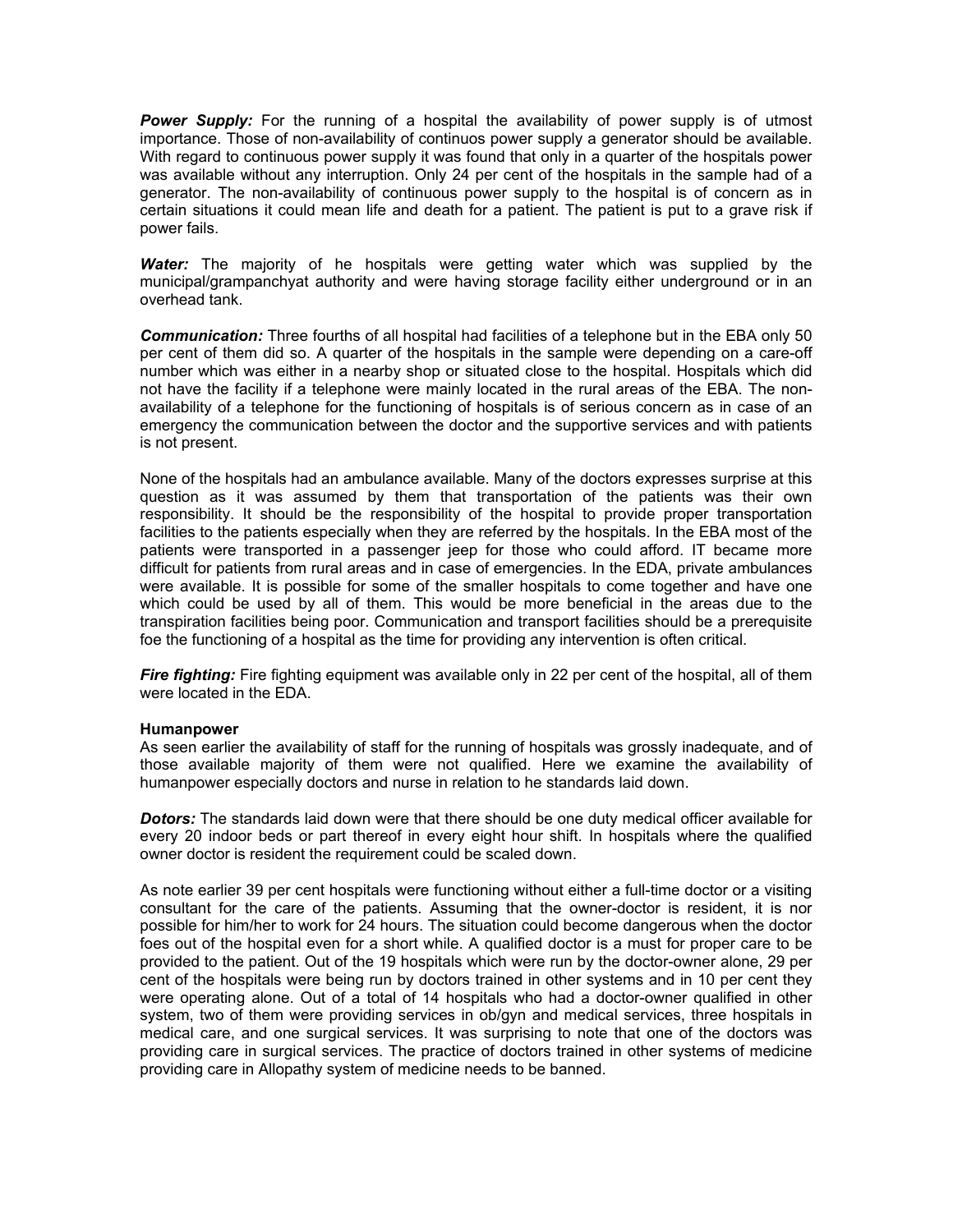Such a situation has arisen because there are no regulations for the functioning of private hospitals in the country. Anybody can open hospitals and start practicing and providing care even if they are not qualified to do so. With regard to the doctors who were only had a MBBS it was found that three of them were providing care for all type of services and two were providing care in Medical services, four for all types of care and three each for only ob/gyn and ob/gyn alongwith medical care. There were e46 qualified allopaths totally available on a full time basis who were either employed or running the hospitals themselves. If we exclude the owner-doctor of the 19 hospitals functioning without any full-time doctor we find that only 27 doctors were available on a full time basis for the rest of the 30 hospitals. This practically means that full-time doctor's were not available on a shift basis.

This clearly brings out the fact that the hospitals are not willing to employ full-time qualified doctors to tun them. The hospitals were being run on a purely individual basis by the doctors with some additional help from other persons trained by them. This has come about due to the fact that there is no accountability and monitoring system. It is also because the practice of medicine had become commercialized with fast returns by not employing qualified staff. Visiting consultants were not taken for analysis as many of them were visiting more than one hospital.

*Nurses:* The standards specify that there should be one nurse available for every seven beds for every eight-hour shift. For hospitals offering maternity facilities and emergency surgical facilitates tow more operation theater nurses are required on shifts. In the study the availability of qualified nurses it was found to be grossly inadequate. Only two hospitals had three qualified nurses between them. There were 14 hospitals who did not have either qualified or unqualified nurses. Comparing them with the recommendations of nurses to be available in shifts, even taking into consideration unqualified one the availability was only two nurses per hospital.

#### **Facilities and Space**

A hospital should have certain basic facilities in terms of various zones for the provision of treatment. These are the waiting room, dispensary/pharmacy counter, bathrooms, consulting room, dispensary/pharmacy counter, toilets, bathrooms, wards among others. Those providing surgical services and maternity services should have a operation theatre, labour room, steralisation room, changing room etc.

*Location and Premise:* In the study it was found that 82 per cent of the hospitals were located near a market place and in 66 per cent f them were functioning from an independent building. The noise level in 55 per cent of them was disturbing. The location and premise of the hospitals play a very vital role in the recuperation of the patient. The location of the hospitals near a market place is due to the fact that the hospitals would like to attract patients and be known. Hospitals in a residents living in the locality. For instance, the garbage is dumped in the common dumping ground, which could lead to spread of infections. Also the residential premises are not suitable for hospitals as the purpose for a dwelling place is much different from that providing indoor care, with its wards, OT, etc. The study in Bombay found that 62.50 per cent of the private hospitals were located in residential premises, and 12.50 per cent were run from sheds which had roofs of asbestos, tin, etc. and only 8.33 per cent had an independent building of their own. The study further found that 50 per cent of the hospitals were located in poorly maintained buildings or were in a dilapidated condition. In Bombay the development rules clearly state that hospitals should have a separate entrance, as it would not disturb other residents of the building.

**Pharmacy/dispensary:** Usually in private hospitals it is generally found that in the waiting room premises a place is there for the dispensing of the drugs. In 27 per cent of the hospitals there was a place for a dispensary but the space provided was inadequate for all the hospitals.

*Waiting Room:* The waiting and consultant room are the first entry points of a patient visiting the hospital. Certain basic facilities need to be provided for the comfort of a patient during his waiting. The environment of the waiting room should be such that it is pleasing and not congested.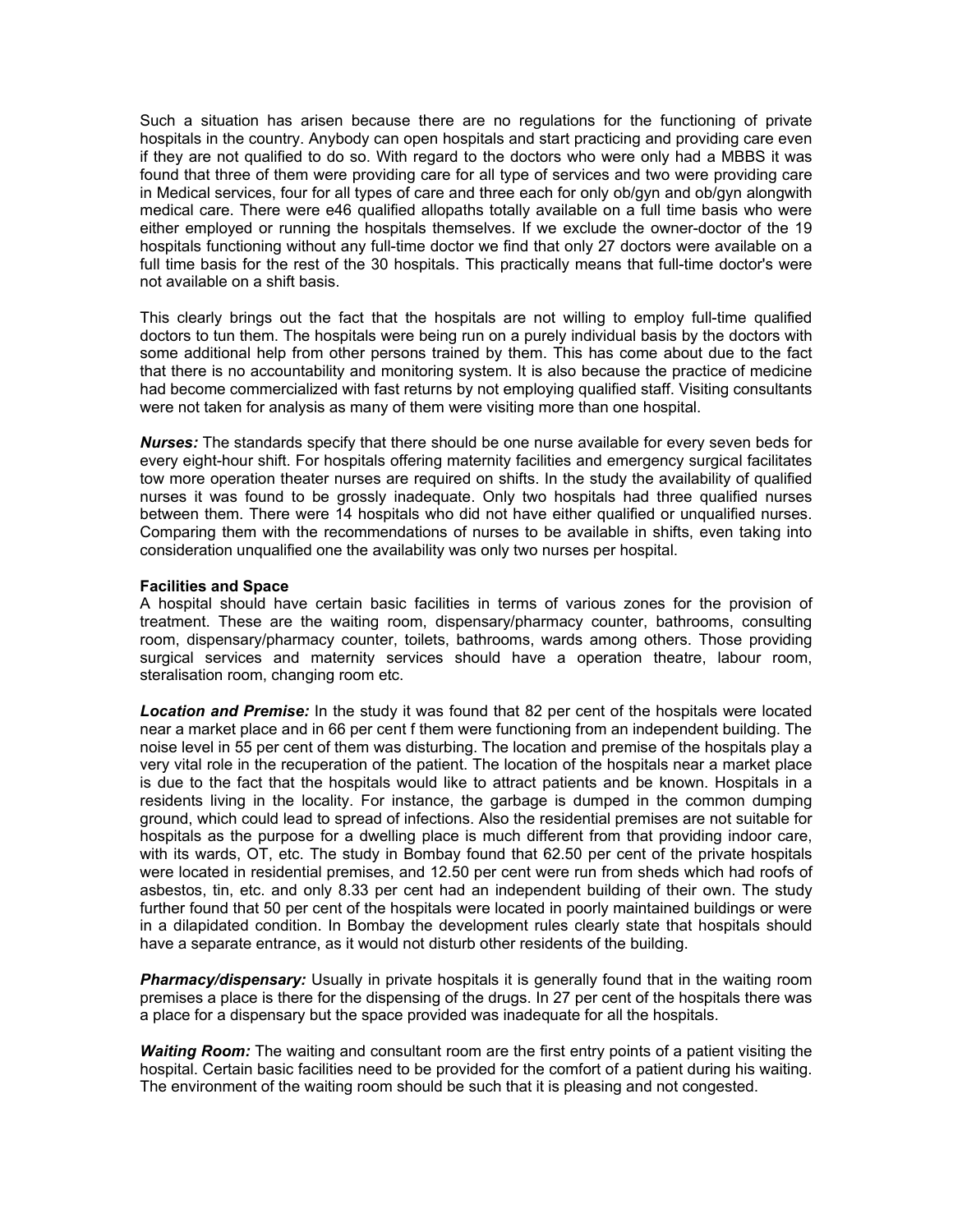Various types of information need to be provided. The doctors qualification, registration in the council and schedule of fees should be displayed in the waiting room prominently. There should be a proper system of entry to the doctors chambers. Enough space should be provided for the patients and their relatives to sit in the waiting room. The environment in the waiting room was reasonable in 82 per cent of the hospitals.

*Consultancy Room:* The majority of the hospitals in the sample had facilities of a consulting room. Only in 28 per cent of the hospitals the area was found to be adequate. It was found that 92 per cent of those who had a consulting room an examination table was present and of those 71 per cent of them had a bedding on the examination table. Further it was revealed that in 47 per cent of the consulting room did not have a stool and only 8 per cent had a revolving stool. The privacy of the patient is of utmost importance, especially for women. There was neither a screen, curtain or a separate room for examination of patients in 65 per cent of the hospitals. The privacy of patients was not given adequate importance. It is imperative that there is a wash basin and with sufficient water as the doctors examine different types of patients. A wash basin with tap was available in 59 per cent of the hospitals, and out of these 49 per cent there was no water available in the wash basin.

*Wards:* The major standards recommended were that wards should be separate for male and female patients, infectious and non-infectious diseases. There should be a minimum of 70 sq ft per bed with a minimum distance of 2.2sq ft between centres of two beds. The findings with regard to the wards was conducted of the general ward. This was done since the observation of a special room would provide a different picture all together. It was generally found that the walls in the wards were bad, there was sufficient light, width of the door less than 3ft. etc. Three fourths not having a screen and of those having a screen it being dirty in nearly most of the hospitals. Surprisingly in 71 per cent of the bed pans were not available.

*Beds:* The conditions of the beds were observed. It was found that in only 6 per cent of the hospitals the space per bed was adequate. IT was generally noticed that private hospitals as far as possible try to make the maximum utilisation of the space available. This is done usually at the cost of patient comfort. The space between beds is kept as little as possible so that more number of beds could be put. In 57 per cent of the hospitals the distance between two beds was less than 3 ft. This has other consequence such as the spread of various infectious diseases within the hospital. In more than 50 per cent of the hospitals the bedsheets and pillows were found to be dirty.

*Operation Theatre (OT)/ Labour Room:* Hospitals providing surgical services should have a facility of an operation theatre. The standards evolved do not differentiate between a minor and Major OT. Out of 49 hospitals providing care in surgical services either exclusively or in addition with ob/gy and medical services. All of them had OT facilities except one hospital which was providing services for surgical and medical care.

There were 27 hospitals providing care in ob/gyn services seven exclusively, others in addition to medical and surgical services. One hospital neither had an OT or a labour room. In 13 hospitals there were no facilities for a labour room, the OT was used as a labour room. In four hospitals facilities were present of only for a labour room. All the four hospitals were providing services in addition with medical services.

Though most of them had facilities of an OT the area was found to be adequate in only 11 per cent of the hospitals of those who had an OT. The minimum requirement of space for the provision of an OT was 350 sq. ft. The conditions of the OT and labour room were very bad. OT table was present in only 71 per cent of the hospitals having OT facilities. Shadowless lamp was present in only 39 per cent of them. Lithotomy was present in 37 per cent of the hospitals. In 64 per cent of them the wall were dirty and in 49 per cent the ceiling was leaking and paint peeling off. The equipment was kept in an unorganised manner in 57 per cent of the OTs.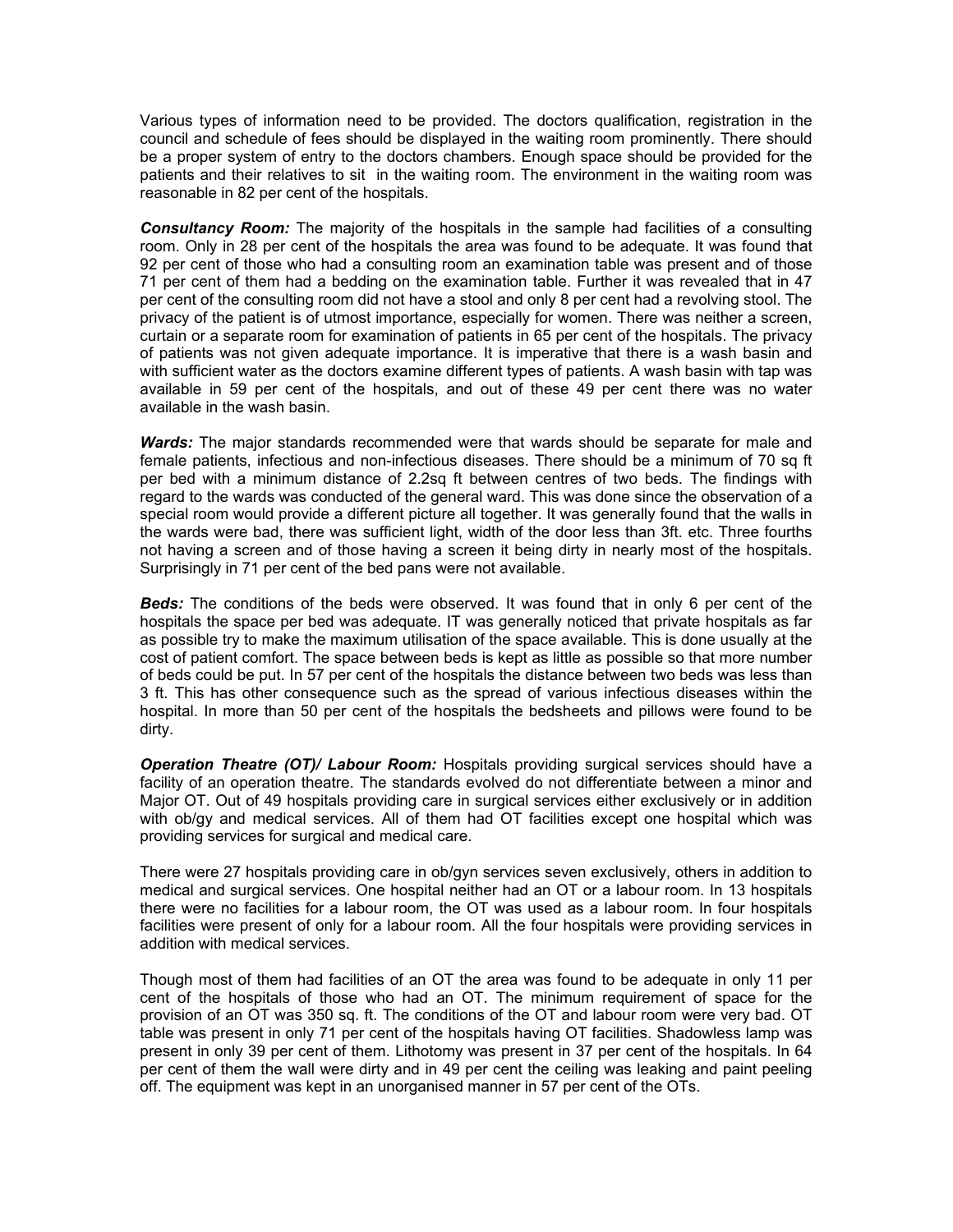*Equipment and instruments:* Standards evolved have dealt with equipment and instruments in great detail inclusive of minor and major instruments and their number. The standards have recommended that a portable ECG facilities should be available in all hospitals round the clock. For the purpose of analysing of availability of equipment and instruments, not all of them were analysed. It was generally fund that a ECG monitor which is a must for all hospitals, only 10 per cent of them had the facility. A steriliser was available in 65 per cent of the hospitals. The findings reveal that basic instruments and equipment was available in more than 50 per cent of the hospitals.

In hospitals providing OB/gyn services nearly a quarter of them did not have equipment and instruments, which was a basic requirement. A oxygen cylinder was available in 52 per cent, labour table in 74 per cent and a suction machine in 81 per cent of the hospitals. With regards to hospitals providing surgical services only 39 per cent had a x-ray machine. Oxygen cylinder was available in 56 per cent of the hospitals. A Electro cautrey unit was available in 39 per cent of the hospitals. None of them had a Boyles apparatus.

The availability of equipment and instrument is of vital concern. They should be available in sufficient numbers and be in a working condition. They should be well maintained. In the study we found in some hospitals that they were kept in a unorganised manner. Basic cleanliness was not maintained with regard to the equipment and instruments. Except for a few hospitals who were storing them in a cupboard with glass doors, most of them were leaving it open. In some hospitals there was more than sufficient number of smaller instruments such as needless, thermometer, dressing material, kidney trays, scalpel sets. In fact the respondent would laugh at the investigators for asking such things but at the other end there were hospitals which were not even these in sufficient quantity.

The private health sector has grown to be the most dominant one in the health sector. This sector's growth has been unregulated, unplanned and is not accountable. This has taken place been the state did not regulate, monitor to make the private health sector accountable. Surprisingly, the functioning of this sector has been the least examined. There are no minimum standards laid down for the functioning of private hospitals in the country. Even where regulation exists in paper it is not being implemented. In the US where the market forced play a dominant role, there are stringent regulations for setting up private practice and hospitals.

Action needs to be taken to bring reforms in this sector. The suggestions made are not exhaustive, but touch upon some areas which need to be looked at in prevailing situation. As a first step people should be made aware of their rights and duties vis vi the health care system. With regard to private practitioners, the state and medical councils should ensure that only properly qualified person's practice. The government should endeavor through licensing and encouragement and proper geographical distribution of practitioners and hospitals in the country to prevent over-concentration in certain areas. There should be regular medical and prescription audits. The renewal of license and registration should be dependent on it. Records should be maintained properly and the patients should have access as a matter of right. Minimum standards and requirement for various types and kinds of hospitals and nursing homes should be laid down and be made legally bindings.

*Radical Journal of Health Vol II, Nos 2/3, (New series ) April-September 1996, pp. 141-184*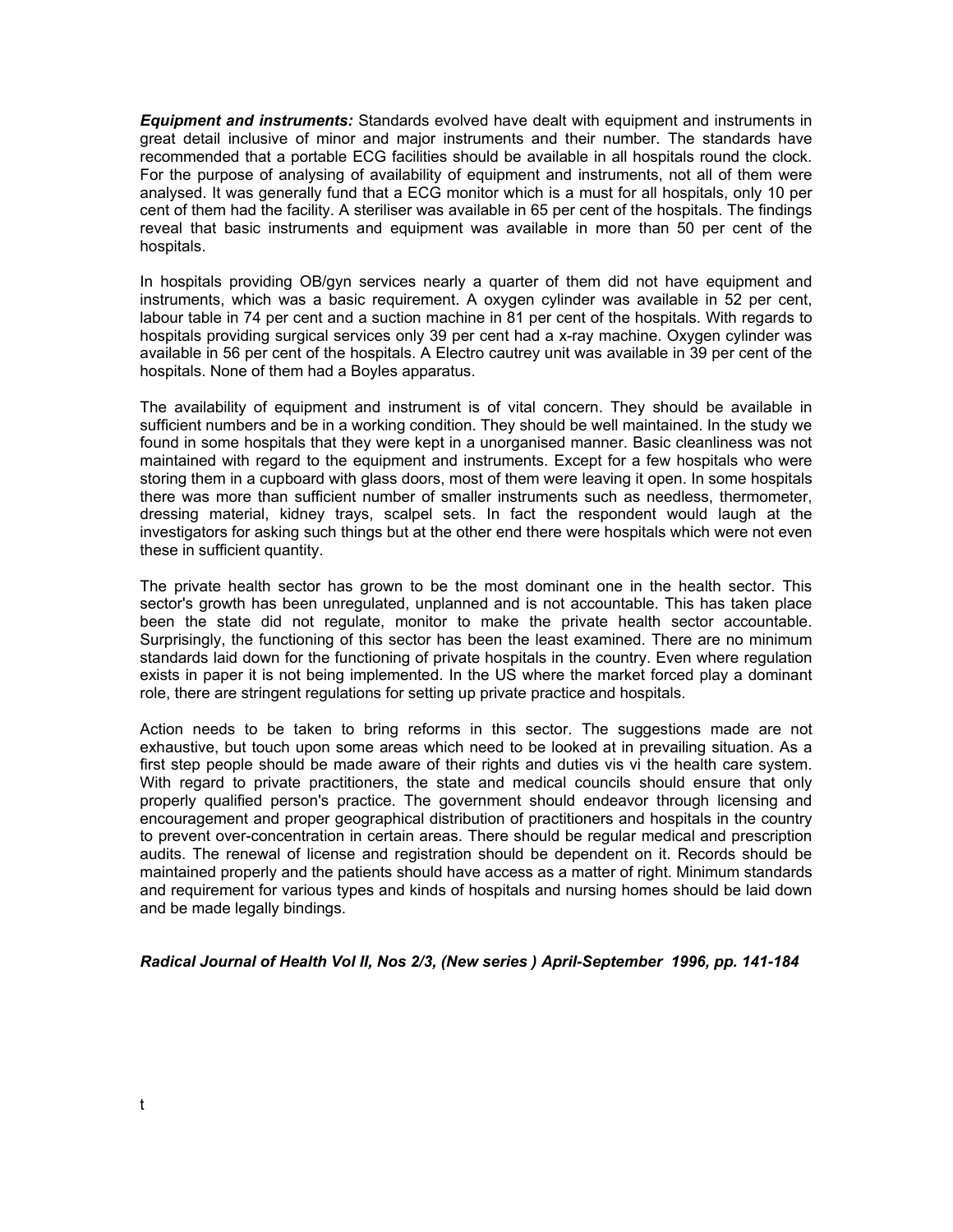| <b>Practitioner Characteristics</b> | <b>EBA</b> | <b>EDA</b> | <b>Total</b> |
|-------------------------------------|------------|------------|--------------|
| <b>All Practitioners</b>            | 41.50      | 58.50      | 100.00       |
| Location                            |            |            |              |
| a) Urban                            | 13.64      | 83.87      | 54.7         |
| b) Rural                            | 86.36      | 16.13      | 45.3         |
| Gender                              |            |            |              |
| a) Males                            | 95.45      | 93.55      | 94.3         |
| b) Females                          | 4.55       | 6.45       | 5.7          |
| <b>Age</b>                          |            |            |              |
| $a$ ) < 35 years                    | 50.00      | 35.48      | 41.5         |
| b) 35-45 years                      | 36.36      | 35.48      | 35.9         |
| $c$ ) > 45 years                    | 13.64      | 29.04      | 22.6         |
| # Mean Age (years)                  | 36.00      | 39.00      | 37.7         |
| <b>Qualifications</b>               |            |            |              |
| a) Accredited Degree                | 54.55      | 90.32      | 75.5         |
| b) Unqualified                      | 45.45      | 9.68       | 24.5         |
| <b>System Accredited</b>            |            |            |              |
| a) Allopathic                       | 4.54       | 48.39      | 30.2         |
| b) Homeopathic                      | 9.10       | 3.22       | 5.7          |
| c) Indian Systems                   | 40.91      | 38.71      | 39.6         |
| d) Unqualified                      | 45.45      | 9.68       | 24.5         |
| <b>Valid Registration</b>           |            |            |              |
| a) Yes                              | 45.45      | 61.29      | 54.7         |
| b) No                               | 9.10       | 29.03      | 20.8         |
| c) Unqualified                      | 45.45      | 9.68       | 24.5         |

**Table1: Basic Characteristics of Practitioners by Location** 

*Note : EDA - Economically Developed Area; EBA - Economically Backward Area (Figures, except #,are in percentages, columns = 100)* 

## **Table 2: General Features of Practice**

| <b>Practice Characteristic</b>    | <b>EBA</b> | <b>EDA</b> | <b>TOTAL</b> |
|-----------------------------------|------------|------------|--------------|
| <b>Type of Practice</b>           |            |            |              |
| a)Allopathic                      | 86.36      | 74.19      | 79.24        |
| b)Allopathic + other              | 9.09       | 16.13      | 15.09        |
| c)Ayurveda                        | 4.55       | 6.45       | 3.77         |
| <b>Years of Practice</b>          |            |            |              |
| a) upto 5 years                   | 31.82      | 35.48      | 33.96        |
| $b)6 - 10$ years                  | 36.36      | 12.90      | 22.64        |
| c)11 - 20 years                   | 13.64      | 29.04      | 22.64        |
| $d$ ) > 20 years                  | 9.09       | 22.58      | 16.98        |
| # Mean year's                     | 8.45       | 12.00      | 10.50        |
| <b>Clinic ownership</b>           |            |            |              |
| a)Owned                           | 27.27      | 48.39      | 39.62        |
| b)Rented                          | 72.73      | 51.61      | 60.38        |
| <b>Multiple Practice</b>          |            |            |              |
| a)Single clinic                   | 68.18      | 70.97      | 69.81        |
| b)2 or more clinics               | 31.82      | 29.03      | 30.19        |
| <b>Indoor Care Facility (ICF)</b> |            |            |              |
| a)Yes                             | 50.00      | 22.58      | 33.96        |
| b)No                              | 50.00      | 67.74      | 60.38        |
| c)Other clinic                    |            | 9.68       | 5.66         |
| Number of Beds as % of (ICF)      |            |            |              |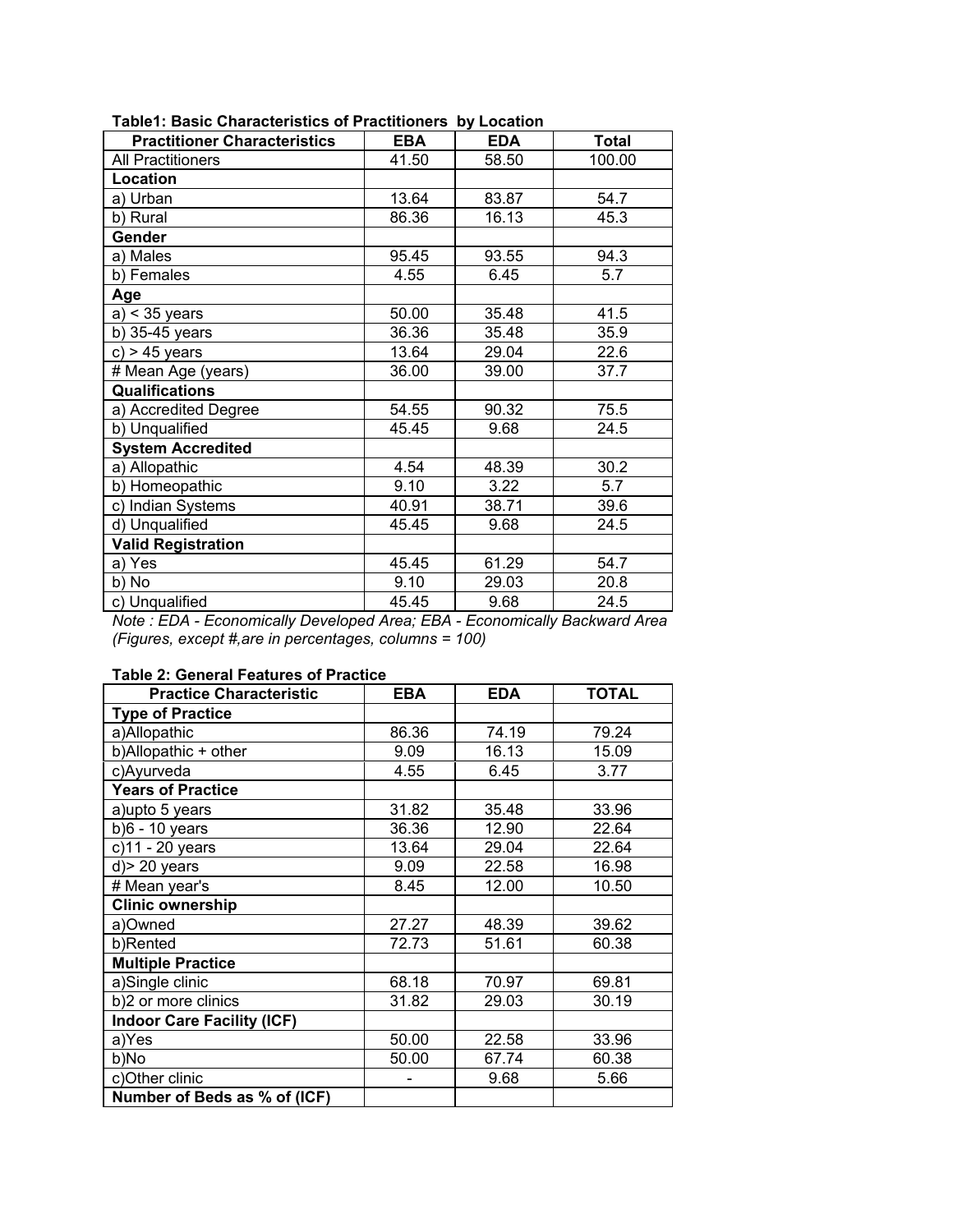| a)One                           | 63.64  | 28.57  | 50.00  |
|---------------------------------|--------|--------|--------|
| b)Two or more                   | 36.36  | 71.43  | 50.00  |
| (Sample actual number)          | (11)   | (7)    | (18)   |
| # Mean Days/week clinic open    | 6.50   | 6.29   | 6.38   |
| <b>Laboratory Services</b>      |        |        |        |
| a)Yes                           |        | 6.45   | 3.77   |
| b)No                            | 9.09   | 3.23   | 5.66   |
| c)Refers nearby locality        | 45.45  | 70.97  | 60.38  |
| d)Refers nearby town/village    | 40.91  | 16.13  | 26.42  |
| <b>Telephone Facility</b>       |        |        |        |
| a)Yes                           | 9.09   | 64.52  | 41.51  |
| b)No                            | 68.18  | 19.35  | 39.62  |
| c)Care off                      | 22.73  | 16.13  | 18.87  |
| <b>Practice Caseload</b>        |        |        |        |
| #Mean Hours per day             | 12.09  | 8.77   | 10.11  |
| <b>Practice Characteristic</b>  |        |        |        |
| # Mean Cases per day            |        |        |        |
| -last day actuals               | 22.18  | 18.55  | 20.05  |
| -during monsoon                 | 36.50  | 31.12  | 32.61  |
| # Mean Cases in last week       | 140.86 | 113.52 | 124.87 |
| # Mean cases in last month      | 493.89 | 342.17 | 399.39 |
| - old cases                     | 160.67 | 140.71 | 148.52 |
| - new cases                     | 333.22 | 201.46 | 250.87 |
| <b>Contact with Med. Reps</b>   |        |        |        |
| a)No contacts                   | 27.27  | 6.45   | 15.09  |
| $b$ < 5 per week                | 45.46  | 51.61  | 49.06  |
| c)5 & more per week             | 27.27  | 41.94  | 35.85  |
| <b>Maintaining Case Records</b> |        |        |        |
| a)Yes                           | 40.91  | 35.48  | 37.74  |
| b)No                            | 59.09  | 64.52  | 62.26  |
| Sample Size (actual numbers)    | 22     | 31     | 53     |

*Note : Where % totals don't equal 100 the balance are 'no - responses' (Figures, except #, are in Percentages, columns=100)* 

## **Table 3 : Practitioner Qualification vis-a-vis their Actual Practice**

| Qualification       |                          |                            |       |            |            |       |                          |            |        |      |            |           |
|---------------------|--------------------------|----------------------------|-------|------------|------------|-------|--------------------------|------------|--------|------|------------|-----------|
| Type of practice    |                          | Indian system<br>Allopathy |       | Homeopathy |            |       | <b>Unqualified</b>       |            |        |      |            |           |
|                     | EBA                      | <b>EDA</b>                 | Total | EBA        | <b>EDA</b> | Total | EBA                      | <b>EDA</b> | Tot.   | EBA  | <b>EDA</b> | Total     |
| Allopathy           | 100                      | 93.3                       | 93.8  | 88.9       | 50.0       | 66.7  | 50.0                     | 100.0      | 66.7   | 90.0 | 33.3       | 76.9      |
| Allopathy+other     | $\overline{\phantom{a}}$ | 6.7                        | 6.2   |            | 33.3       | 19.0  | 50.0                     |            | 33.3   | 10.0 | 33.3       | 15.4      |
| Avurveda            | $\overline{\phantom{0}}$ |                            |       | 11.1       | 16.7       | 14.3  | $\overline{\phantom{a}}$ |            |        |      |            |           |
| Cross-practice Rate | 0                        |                            | 6     | 800        | 499        | 599   | 9900                     | 9900       | 9900   | NA   | <b>NA</b>  | <b>NA</b> |
| Sample Size         |                          | 15                         | 6     | 9          | 12         | 21    | 2                        |            | ົ<br>ີ | 10   | ◠          | 13        |

**Notes** : i) Where % totals don't equal 100 the balance are 'no - responses'

ii) The cross-practice rate has been calculated by indexing qualification' = 100 and dividing it by the percent who actually practice their original system., multiplying this by 100 and from the product obtained subtracting 100. For example, for the ISM qualified in the EDA :[100 \* (100/16.7)]-100=499. In the case of homeopaths we have taken the denominator as 1. NA=Not Applicable.

(Figures are in percentages, columns = 100)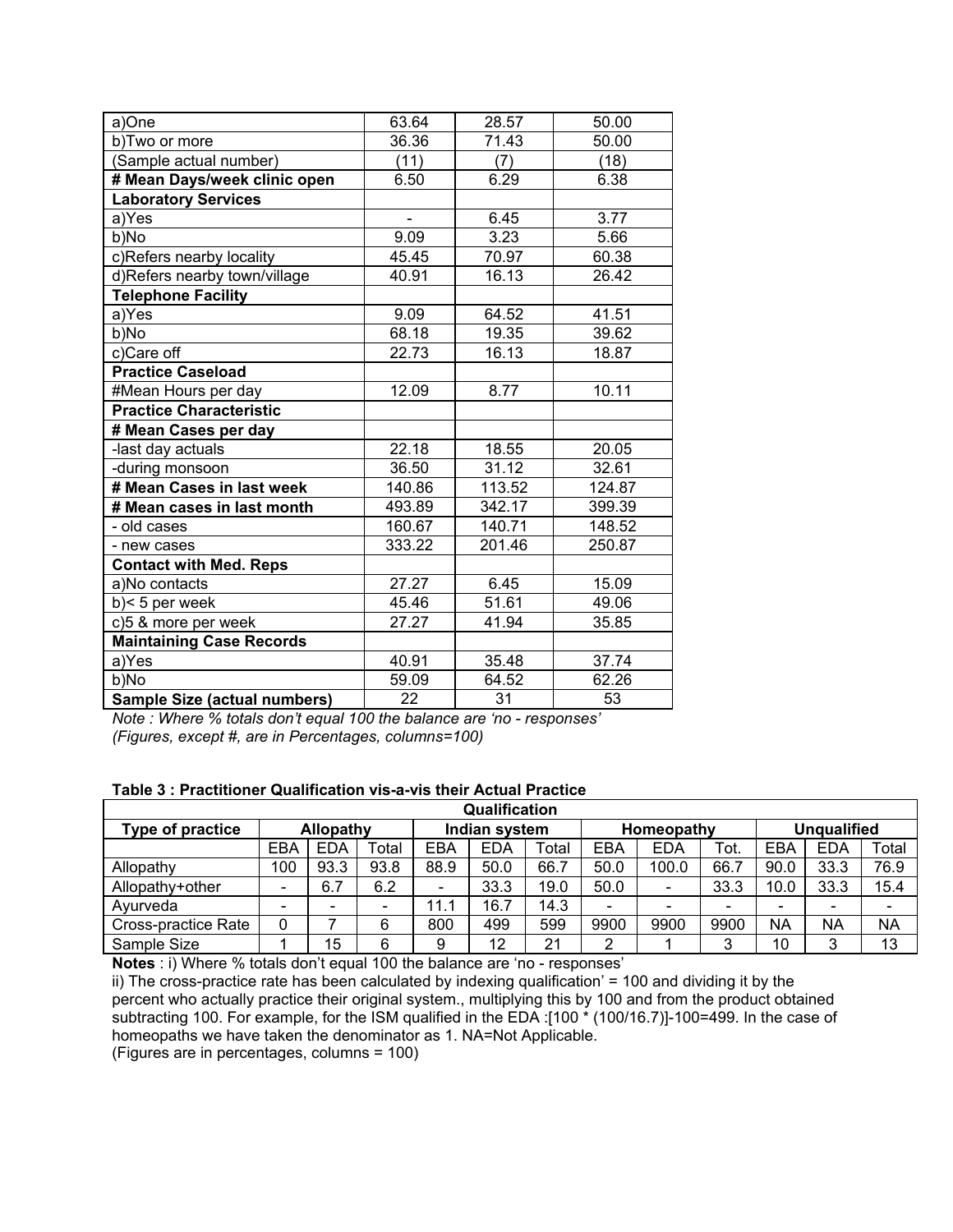| <b>Features Observed</b>            | <b>EBA</b> | <b>EDA</b> | Total |
|-------------------------------------|------------|------------|-------|
| Noise Level (quietness)             | 27         | 29         | 28    |
| Condition of wall (good)            | 22         | 61         | 47    |
| Height of Ceiling (above 8 ft.)     | 59         | 81         | 72    |
| Ceiling Type (cemented)             | 18         | 45         | 34    |
| Condition of Ceiling (good/clean)   | 14         | 58         | 40    |
| Type of Floor (tiled)               | 77         | 90         | 85    |
| Condition of Floor (good/clean)     | 36         | 58         | 49    |
| Natural Light (sufficient)          | 68         | 58         | 62    |
| Artificial Lighting (sufficient)    | 23         | 65         | 47    |
| Ventilation (adequate)              | 9          | 28         | 19    |
| Seating for Patients (adequate)     | 18         | 81         | 55    |
| Water Availability (present)        | 14         | 32         | 25    |
| Display of Registration             | 5          | 81         | 13    |
| Environment (uncongested)           | 36         | 48         | 43    |
| Dustbin (present)                   | 18         | 23         | 21    |
| Examination Table (present)         | 95         | 84         | 89    |
| Condition of Ex. Table (good/clean) | 50         | 81         | 68    |
| Medicine Tray (present)             | 55         | 77         | 63    |
| Pharmacy (present)                  |            |            |       |
| Sample Size (actual numbers)        | 22         | 31         | 53    |

**Table 4: Some Observations of Condition of Clinics: Positive Features** 

*Note: (figures are percent positive to total); EDA= Economically develop Areas; (Figures are percent positive to total)* 

#### **Table 4a: Equipment Found in GP Clinics**

| <b>Equipment</b>            | <b>EBA</b>                   | <b>EDA</b> |
|-----------------------------|------------------------------|------------|
| Gauze swabs                 | 9.1                          | 83.9       |
| Sterile pads                | $\blacksquare$               | 71.0       |
| <b>Scissors</b>             | 54.5                         | 64.5       |
| Adult weighing machine      |                              | 12.9       |
| Children's weighing machine |                              | 3.2        |
| Kidney tray                 | 45.5                         | 61.63      |
| Antiseptic solution         | 13.6                         | 90.3       |
| Syringes                    | 81.8                         | 90.3       |
| <b>Needles</b>              | 81.8                         | 90.3       |
| Oxygen cylinder             | 4.5                          | 6.5        |
| X-ray viewers               | $\overline{\phantom{0}}$     | 19.4       |
| <b>Slides</b>               |                              | 6.5        |
| Test tube                   | 9.1                          | 45.2       |
| Spirit Lamp                 | 13.6                         | 38.7       |
| Hemoglobin test set         |                              | 6.5        |
| <b>Sterliser</b>            | 4.5                          | 3.2        |
| <b>Bowls</b>                | 22.7                         | 51.6       |
| <b>Bed sheets</b>           | 4.5                          |            |
| Towels and napkins          | 22.7                         | 54.8       |
| Revolving stools            |                              | 12.9       |
| Ordinary stools             |                              | 51.6       |
| Examination table           | 9.1                          | 19.4       |
| Step stool                  |                              | 9.7        |
| Screen stands or curtains   | -                            | 3.2        |
| Refrigerator                | $\qquad \qquad \blacksquare$ | 16.1       |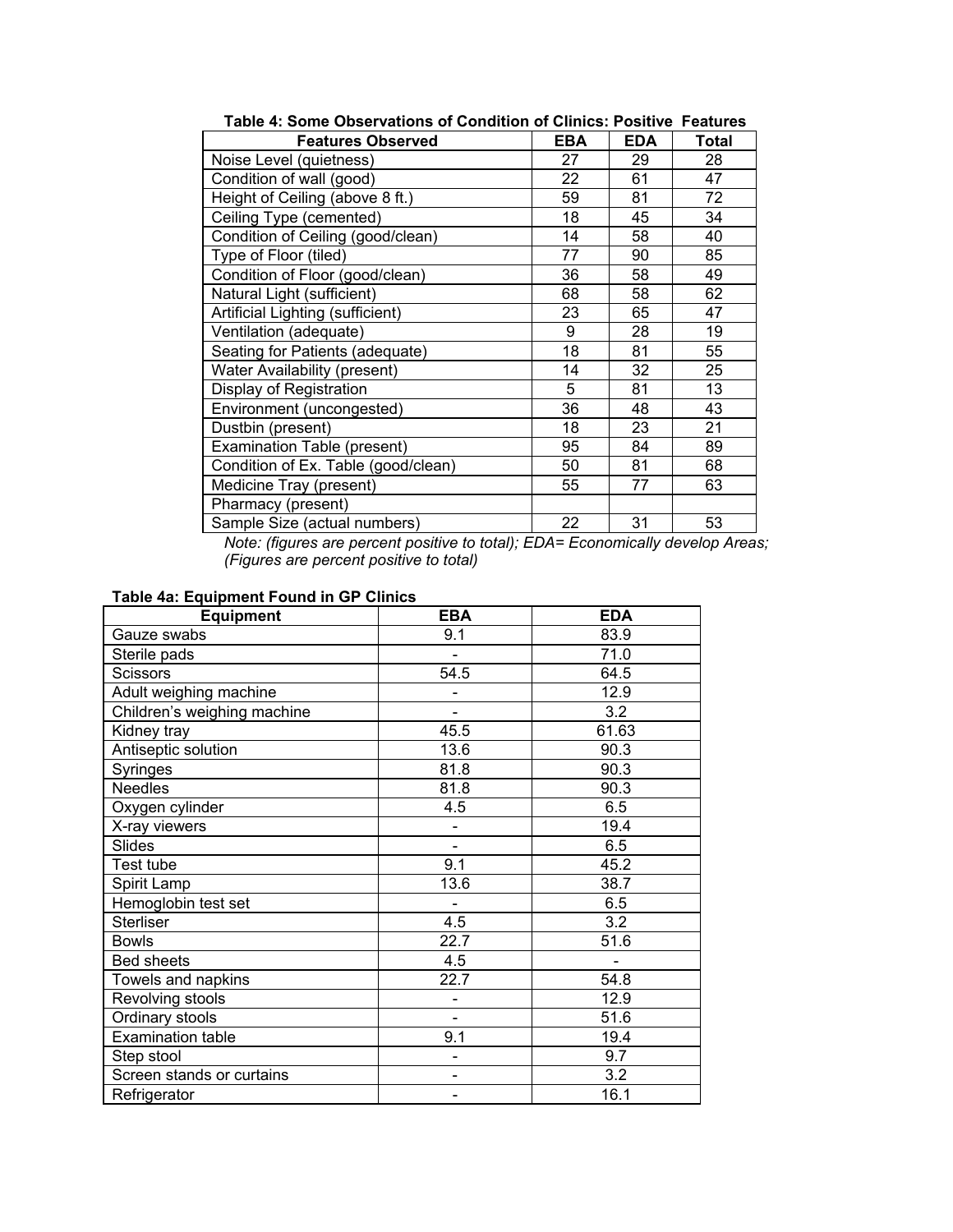| Wash basin with tap | - | ັ.      |
|---------------------|---|---------|
| Wall clocks         | - | <u></u> |

**Note:(Percentage existing)** 

## **Table 4b: Type of Equipment**

| <b>Equipment</b>        | <b>EBA</b> | <b>EDA</b> |
|-------------------------|------------|------------|
| Stethoscope             | 86.4       | 90.3       |
| <b>BP</b> Instrument    | 81.8       | 93.5       |
| Thermometer             | 36.4       | 48.4       |
| <b>Tongue Depressor</b> | 31.8       | 58.1       |
| Scalpel                 | 13.6       | 12.9       |
| Speculum ENT            |            | 22.6       |
| Valselum                | 4.5        | 9.7        |
| Reflective mirror       | 4.5        | 3.2        |
| Artery forceps          |            | 29.0       |
| Auroscope               |            | 6.5        |
| Dressing material       | 86.4       | 83.9       |
| Knee hammer             |            | 12.9       |
| Sutures and ligatures   | 9.1        | 58.1       |
|                         |            |            |

**Note:(Percentage existing)** 

# **Table 5: Hospital Profile**

|                                   | EBA   | EDA                      | <b>Total</b> |
|-----------------------------------|-------|--------------------------|--------------|
| <b>All Institutions</b>           | 36.70 | 63.30                    | 100          |
| Location                          |       |                          |              |
| a) Urban                          | 55.6  | 90.3                     | 77.6         |
| b) Rural                          | 44.4  | 9.7                      | 22.4         |
| <b>Year of establishment</b>      |       |                          |              |
| a) 1968 to 1978                   | 11.1  | 12.9                     | 12.2         |
| b) 1980 to 1990                   | 50.0  | 41.9                     | 44.9         |
| c) 1991 to 1995                   | 38.9  | 45.2                     | 42.9         |
| Ownership                         |       |                          |              |
| a) Individual prop                | 100   | 60.0                     | 91.8         |
| b) Partnership                    |       | 9.7                      | 6.1          |
| c) Any other                      |       | 100                      | 2.0          |
| <b>Ownership of premises</b>      |       |                          |              |
| a) Owned                          | 61.1  | 83.9                     | 75.5         |
| b) Rented                         | 33.2  | 16.1                     | 22.4         |
| c) Long term lease                | 5.6   |                          | 2.05         |
| <b>Functioning</b>                |       |                          |              |
| a) Only self patients             | 100   | 77.4                     | 85.7         |
| b) Open NH                        |       | 22.6                     | 14.3         |
| Doctor-Owner                      | 100   | 100                      | 100          |
| Administrator                     |       |                          |              |
| <b>Qualification of doc-owner</b> |       |                          |              |
| a) Allopathy                      | 61.1  | 77.4                     | 71.4         |
| b) Ayurveda                       | 22.2  | 12.9                     | 16.3         |
| c) Homeopathy                     | 11.1  | 9.7                      | 10.2         |
| d) LMP/LSM                        | 5.6   | $\overline{\phantom{a}}$ | 2.0          |
| Sex of owner                      |       |                          |              |
| a) Male                           | 88.9  | 93.5                     | 91.8         |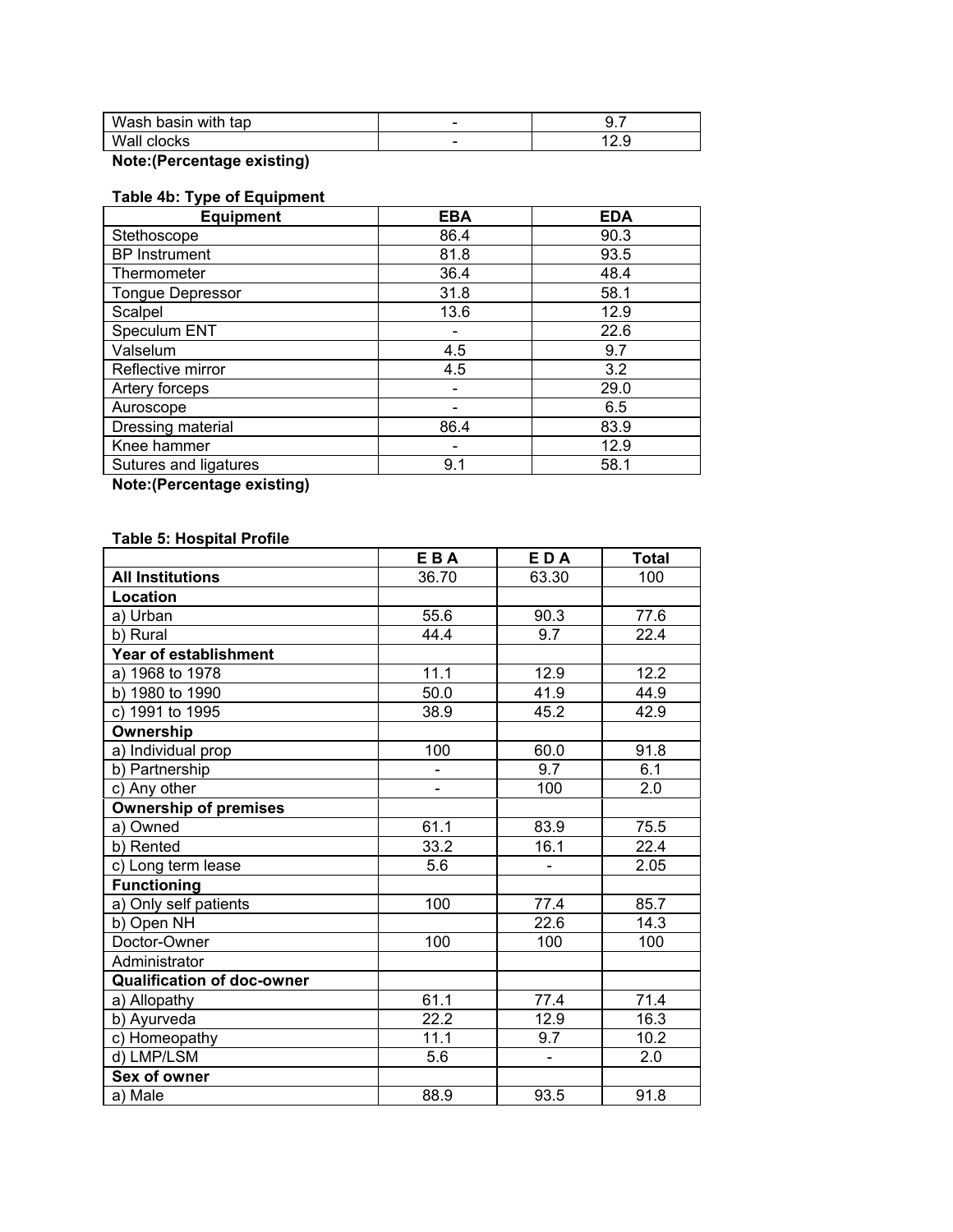| b) Female               | 11.1  | 6.5   | 8.2   |
|-------------------------|-------|-------|-------|
| Age of owner            |       |       |       |
| $a)$ < 35 yr.           | 50.0  | 35.5  | 40.8  |
| b) $35 - 45$ yr.        | 16.7  | 41.9  | 32.7  |
| $c) > 45$ yr.           | 33.3  | 22.6  | 26.5  |
| # Average age in years  | 39.11 | 39.12 | 39.12 |
| <b>Number of Beds</b>   |       |       |       |
| a) $3$ to $5$           | 44.4  | 12.9  | 24.5  |
| b) $6$ to $15$          | 50.0  | 64.5  | 59.2  |
| c) 16 to 25             | 5.6   | 19.4  | 14.3  |
| d) above 25             |       | 3.2   | 2.0   |
| #Average number of beds | 7.55  | 12.29 | 10.55 |
| # Total Hospitals       | 18    | 31    | 49    |

*(Figures are percentages with column=100, except those marked #)* 

# **Table 6: Care Provided**

|                                       | Number of OPD cases and Indoor admissions |            |        |
|---------------------------------------|-------------------------------------------|------------|--------|
|                                       | <b>EBA</b>                                | <b>EDA</b> | Total  |
| Out patient department (OPD)          |                                           |            |        |
| Average cases treated                 |                                           |            |        |
| Last day (number)                     | 34.72                                     | 43.29      | 40.14  |
| Last week (number)                    | 161.06                                    | 199.03     | 185.58 |
| Indoor admissions                     |                                           |            |        |
| Admissions last week (number)         | 11.06                                     | 12.06      | 11.68  |
| Admissions last month (number)        | 44.35                                     | 40.85      | 42.20  |
| Length of stay (last month) (days)    | 6.90                                      | 16.38      | 13.32  |
| Occupancy rate (last month) (percent) | 54.68                                     | 48.98      | 50.81  |

# **Table 7: Staffing**

|                             | <b>EBA</b> | <b>EDA</b> | Total |
|-----------------------------|------------|------------|-------|
| Q Docs full time (allop)    | 14         | 32         | 46    |
| Q Docs full time (oth. sys) | 13         | 10         | 23    |
| VC (Total)                  | 38         | 52         | 90    |
| Q Nurses                    | 0          | 3          | 3     |
| Q Technicians               | 2          | 6          | 8     |
| Sweepers                    | 11         | 29         | 40    |
| Ward attendants             | 3          | 15         | 18    |
| Receptionists               | 1          | 8          | 9     |
| <b>Others</b>               | 19         | 17         | 36    |
| <b>Unqualified</b>          |            |            |       |
| <b>Nurses</b>               | 15         | 71         | 85    |
| Pharmacists                 | 11         | 17         | 28    |
| Technicians                 | ი          | 2          | 2     |

| Table 8: Qualifications of Doctors and Place of Practice |  |  |
|----------------------------------------------------------|--|--|
|----------------------------------------------------------|--|--|

| <b>Doctors Practice</b>    | EBA | <b>EDA</b> | Total |
|----------------------------|-----|------------|-------|
| <b>Residence</b>           |     |            |       |
| a) Same premises           | 83  | 71         | 75    |
| b) does not reside         | 16  | 29         | 25    |
| Doc-owners operating alone |     |            |       |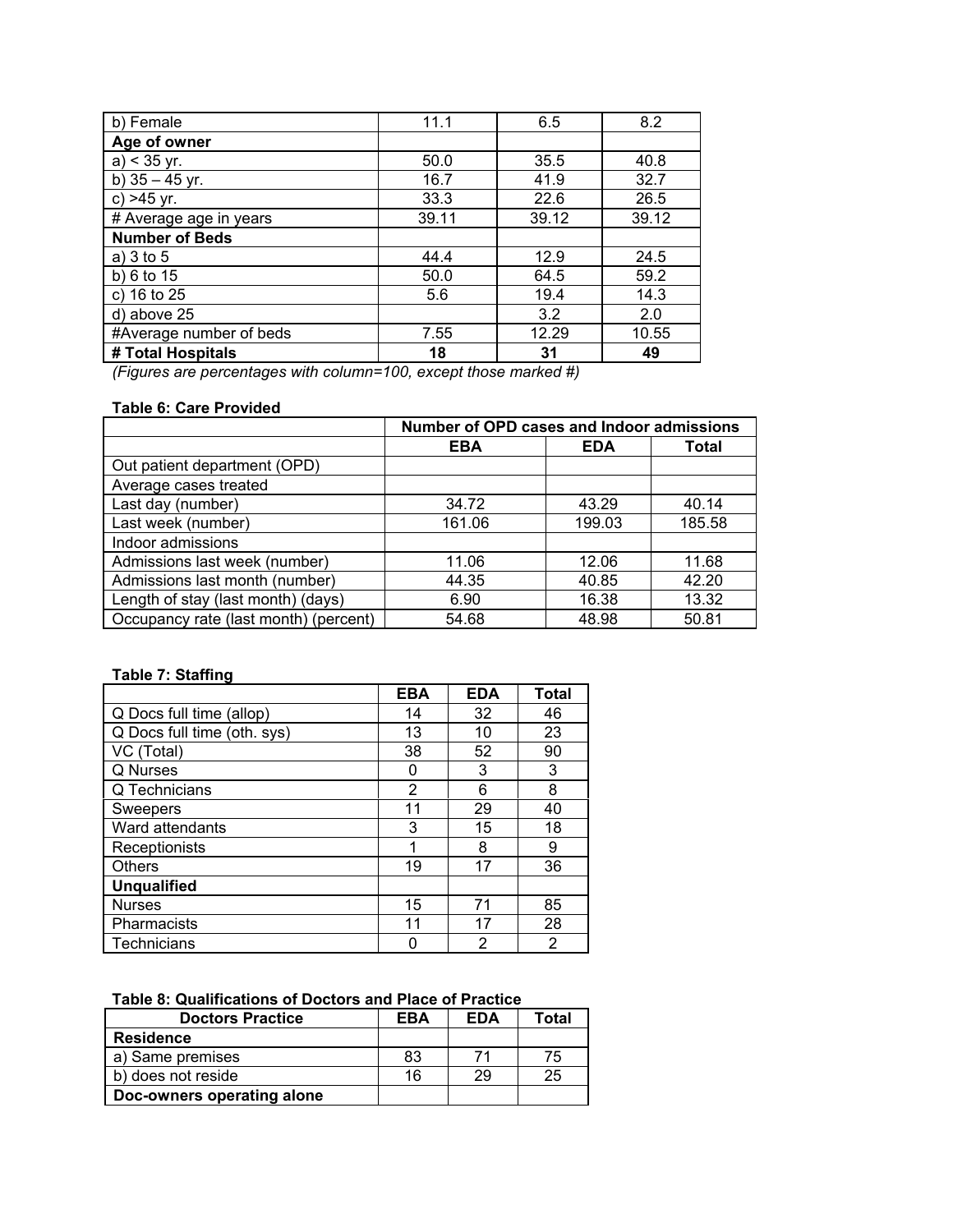| a) MBBS                      |    | 10 |    |
|------------------------------|----|----|----|
| b) Specialists               | 6  | 29 | 21 |
| c) Other Systems of Medicine | 28 |    |    |
| Doc-owners with visiting     |    |    |    |
| consultants                  |    |    |    |
| a) MBBS                      | 50 | 6  | 22 |
| b) Specialists               |    | 32 | 21 |
| c) Other Systems of Medicine | 10 | 23 | 18 |
| # Total Hospitals            | 18 | 31 | 49 |

*(Figures are percentages with column = 100 except those marked #)* 

# **Table 9: Services Provided**

| <b>Types of cases treated</b>     | <b>EBA</b> | <b>EDA</b> | Total |
|-----------------------------------|------------|------------|-------|
| Obstretics and Gynecological      |            | 13         | 14    |
| Medical                           | 22         | 19         | 20    |
| Surgical                          |            | 26         | 16    |
| <b>Gynecological and Medical</b>  | 22         | 16         | 19    |
| <b>Surgical and Medical</b>       |            | 10         |       |
| <b>Gynecological and Surgical</b> |            |            |       |
| All types of cases                | 22         | 16         | 19    |
| # Total Hospitals                 | 18         | 31         | 49    |

 *Note:(Figures,except #, are in Percentages, columns = 100)* 

# **Table 10: Examinations, Emergency and Accidents**

|                                        | <b>EBA</b>               | <b>EDA</b> | <b>TOTAL</b>   |
|----------------------------------------|--------------------------|------------|----------------|
| <b>Pathology Lab Present</b>           | 11                       | 23         | 18             |
| Referral for path. Exams               |                          |            |                |
| a) Same village/town                   | 61                       | 24         | 35             |
| b) Different village/town              | 16                       |            | 3              |
| <b>Blood Bank Present</b>              | 0                        | 0          | $\mathbf 0$    |
| <b>Referral for blood</b>              |                          |            |                |
| a) Pvt. Blood bank                     | 11                       | 26         | 20             |
| b) Cottage Hospital (Karad)            | $\Omega$                 | 10         | 6              |
| c) Pvt. Teaching hospital (Karad)      | 67                       | 32         | 45             |
| d) Refer the case elsewhere            | 22                       | 13         | 16             |
| <b>Emergency cases</b>                 |                          |            |                |
| a) Treat the cases                     | $\overline{\phantom{0}}$ | 3          | $\overline{2}$ |
| b) Preliminary treat. given & refereed | 11                       | 16         | 14             |
| c) Refer directly                      | 56                       | 19         | 33             |
| d) Do not admit                        | 6                        | 6          | 6              |
| <b>Place refereed</b>                  |                          |            |                |
| a) Refer to Pvt. Hosp                  | 61                       | 32         | 45             |
| b) Refer to specialists                | 6                        | 3          | $\overline{4}$ |
| <b>Treat for minor accidents cases</b> |                          |            |                |
| a) Treat the case                      | 33                       | 68         | 55             |
| b) Preliminary treatment & refereed    | 17                       | 6          | 10             |
| c) Refer to private hosp.              | 11                       | 3          | 6              |
| d) Refer to public hosp.               | 11                       |            | 4              |
| e) Do not admit.                       | 28                       | 23         | 25             |
| <b>Treat for road accident cases</b>   |                          |            |                |
| a) Treat the case                      | 6                        | 26         | 18             |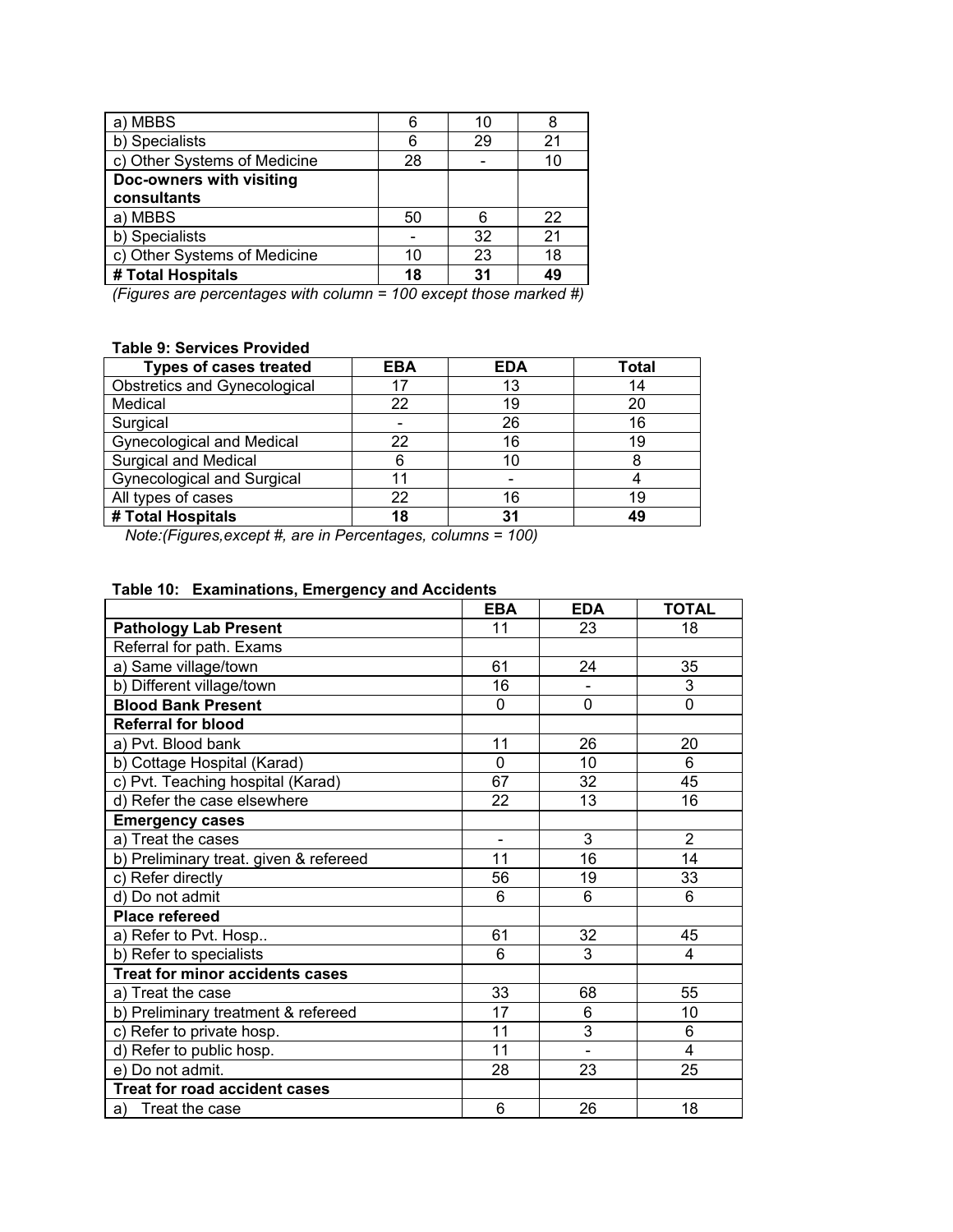| b) Preliminary treatment                 | 28 | 16 | 20 |
|------------------------------------------|----|----|----|
| c) Refer to Pvt. hosp.                   | 11 | 13 | 12 |
| d) Refer to Public                       | 6  | 6  | 6  |
| e) Do not admit                          | 28 | 39 | 34 |
| <b>Treat for domestic accident cases</b> |    |    |    |
| a) Treat the case                        | 11 | 48 | 35 |
| b) Give preliminary treatment            | 11 | 6  | 8  |
| c) Refer to Private hospital             | 28 | 6  | 14 |
| d) Refer to public hospital              |    | 6  | 4  |
| e) Do not admit                          | 50 | 32 | 38 |
| # Total                                  | 18 | 31 | 49 |

*Note : Where % totals don't equal 100 the balance are 'No - responses' (Figures are percentages except #, column = 100)* 

|                    | <b>Major OT</b> | <b>Minor OT</b> | Labour<br>room | <b>Sterilsation Room</b> |
|--------------------|-----------------|-----------------|----------------|--------------------------|
| OB/GYN             |                 |                 |                |                          |
| Medical            |                 |                 |                |                          |
| Surgical           |                 |                 |                |                          |
| OB/Gyn & Medical   |                 |                 |                |                          |
| Surgical & Medical |                 |                 |                |                          |
| OB/Gyn & Surgical  |                 |                 |                |                          |
| All care           |                 | ◠               |                |                          |
| # Total            | 36              |                 |                | 20                       |

# **Table 11: Services Provided by Facilities**

*(Figures are percentages except #, column = 100)* 

# **Table 12: Operation/Theatre Labour Room**

| Operation theatre present       | 73 |
|---------------------------------|----|
| Area adequate                   | 11 |
| Labour room present             | 16 |
| Condition of the walls          |    |
| Good/clean                      | 36 |
| Dirty and Bad                   | 64 |
| Height below 8 feet             | 2  |
| Above 8 ft                      | 98 |
| <b>Condition of Ceiling</b>     |    |
| Clean                           | 51 |
| Bad/Dirty/Leaking/Paint peeling | 49 |
| <b>Condition of Floor</b>       |    |
| Clean                           | 54 |
| Dirty/dusty/Cracked/Uneven      | 46 |
| Lights                          |    |
| Sufficient                      | 55 |
| Not Sufficient                  | 45 |
| Operation table present         | 71 |
| Lithotomy present               | 37 |
| Placement of equipment          |    |
| Organized                       | 43 |
| Unorganized                     | 57 |
| Trolley for instruments present | 49 |